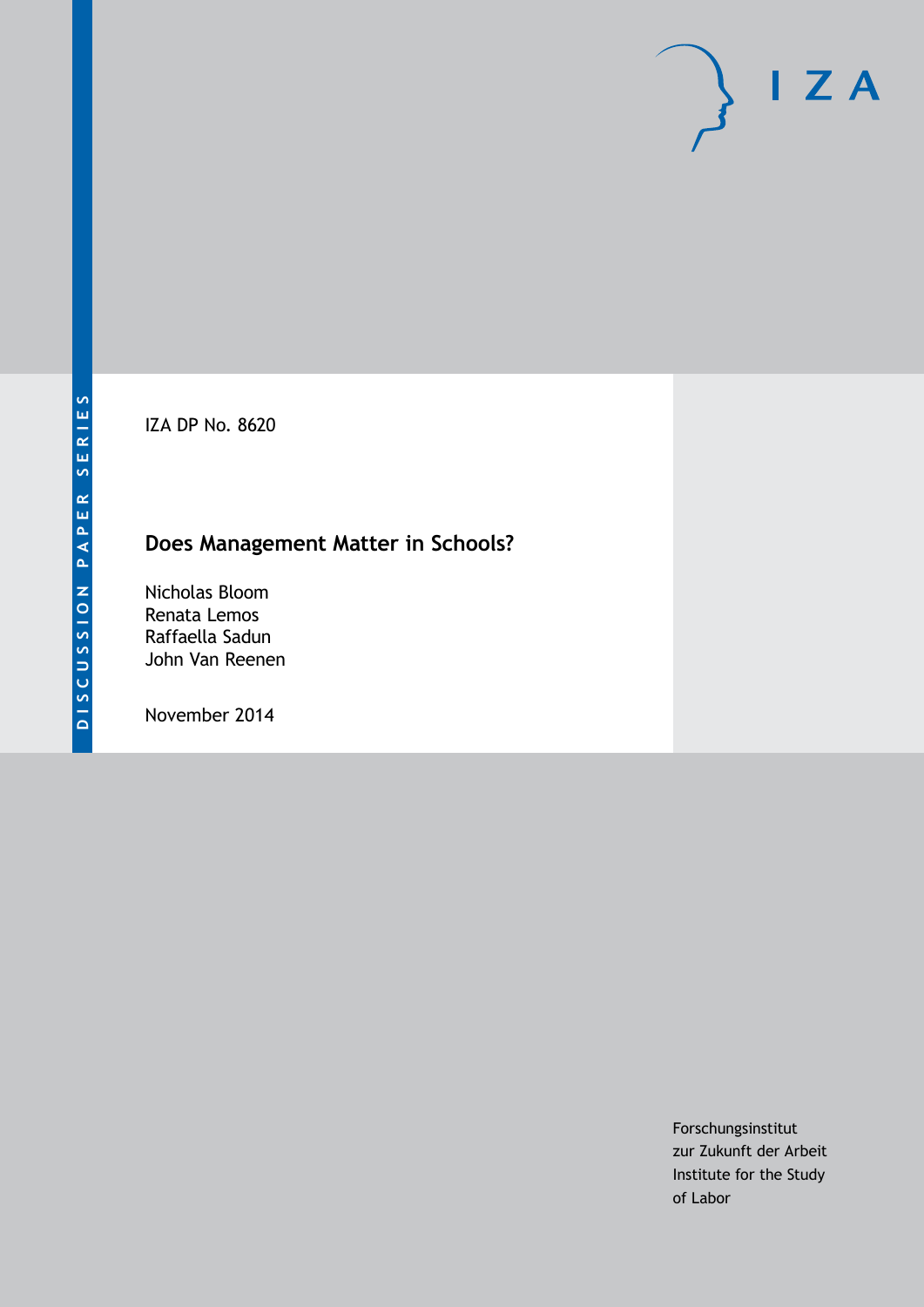# **Does Management Matter in Schools?**

## **Nicholas Bloom**

*Stanford University, CEP, CEPR, NBER and IZA*

## **Renata Lemos**

*Cambridge University and CEP*

## **Raffaella Sadun**

*Harvard University, CEP, CEPR and NBER*

## **John Van Reenen**

*London School of Economics, CEP, NBER, CEPR and IZA*

Discussion Paper No. 8620 November 2014

IZA

P.O. Box 7240 53072 Bonn **Germany** 

Phone: +49-228-3894-0 Fax: +49-228-3894-180 E-mail: [iza@iza.org](mailto:iza@iza.org)

Any opinions expressed here are those of the author(s) and not those of IZA. Research published in this series may include views on policy, but the institute itself takes no institutional policy positions. The IZA research network is committed to the IZA Guiding Principles of Research Integrity.

The Institute for the Study of Labor (IZA) in Bonn is a local and virtual international research center and a place of communication between science, politics and business. IZA is an independent nonprofit organization supported by Deutsche Post Foundation. The center is associated with the University of Bonn and offers a stimulating research environment through its international network, workshops and conferences, data service, project support, research visits and doctoral program. IZA engages in (i) original and internationally competitive research in all fields of labor economics, (ii) development of policy concepts, and (iii) dissemination of research results and concepts to the interested public.

<span id="page-1-0"></span>IZA Discussion Papers often represent preliminary work and are circulated to encourage discussion. Citation of such a paper should account for its provisional character. A revised version may be available directly from the author.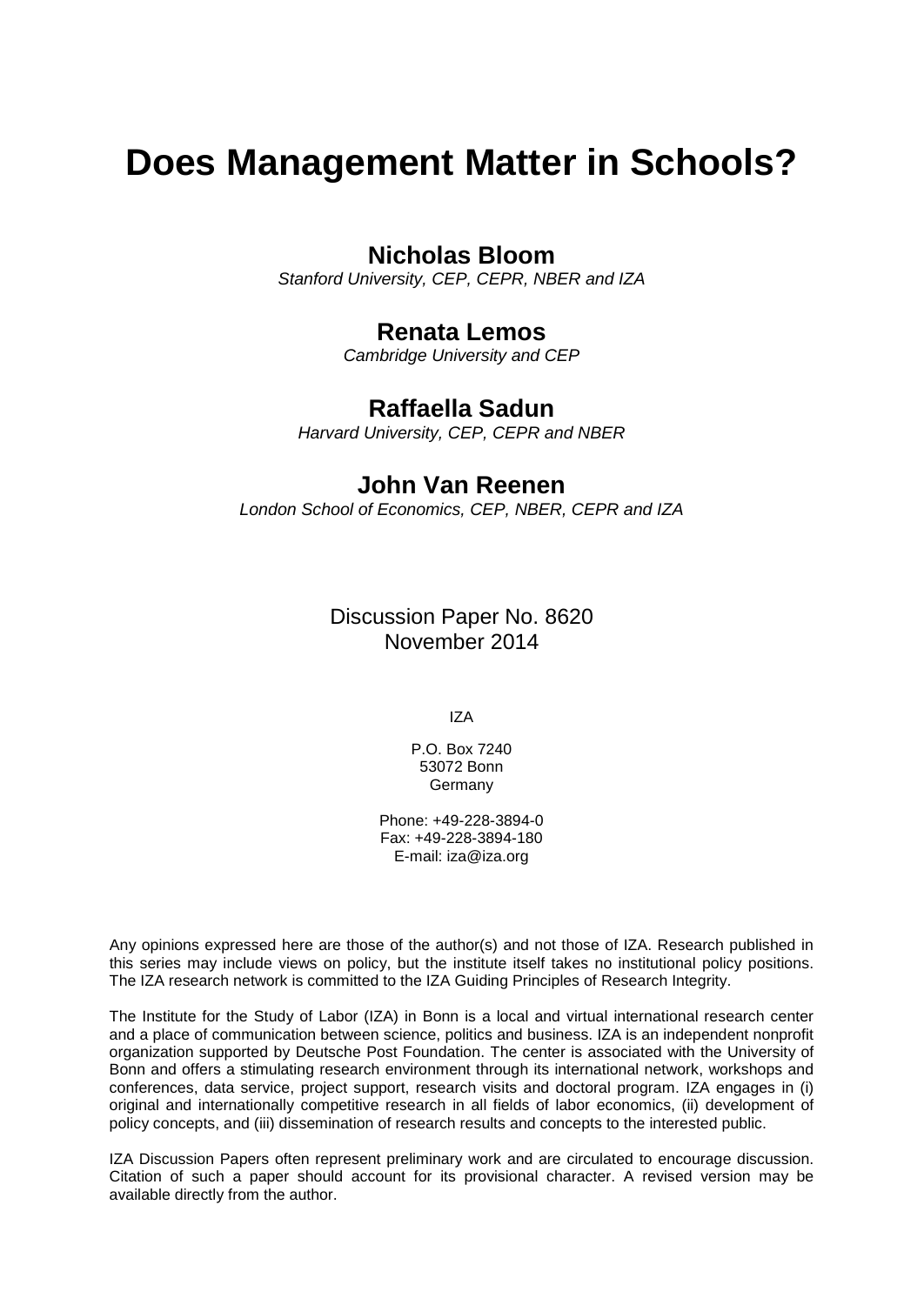IZA Discussion Paper No. 8620 November 2014

## **ABSTRACT**

## **Does Management Matter in Schools?[\\*](#page-1-0)**

We collect data on operations, targets and human resources management practices in over 1,800 schools educating 15-year-olds in eight countries. Overall, we show that higher management quality is strongly associated with better educational outcomes. The UK, Sweden, Canada and the US obtain the highest management scores closely followed by Germany, with a gap to Italy, Brazil and then finally India. We also show that autonomous government schools (i.e. government funded but with substantial independence like UK academies and US charters) have significantly higher management scores than regular government schools and private schools. Almost half of the difference between the management scores of autonomous government schools and regular government schools is accounted for by differences in leadership of the principal and better governance.

JEL Classification: L2, M2, I2

Keywords: management, pupil achievement, autonomy, principals

Corresponding author:

John Van Reenen London School of Economics Houghton Street London WC2A 2AE United Kingdom E-mail: [j.vanreenen@lse.ac.uk](mailto:j.vanreenen@lse.ac.uk)

We would like to thank the ESRC, the IGC, and the Itaú Social Foundation for financial support through the Centre for Economic Performance. Roland Fryer, Gary Chamberlain, Caroline Hoxby, Will Dobbie, Steve Machin, Sandra McNally, Martina Viarengo and participants at seminars in the AEA, Harvard, the Royal Economic Society Conference and Stanford have given helpful comments on earlier drafts. Frederic Vermeulen and two anonymous referees have given excellent advice on the paper. Our partnership with Daniela Scur has been particularly important during this project. Matilde Gawronski and Kalpesh Patil have provided excellent research assistance.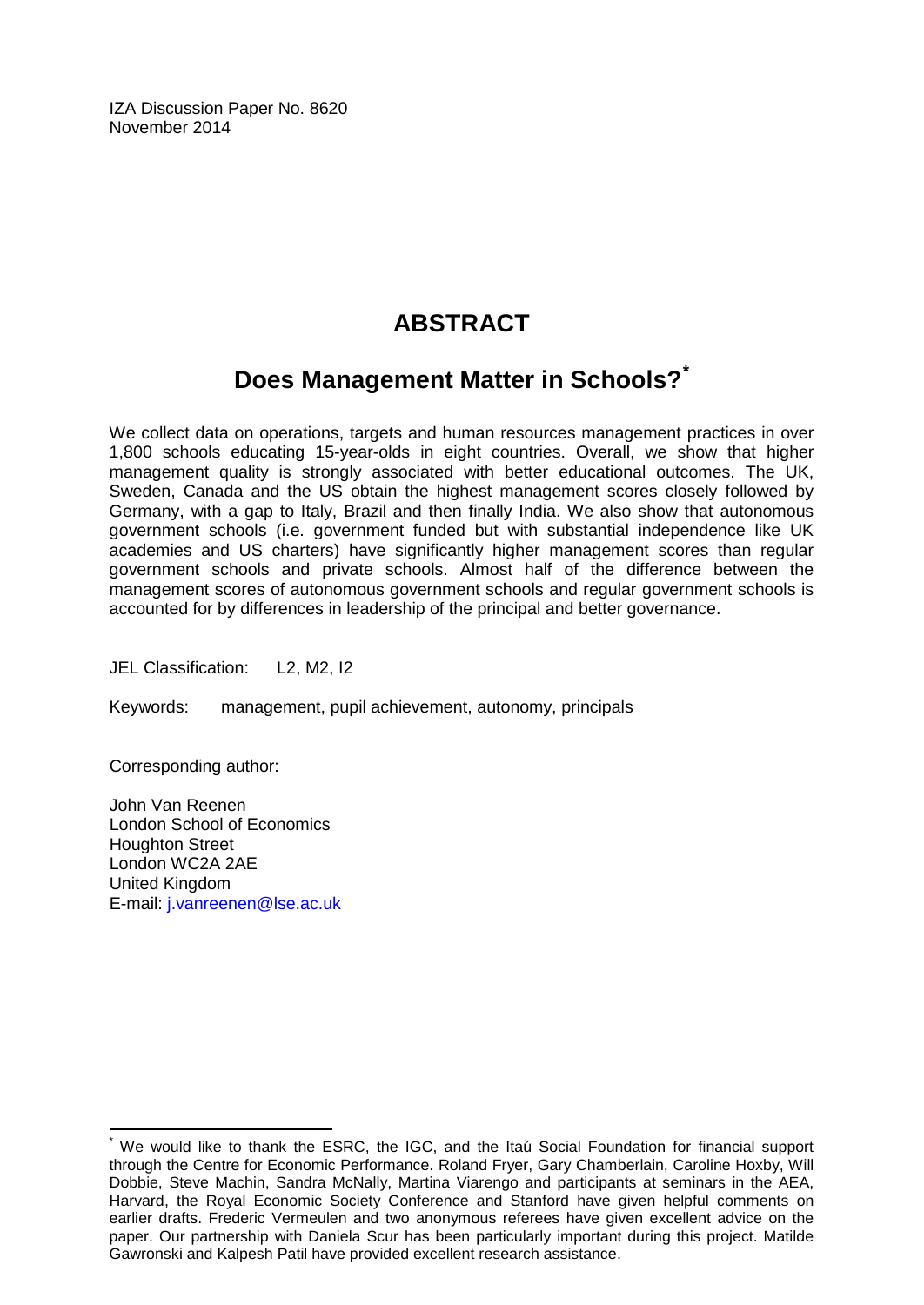#### **I. INTRODUCTION**

There are major disparities in the quality of education within and between countries (e.g. OECD 2012). School managerial practices may be an important reason for such differences. Unfortunately, understanding the role of management in schools within and across countries has been held back by a lack of robust and comparable instruments to systematically measure management practices and, thus, a lack of good data.

The key purpose of this paper is to develop an international management index for schools and present descriptive evidence on management quality and education outcomes across schools of different types within and across countries. We used double-blind telephone interviews with school principals to collect information on management practices for over 1,800 schools across eight countries. To construct our management index, we average across 20 basic management practice measures in four areas of management: operations, monitoring, target setting and people. Each question is evaluated against a scoring grid that ranges from one ("worst practice") to five ("best practice"). Our management index for each school represents the average of these scores.

We also constructed measures of school-level pupil outcomes for these schools (when data was available) from examination results across regions and countries, creating a matched management-pupil outcome international dataset at the school level.

This data allows us to document some stylized facts. First, we show that the adoption of basic managerial practices varies significantly across and within countries. The UK, Sweden, Canada and the US obtain the highest average scores, followed by Germany, Italy and Brazil, while India has the lowest scores. About half of the variance in school management is at the country-level. This share is larger in education than we have found from our similar surveys in other sectors such as manufacturing, where most of the variation is within countries. This finding suggests that differences in the institutional environment have particularly important effects on the way schools are managed.

Second, higher management scores are positively correlated with better pupil outcomes. More specifically, we find that one standard deviation increase in our managerial index is associated with a 0.232 to 0.425 standard deviation increase in pupil outcomes. Although the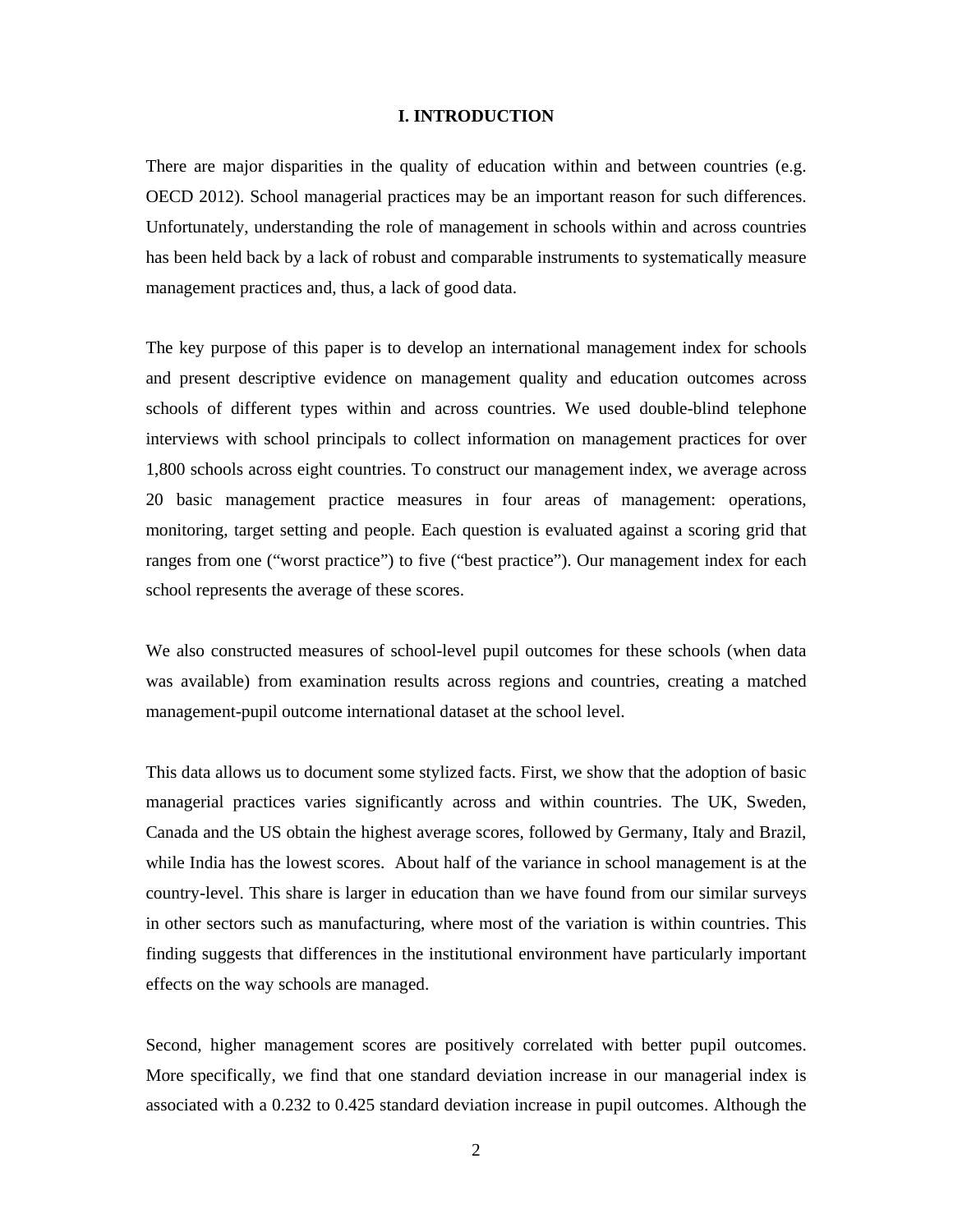cross-sectional nature of the data does not allow us to determine whether this correlation is causal (e.g. unobservable differences across schools might drive both pupil outcomes and management quality), the result does suggest that our management data has some useful informational content.

Third, large disparities in management also exist within countries and regions, especially across types of schools. In particular, autonomous government schools - organisations that are publicly funded but are more decentralised from government control, like charter schools in the US and academies in the UK<sup>1</sup>- have significantly higher management scores than regular government schools and private schools. The difference in management of autonomous government schools does not reflect observable differences in pupil composition, school and regional characteristics, nor basic demographics or principal characteristics such as tenure and gender. It does, however, seem more closely linked to two features: (i) the strength of governance, i.e. having strong accountability for pupil performance to an outside body and (ii) the degree of school leadership, i.e. developing a long-term strategy for the school. Including these governance and leadership variables more than halves the managerial gap between autonomous government schools and other schools (although the gap remains significant).

Previous efforts to survey school practices support our main findings. For example, Dobbie and Fryer (2013) and Angrist, Pathak, and Walters (2013) have collected extensive measures of school practices, focusing on a smaller sample of US schools. Dobbie and Fryer (2013) report in a sample of 39 New York charter schools that management practices similar to those we measure – in particular teacher feedback, data guided instruction and high expectations are associated with substantially higher grades. Angrist, Pathak, and Walters (2013) survey a sample of 36 Massachusetts charter schools and link the impact of urban charter schools<sup>2</sup> to practices such as instructional time, classroom technique and school philosophy - labelled the "No Excuses" approach. Intriguingly both papers also find little or no impact of schools

 

<sup>&</sup>lt;sup>1</sup> We define autonomous government schools as schools receiving at least partial funding from the government and with at least limited autonomy to follow school-specific charters in one of three areas: establishing the curriculum content, selecting teachers, and admitting pupils. In our data, these are *escolas de referência* in Brazil, separate schools in Canada, private *ersatzschulen* in Germany, private-aided schools in India, *friskolor* in Sweden, academies, foundation, and voluntary-aided schools in the UK (equivalent to autonomous state schools), and charter and magnet schools in the US. See Table 1 for more details.

<sup>&</sup>lt;sup>2</sup> The authors find more mixed results for the non-urban charter schools.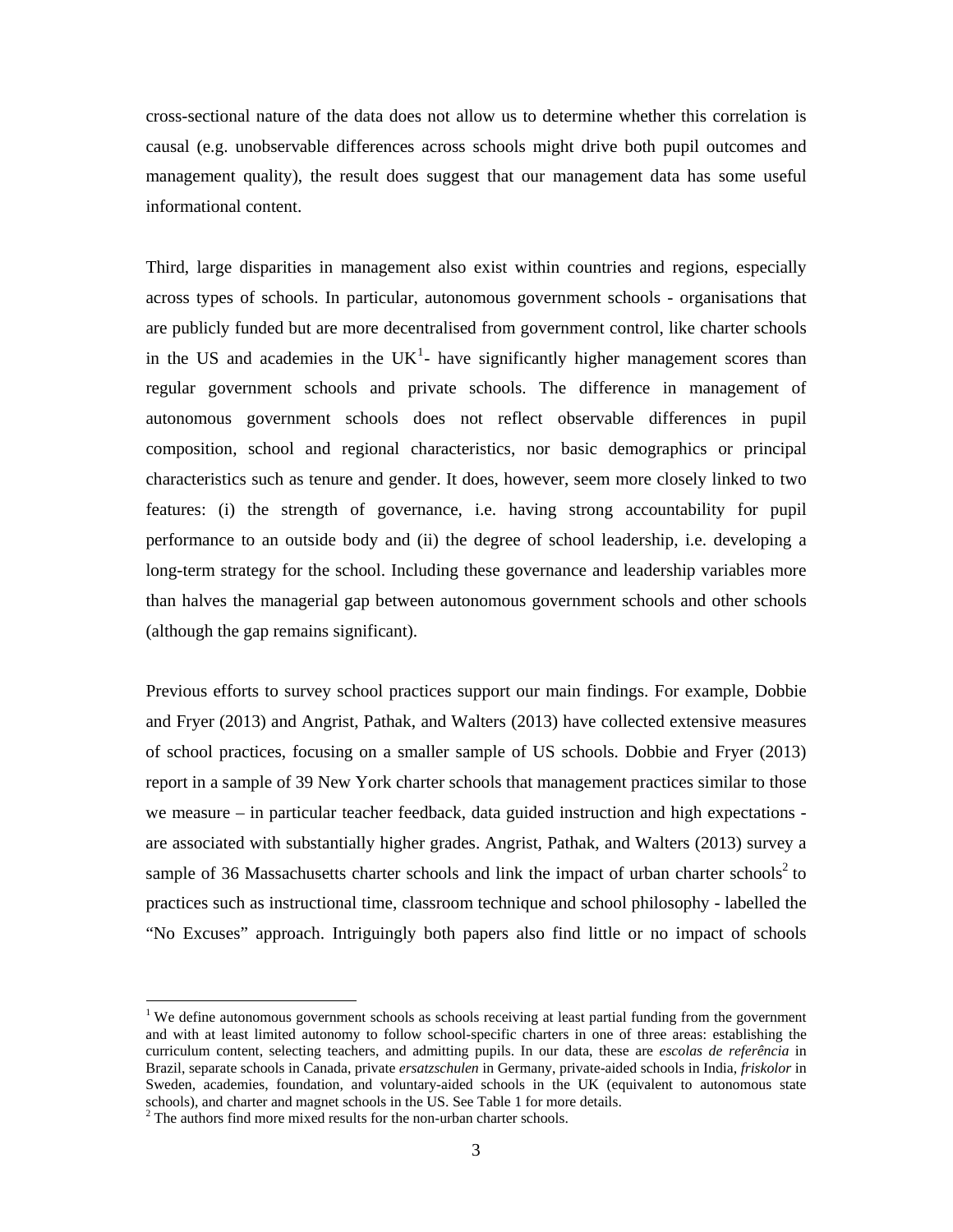inputs – class size, per-pupil expenditure or teacher training – on pupil performance, a result shared with Hannushek and Woessmann (2010) on a cross country basis.

In our data collection efforts, we focus on a set of basic management practices, which we have shown to matter across other sectors (see the survey of this work in Bloom, Lemos, Sadun, Scur, Van Reenen 2014). The school data is less rich and does not have the compelling experimental design of the New York and Massachusetts data, however we have a much larger sample of schools and an international dimension. Our results extend the current literature by highlighting the variance of management quality in schools within and across countries, the relatively low management quality on an absolute level compared to other sectors, and its widespread link to pupil outcomes and autonomy levels across countries,

This paper also contributes to several literatures. Firstly, we link to work on the role of institutions for school performance, focusing in particular on their implications for management practices. Many recent contributions (e.g. from the OECD's PISA studies) have also looked at this through the lens of autonomy, centralized monitoring, school choice, teacher incentives and instructional time.<sup>3</sup> Secondly, there is a burgeoning number of studies on alternative types of school governance and management on pupil outcomes. These studies have focused on autonomous government schools, such as US urban charter schools.<sup>4</sup> Thirdly, through the analysis of principal-specific characteristics we relate to the agenda investigating the effect of school leadership.<sup>5</sup> Finally and more generally, we contribute to the emerging literature investigating management practices in public sector institutions.<sup>6</sup>

The remainder of this paper is organized as follows: Section II describes the data and methodology we used to measure management practices across schools. Section III provides

 

 $3$  For examples see Hanushek and Woessmann (2010), Fuchs and Woessmann (2007), Woessmann et al. (2007), Woessmann (2005), Woessmann (2010), Hanushek, Link, and Woessmann (2013), and Lavy (2010).

<sup>&</sup>lt;sup>4</sup> For examples of studies looking at US urban charter schools see Abdulkadiroglu et al. (2011), Angrist, Pathak, and Walters (2013), Angrist et al. (2011), Fryer (2014), Dobbie and Fryer (2011, 2013), Curto and Fryer (2014), and Hoxby and Murarka (2009). Other studies looking at US rural charter schools include Angrist et al. (2011), UK academies include Eyles and Machin (2014), Machin and Vernoit (2011), and Clark, Martorell, and Rockoff (2009), Swedish *friskolor* include Sahlgren (2011) and Böhlmark and Lindahl (2012) and Canadian separate schools include Card, Dooley, Payne (2010).

<sup>&</sup>lt;sup>5</sup> For examples see Branch, Hanushek, and Rivkin (2012), Dhuey and Smith (2011), Coelli and Green (2012), Clark, Martorell, and Rockoff (2009), Béteille, Kalogrides, and Loeb (2012), Grissom and Loeb (2011), and Horng, Klasik, and Loeb (2010).

<sup>&</sup>lt;sup>6</sup> For examples see Bloom, Propper, Seiler and Van Reenen (2015), McCormack, Propper, and Smith (2013), Rasul and Rogger (2013).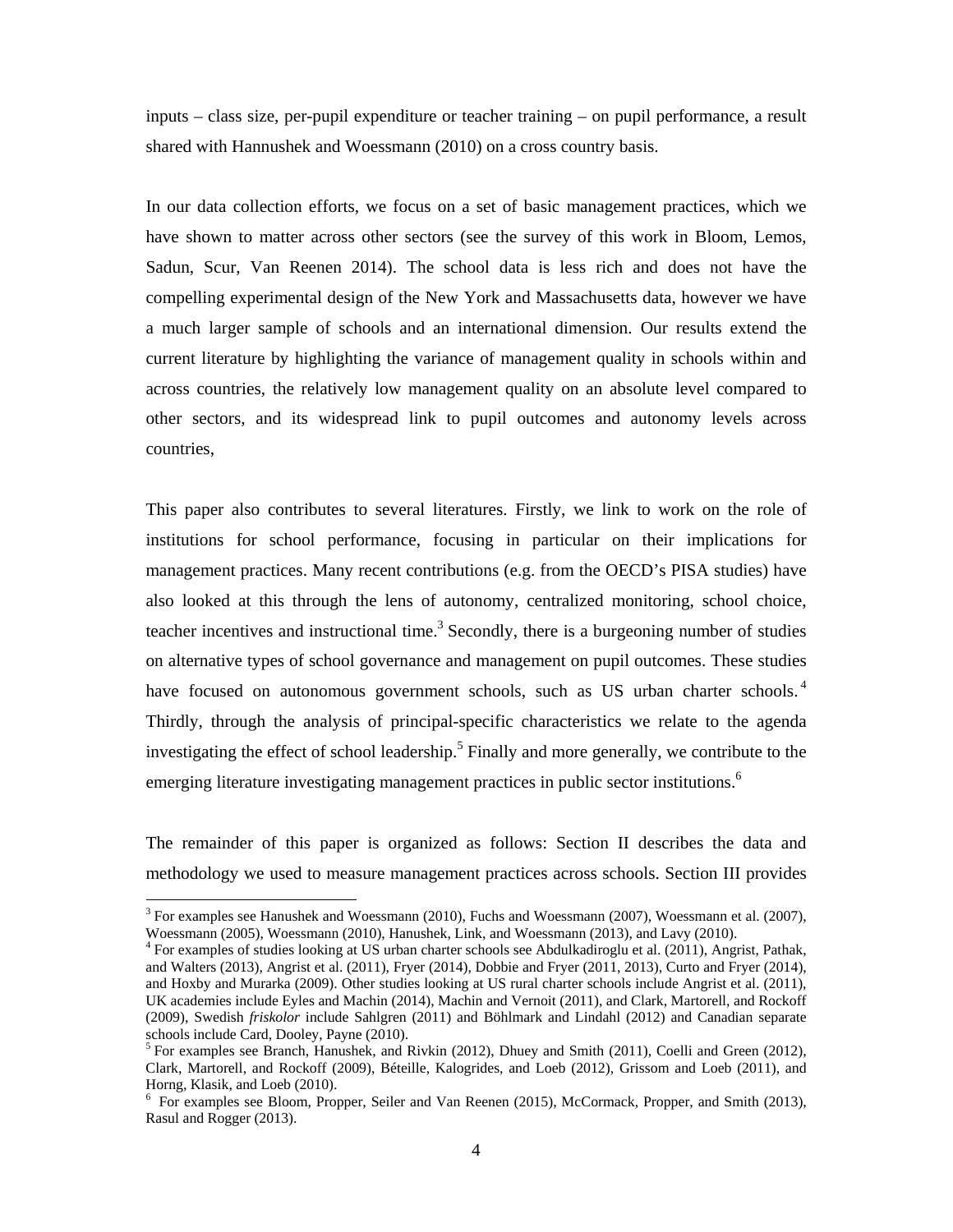a basic description of the differences in school management across and within countries. Section IV investigates the relationship between school management practices and pupil outcomes. Section V explores the factors linked to the variation of management practices across countries, examining the role of school ownership and governance within countries. Section VI concludes.

#### **II. DATA**

#### *Measuring management practices in education*

To measure management practices in schools, we adapted a survey methodology described in Bloom and Van Reenen (2007), previously employed in the manufacturing, retail and healthcare sectors. The survey investigates the adoption of 20 basic management practices, where the level of adoption is evaluated against a grid from one to five.<sup>7</sup> A high score indicates that a school adopts structured practices. Our main measure of management practices represents the average of the scores across all 20 questions. To ensure comparability across sectors, we retained most of the questions included in our previous studies of organizations in other sectors, with modifications to reflect the school context (the full list of questions can be found in Table A1).<sup>8</sup> We interviewed the principal/head teacher in each school.

We measure four broad areas of management:

#### 1. Operations

 

*Standardization of Instructional Planning Processes*: school uses meaningful processes that allow pupils to learn over time *Personalization of Instruction and Learning:* school incorporates teaching methods that ensure all pupils can master the learning objectives *Data-Driven Planning and Pupil Transitions:* school uses assessment and easily available data to verify learning outcomes at critical stages

 $<sup>7</sup>$  In the earlier manufacturing-focused survey wave we carried out an extensive evaluation of this approach,</sup> including comparing telephone interviews with face-to-face visits, running management experiments on firms, and resurveying 5% of the sample with different interviewers and managers at the same firm. In all cases we found strong evidence that our telephone surveys were providing a good proxy of firm management practices – see Bloom, Genakos, Sadun and Van Reenen (2012) for details.

<sup>&</sup>lt;sup>8</sup> Sixteen of these twenty basic practices are considered to be relevant and applicable across all industries previously surveyed (for example, performance based promotion) while the remaining four are specific to the management of schools (for example, lesson planning).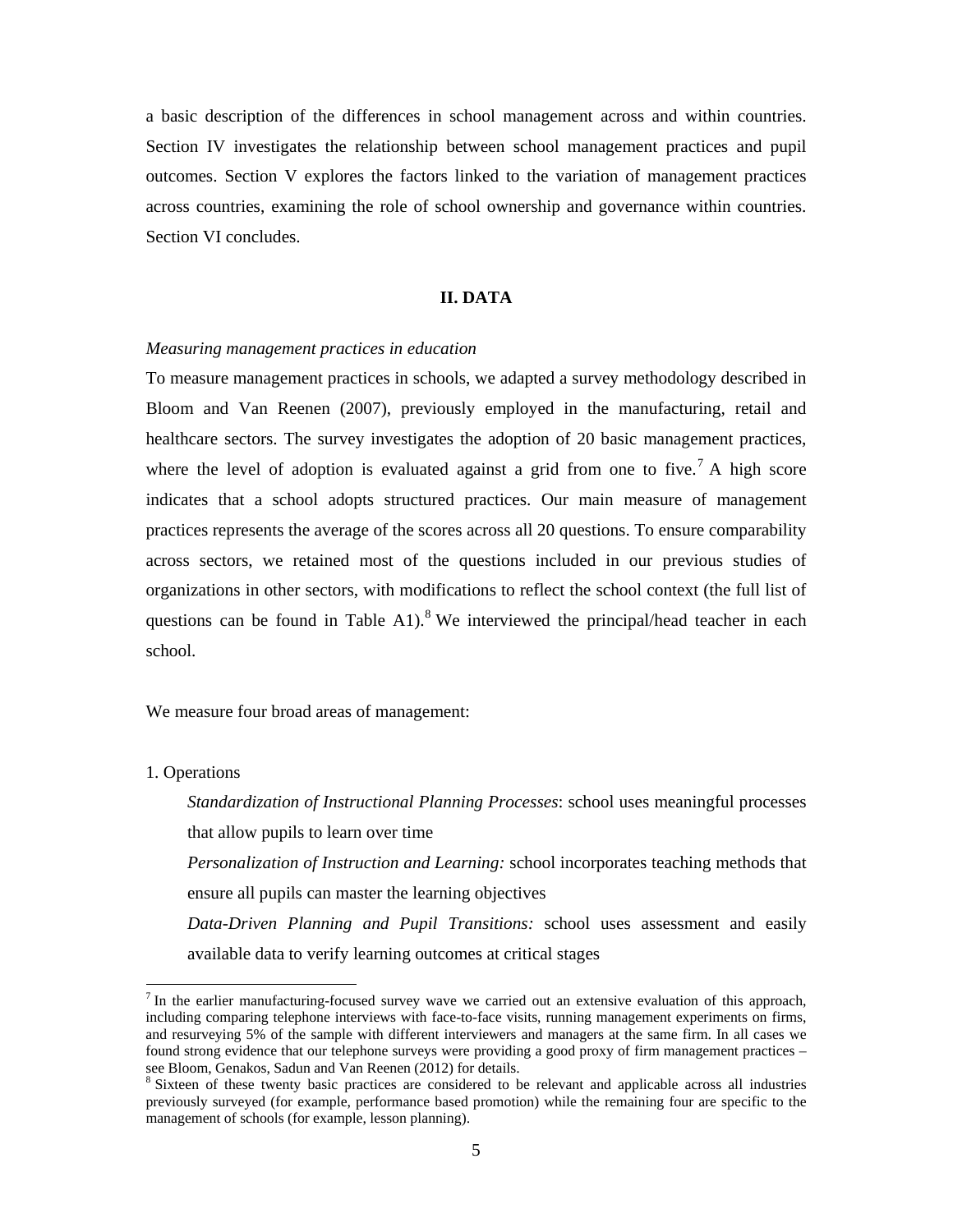*Adopting Educational Best Practices:* school incorporates and shares teaching best practices and pupil strategies across classrooms accordingly.

#### 2. Monitoring

*Continuous Improvement:* school implements processes towards continuous improvement and encourages lessons to be captured and documented *Performance Tracking:* school performance is regularly tracked with useful metrics *Performance Review:* school performance is reviewed with appropriate metrics *Performance Dialogue:* school performance is discussed with appropriate content, depth and communicated to teachers.

*Consequence Management:* mechanisms exit to follow-up on performance issues

#### 3. Target Setting

*Target Balance:* school covers a sufficiently broad set of targets at the school, department, and individual levels

*Target Interconnection:* school establishes well-aligned targets across all levels *Time Horizon of Targets:* there is a rational approach to planning and setting targets *Target Stretch:* school sets targets with the appropriate level of difficulty *Clarity and Comparability of Targets:* school sets understandable targets and openly communicates and compares school, department and individual performance

#### 4. People Management<sup>9</sup>

 

*Rewarding High Performers:* school implements a systematic approach to identifying good and bad performance, rewarding teachers proportionately. *Fixing Poor Performers:* school deals with underperformers promptly *Promoting High Performers:* school promotes employees based on job performance *Managing Talent:* school nurtures and develops teaching and leadership talent *Retaining Talent:* school attempts to retain employees with high performance *Creating a Distinctive Employee Value Proposition:* school has a thought-through approach to attract employees

<sup>&</sup>lt;sup>9</sup> These practices are similar to those emphasized in earlier work on management practices, by for example Black and Lynch (2001), and Ichniowski, Shaw, and Prennushi (1997).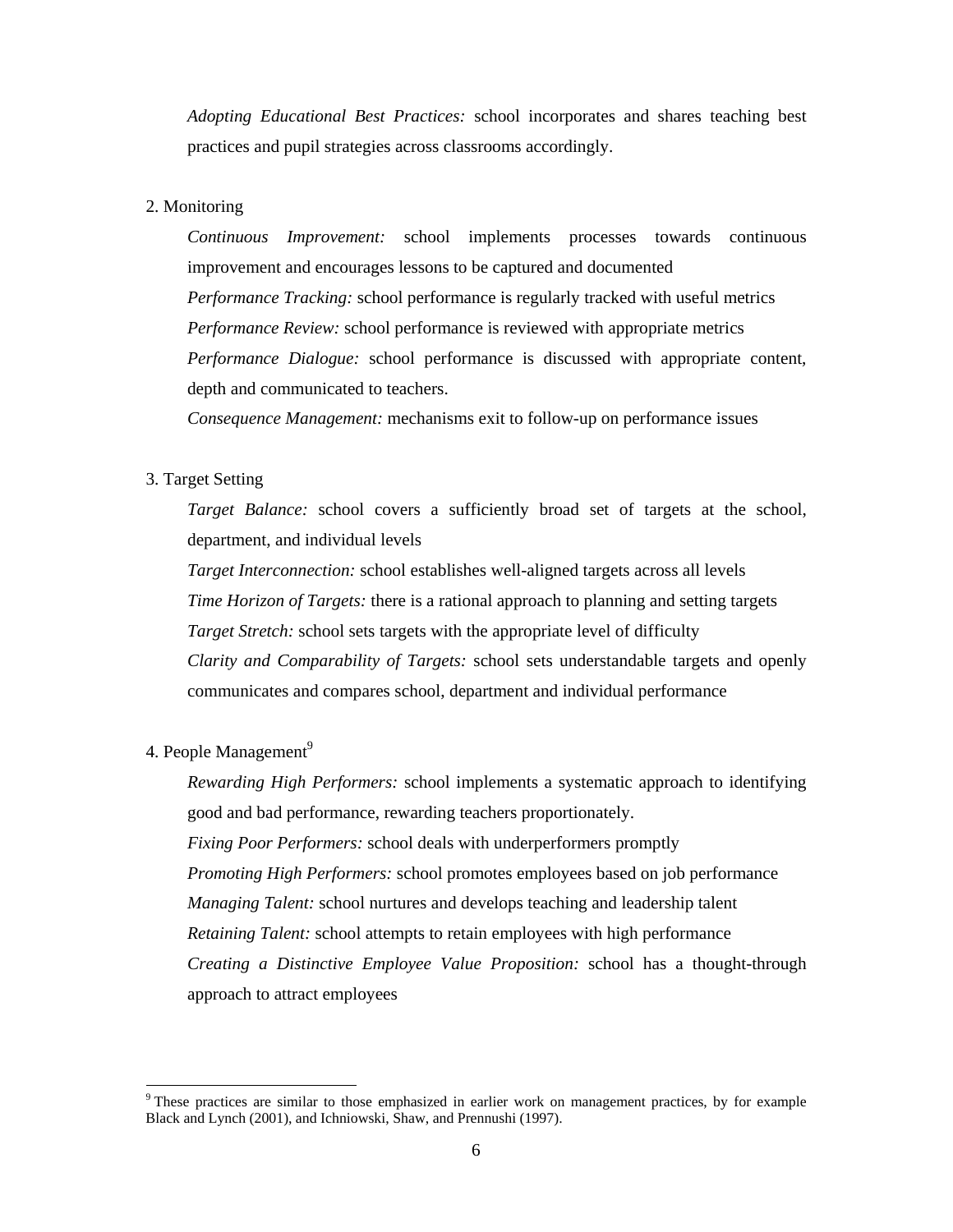#### *Obtaining school surveys across countries*

We randomly sampled schools that offered education to 15-year-olds and had at least 50 pupils. These schools are large enough that the type of systematic management practices we study here are likely to matter.<sup>10</sup> We used a variety of procedures to remove potential sources of bias from our estimates. First, we monitored interviewers' performance in contacting schools and scheduling interviews. The interviewers ran on average two interviews a day lasting approximately an hour each and spent the remainder of their time repeatedly contacting principals to schedule interviews. Second, we presented the study as a confidential conversation about management experiences, starting with non-controversial questions such as "What is your school's plan for the next five years?" and "What tools and resources are provided to teachers?" Third, we never asked principals about the school's overall pupil performance during the interview. Instead, we obtained such data from other sources, which were usually from administrative information (described in Appendix A). Fourth, we sent informational letters and copies of endorsements letters from respected institutions, such as the UK Department for Education, Harvard University's Program on Education Policy and Governance, and Brazil's *Itaú* Social Foundation.<sup>11</sup>

In terms of interviews completed, we obtained an overall high response rate (41% on average<sup>12</sup>), ranging from 58%, 57% and 42% of eligible schools in Brazil, Italy and India, respectively, to 36%, 26%, 20% and 19% of eligible school in Sweden, Germany, the US and Canada. We obtained a substantially lower response rate in the  $UK - 8%$  of eligible schools – most likely due to the proliferation of cold-calling and the increasing number of telephone surveys in schools in the UK, and principals' slow turnaround time for a response after the initial contact by interviewers (which was common throughout the North American and European countries surveyed).

The response rate of 41% is similar to our previous manufacturing and healthcare surveys. It is also roughly comparable to other management surveys in education such as 64% response rate of middle and high schools in Massachusetts, US (Angrist, Pathak, and Walters, 2013),

 

<sup>&</sup>lt;sup>10</sup> In Brazil, Canada, Italy, Germany, US, and UK, these schools are part of the upper secondary or high school education system. In India these schools are part of the lower secondary education system while in Sweden they are still considered primary schools.

<sup>&</sup>lt;sup>11</sup> Despite the common practice of paying organizations to participate in research, we did not provide managers with financial incentives to participate.

<sup>&</sup>lt;sup>12</sup> Average weighted by the number of interviews in each country.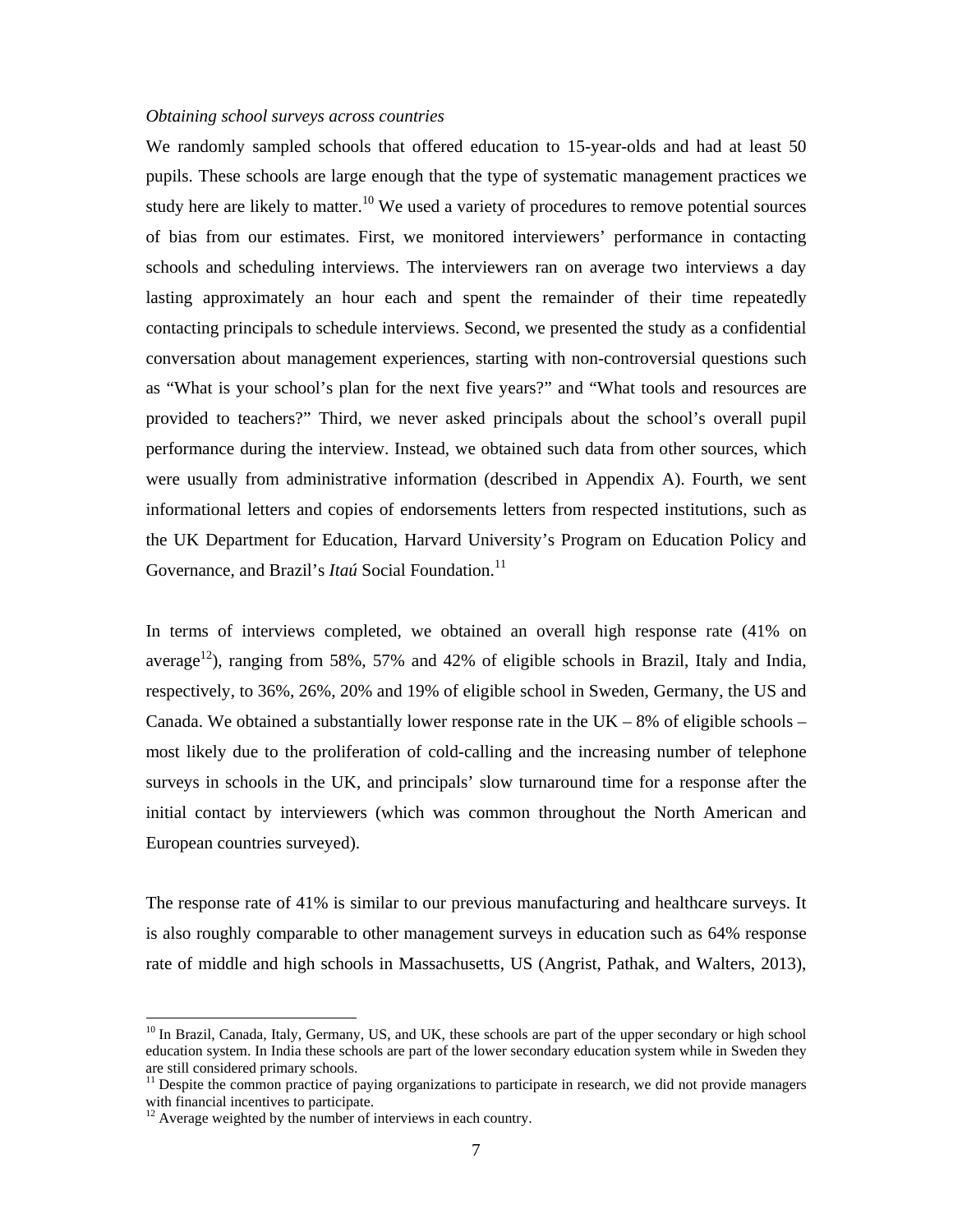57% response rate of UK University departments (McCormack, Propper and Smith, 2014), and 39% response rate of New York Charter schools (Dobbie and Fryer, 2013).<sup>13</sup>

However, when interviewers were able to connect with school principals, they typically agreed to the survey proposition when interviewers were able to connect with them. As such, the explicit refusal rate among eligible schools was generally low across all countries surveyed, ranging from 2% in Sweden, 6% in both the US and Canada, 9% in India, 13% in both Brazil and the UK, 15% in Italy and to 16% of all eligible schools in Germany. In terms of selection bias, we compare our sample of schools for which we secured an interview with the sample of eligible schools in each country against size, ownership, and location. We obtain few significant coefficients with marginal effects small in magnitude. We further construct sampling weights and observe that our main unweighted results stand even when using alternative sample weighting schemes. We describe our selection analysis as well as the sampling frame sources and response rates in more detail in Appendix C.

#### *Maximizing response rates and interview quality*

 

We also followed several steps to obtain a high quality response. First, we use a "doubleblind" interview technique. That is, at one end, we conducted the telephone survey without informing the principals that their answers would be evaluated against a scoring grid. Thus, we gathered information about actual management practices as opposed to the principal's aspirations of what should (rather than does) happen. At the other end, our interviewers did not know in advance anything about the school's performance. Interviewers were only provided with the school's name and telephone number and had generally not heard of the schools on their lists before, thus, having no preconceptions about them.

Second, we used open-ended questions – that is, questions which avoid leading responders towards a particular answer. For example, on the first performance monitoring dimension we start by asking the open question "What kind of main indicators do you use to track school performance?", rather than a closed-ended question like "Do you use class-room level test scores indicators [yes/no]?". The first open-ended question is followed by further questions

<sup>&</sup>lt;sup>13</sup> Other establishment survey response rate benchmarks include at the high-end the US Census response rates to the mandatory Management and Organizational Practices Survey at 80% (Bloom, Brynjolfsson, Foster, Jarmin, Saporta and Van Reenen, 2013), in the mid-range the 30% response rate of small firms by Aurora, Cohen and Walsh (2014), down to the 7% response rate for Chief Financial Officers at medium and large firms (Ben-David, Graham and Harvey, 2013).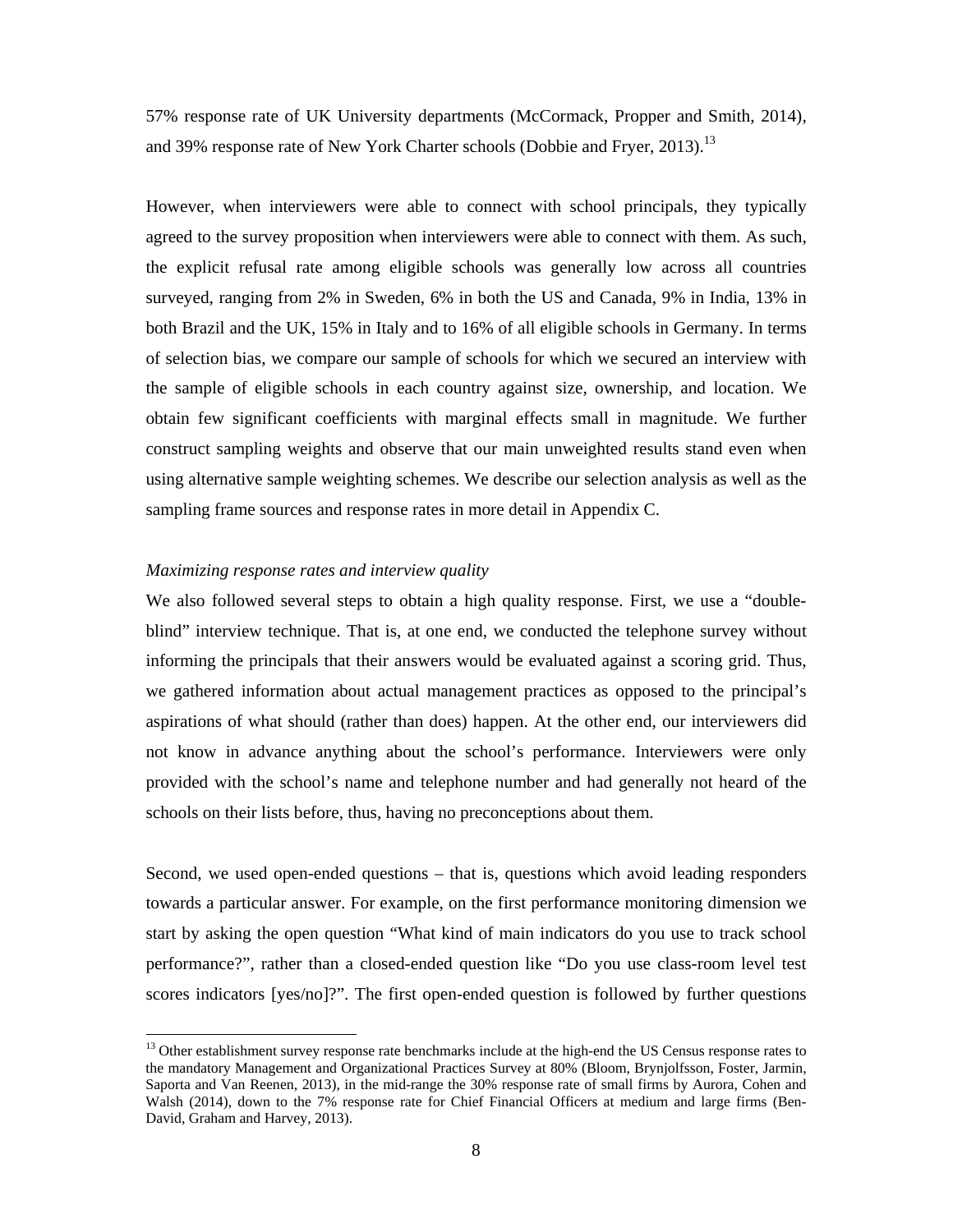like "How frequently are these indicators measured?", "Who gets to see this data?" and then "If I were to walk through your school what could I tell about how you are doing against your indicators?" The combined responses to this dimension are scored against a grid which goes from 1 - defined as *"Measures tracked do not indicate directly if overall objectives are being met. Tracking is an ad-hoc process (certain processes aren't tracked at all).*" up to 5 defined as "*Performance is continuously tracked and communicated, both formally and informally, to all staff using a range of visual management tools.*" During their training session, the interviewers are also encouraged to ask follow-up questions whenever necessary.

Third, we had rigorous interviewer training. We required all interviewers to undergo one week of initial training, including multiple group scoring sessions to ensure consistency across countries.<sup>14</sup> We also required them to conduct and listen to at least  $25$  interviews to correct any inconsistent interpretation of responses. Fourth, we "double-scored" the majority of interviews (69%). That is, we asked the team managers, whose main role was monitoring, to silently listen and score the responses provided during each interview. After the end of the interview, the team manager discussed these scores with the primary interviewer, providing on-going training and calibration.

Finally, we also collected "noise-controls", that is, data on the interview process itself (such as the time of day and the day of the week), characteristics of the interviewee and the identity of the interviewer. We include these noise controls in the regression analysis to improve the precision of our estimates by reducing some of the measurement error.

#### *Choosing countries to survey*

 

The choice of countries was driven by funding availability, the availability of school sampling frames, and research and policy interest. We are continuing to roll these school management surveys out across countries, for example hoping to extend this shortly to China, Denmark and Mexico through collaborations with other research institutions.

 $14$  During these calibration exercises, the whole team listened to both created role-play interviews and actual live interviews (in English) then subsequently compared scores. Any differences in scoring were discussed to ensure a common interpretation of the scoring grid. These calibration sessions were run intensively at the beginning and then periodically through-out the project (to avoid any interviewers scoring drifting over time).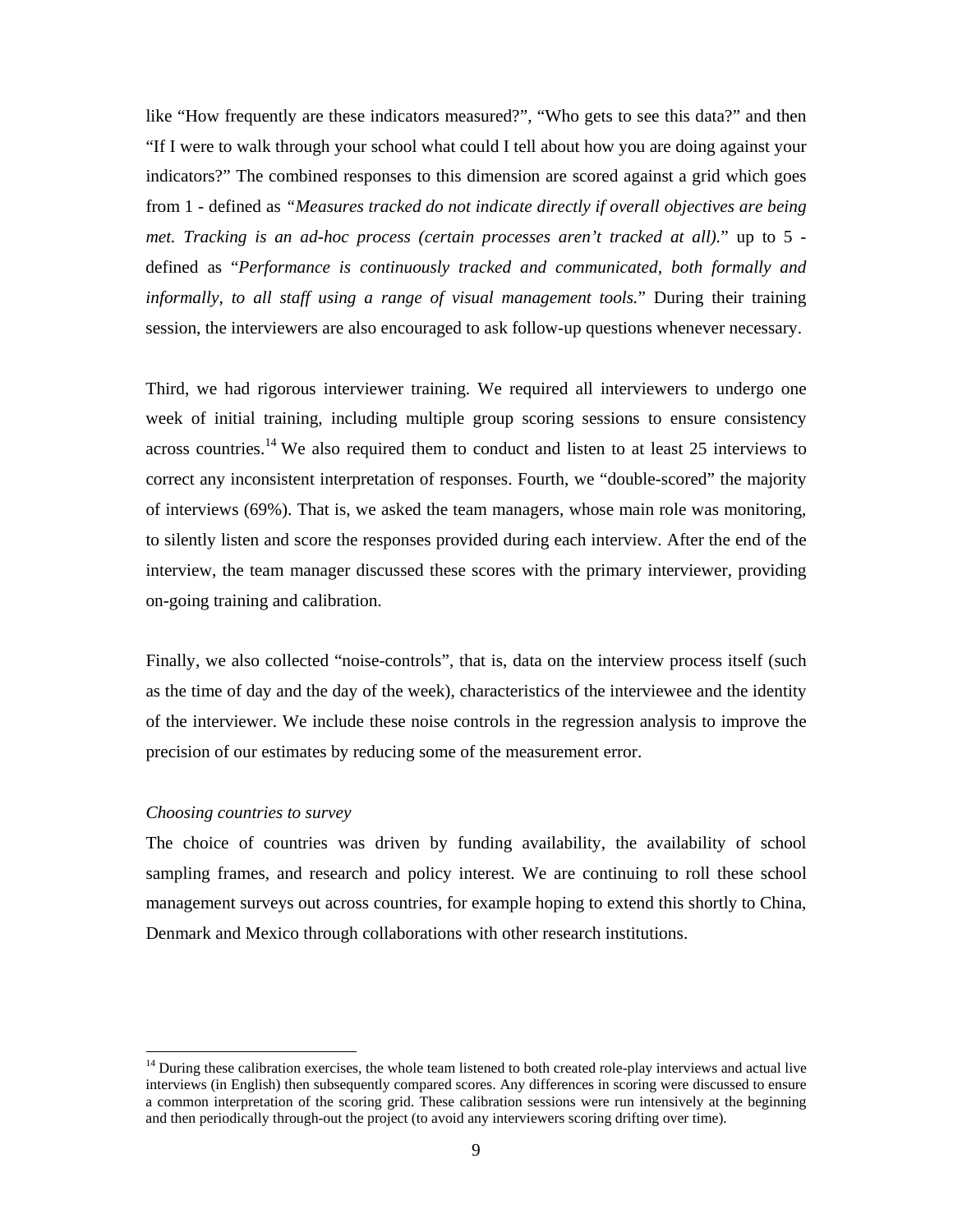#### *Classifying differences across school types*

 

In order to look at management practices across different types of schools, we classify regular government schools, autonomous government schools and private schools based on two main characteristics: their source of funding and their degree of autonomy in establishing the curriculum content, selecting teachers, and admitting pupils. Regular government schools receive full funding from the government (national or local level) and follow governmentwide rules and regulations with little or no autonomy in these three areas. Private schools receive solely private funding (they may be for-profit or not-for-profit) and follow schoolspecific charters, having full autonomy over all three areas mentioned above. Autonomous government schools receive most of their funding from the government but have more autonomy to follow school-specific charters on curriculum, teacher selection and (sometimes) limited pupil selection.<sup>15</sup>

Table 1 classifies school types across these areas. By this criteria we defined the following types of schools as autonomous government schools: *Escolas de Referência* (Brazil); Separate Schools (Canada); Private *Ersatzschulen* (Germany), Private-Aided Schools (India); *Friskolor* (Sweden); Academy, Foundation and Voluntary-Aided Schools (UK); and Charter and Magnet Schools (US). There are no autonomous government schools in Italy.

Appendix Table B1 presents means and standard deviations of our variables for the overall sample and Table B2 breaks them down by country and shows differences across private, autonomous government and regular government schools in deviations from country means. In the OECD countries and Brazil autonomous government schools have higher management scores than both regular government schools and private schools. India looks different with private schools scoring most highly. However, Table B2 also shows that autonomous government schools are systematically different on many dimensions. For example, they are smaller than regular government schools and more likely to be in urban areas. Our analysis will consider whether the apparently higher management scores (and pupil performance) of such schools is due to such confounding influences.

<sup>&</sup>lt;sup>15</sup> Pupil selection in autonomous government schools is usually not based on academic ability (although we will analyse this) but rather on other dimensions. For example, UK academies can select up to 10% of pupils on "aptitude" (such as sporting or musical ability).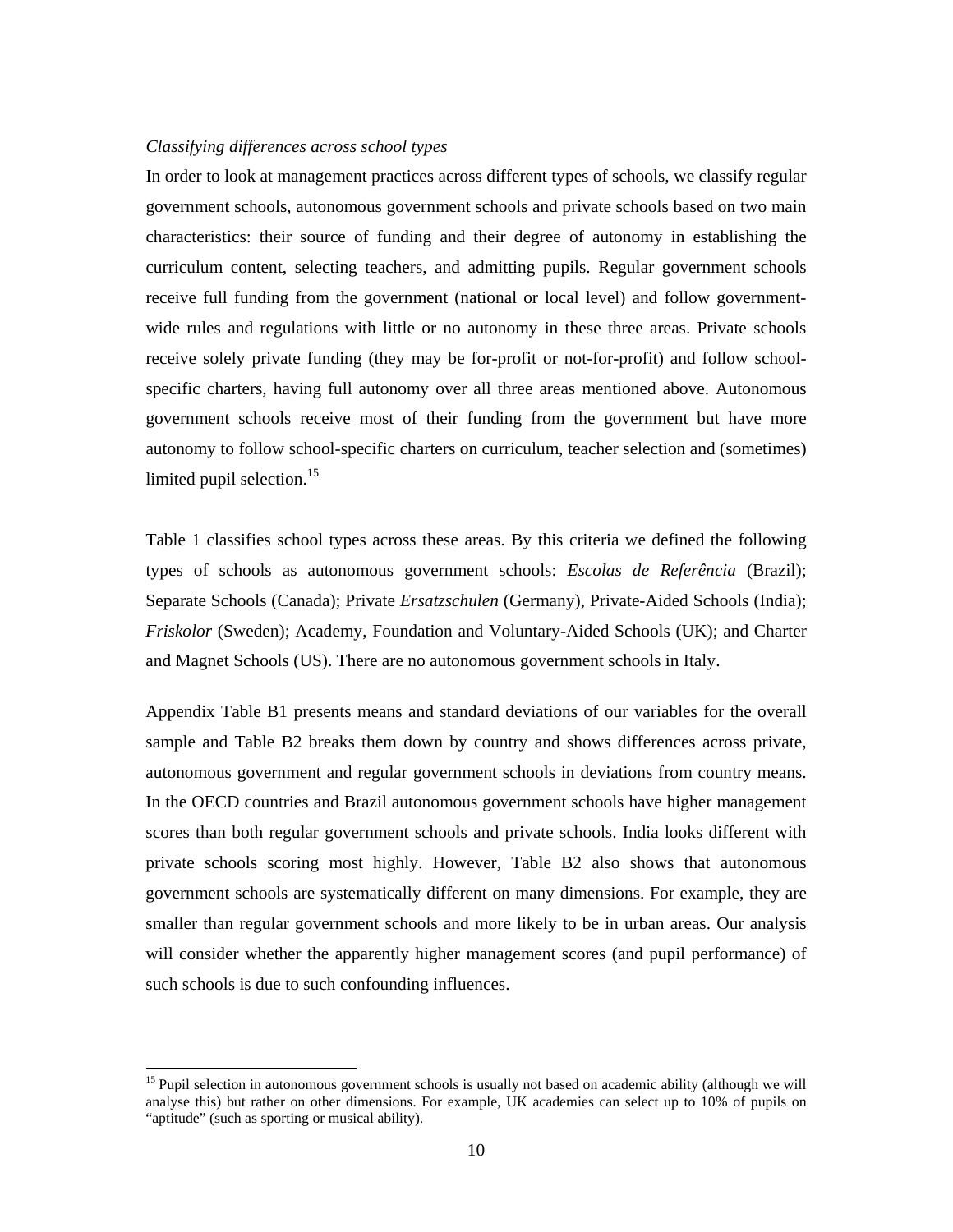#### *Collecting measures of pupil performance*

 

Given the absence of publicly comparable metrics of school-level performance across countries, 16 we collected several country-specific measures of educational achievement ranging from standardized (and sometimes compulsory) examination results to nonstandardized examination results.

We use the following main measures in each country: (1) In the US we construct measures of school performance using the math, science and reading exam pass rate from High School Exit Exams (HSEEs) and End-of-Course (EOCs) exams in states where performance measures were available. (2) In the UK we employ the average uncapped GCSE score, the contextual value added measure, and the proportion of pupils achieving five GCSEs (level 2) including English and Maths. (3) In Canada we employ the school-level rating produced by the Fraser Institute, which is based on several measures of pupil achievement, including average province exam mark, percentage of exams failed, courses taken per pupil, diploma completion rate, and delayed advancement rate. (4) In Sweden we use the GPA in the  $9<sup>th</sup>$ grade and the percentage of pupils qualifying for upper secondary school. (5) In Brazil we use the average scores for math, natural sciences, and language and codes of the nonmandatory High School National Exam (*Exame Nacional do Ensino Medio*, ENEM). We also use 9th grade average score of *Prova Brasil* for government schools. (6) In India we use the average scores for math, science and first language in the X Standards examinations. The details of these measures and their sources for each country and are provided in Appendix A.

#### **III. SCHOOL MANAGEMENT ACROSS AND WITHIN COUNTRIES**

Figure 1 shows the average management scores across countries. The adoption of modern managerial processes in schools is fairly limited: on an index of 1 to 5, the average management score across all countries is 2.27, which corresponds to a low level of adoption of many of the managerial practices included in the questionnaire. There are, however, significant differences across countries. The UK has the highest management score (2.9), closely followed by Sweden, Canada and the US (all on 2.8). Germany is slightly lower (2.5) and Italy is substantially lower (2.1). The emerging economies of Brazil (2.0) and India (1.7) have the lowest scores. The rankings do not change substantially when we include school and

<sup>&</sup>lt;sup>16</sup> The main exception to this, which is relevant to our study of schools offering education to 15-year olds, is the pupil level data on achievement collected in the framework of the PISA project. Unfortunately due to confidentiality constraints the PISA data cannot be released with school identifiers. We were therefore unable to match the two datasets.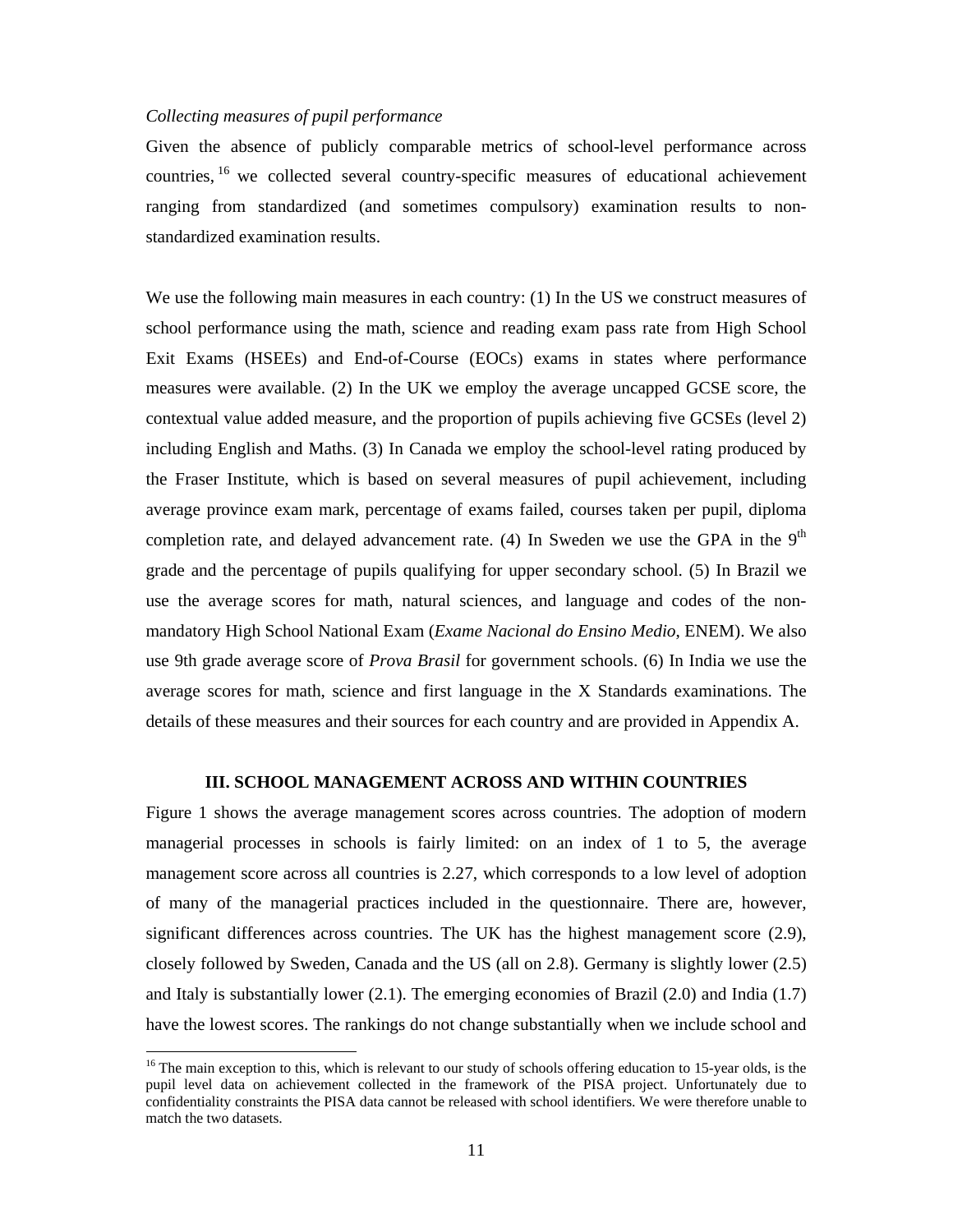principal controls suggesting that these differences in management are not driven by school, principal or interviewee characteristics.<sup>17</sup>

Differences in management across countries are larger in education than in other sectors. Country fixed effects account for 46% of the variance in the school management scores compared to 13% in manufacturing and 40% in hospitals across the same subset of countries and questions. This finding suggests that institutions play an important role in management practices in the education sector (Fuchs and Woessmann 2007).

Figure 2 shows the differences across countries, splitting the management index into people management practices (hiring, firing, pay and promotions) and other non-people management practices (operations, monitoring and target setting). Interestingly, there are some clear variations in relative strengths and weaknesses. Across all countries, schools are notably weaker in people management practices.

Figure 3 shows the distribution of the management scores within each country with the smoothed (kernel) fit of the US for comparison. Across OECD countries, lower average country-level management scores are associated with an increasing dispersion towards the left tail of the distribution: every country except the UK has some schools scoring below two. A score of below two indicates very poor management practices - almost no monitoring, very weak targets (e.g. only an annual school-level target) and extremely weak incentives (e.g. tenure based promotion, no financial or non-financial incentives and no action taken about underperforming teachers). However, while the fraction of schools scoring between one and two is minimal in countries such as Sweden and Canada (2.2% and 2.7%, respectively), it rises to 82% in India.

At the other end of the distribution, we also observe that all OECD countries have some schools scoring on average above three, which in contrast would correspond to medium to widespread adoption of the management practices (some reasonable performance monitoring, a mix of targets and performance based promotion, rewards and steps taken to address persistent underperformance). The fraction of schools scoring above three ranges from 46% in the UK to 5% in Italy. While the distribution of management scores for Brazil is very

 

 $17$  We look in more detail at sample selection in Appendix C, Table C4.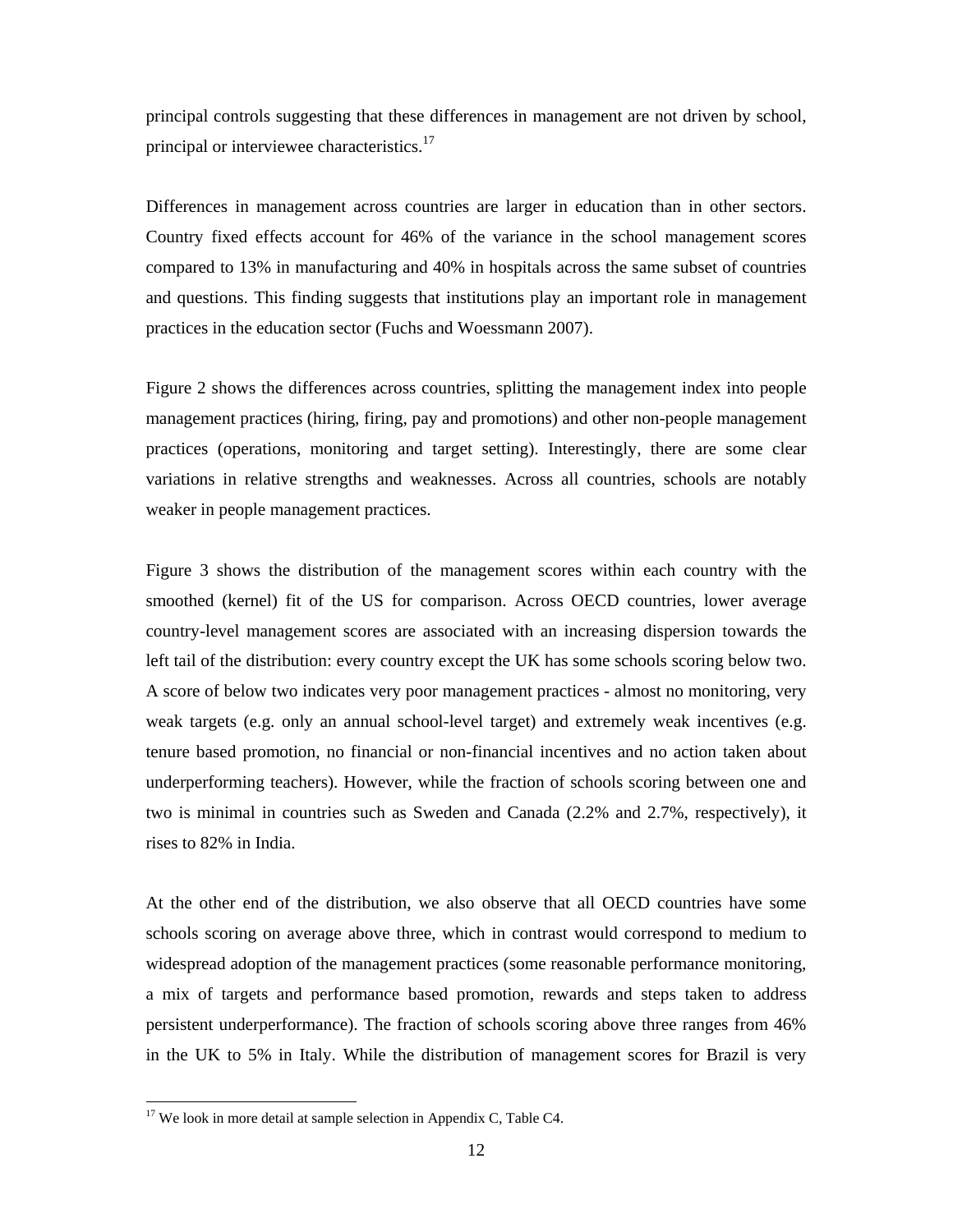similar to the Italian distribution (a wide dispersion of scores and a "fat" left tail of weakly managed schools), India is clearly different from the OECD countries. In India the distribution of the management scores shifts completely to the left: the vast majority of schools scores below two, and no school scores above three, indicating that Indian schools seem to have very weak management practices, with very little monitoring, target setting and use of monetary and non-monetary incentives. Looking at a comparable set of practices across other sectors, we find that the fraction of Indian firms scoring above three is 22% for manufacturing and 10% for hospitals, compared to only 1.6% for schools. This finding matches up to the long literature on poor management practices in Indian schools.<sup>18</sup>

Figure 4 plots the distribution of management scores for three sectors for the US and the UK. It is striking that for the US the mean of the distribution is lowest for schools, in the middle for hospitals and highest for manufacturing firms in the  $US<sup>19</sup>$  For the UK schools are in the middle of the three industries – above hospitals and below manufacturing. We can also compare our scores to those for University departments collected by McCormack, Propper and Smith (2014) in the UK. This reports a similarly wide dispersion of management practices in UK universities, with a moderately higher mean. There is also a significant positive relationship between university management practices on the one hand and academics' performance in research and teaching on the other. In the next sub-section we will show that the positive association between management and student performance also exists for our sample of schools.

#### **IV. MANAGEMENT QUALITY AND EDUCATIONAL OUTCOMES**

Are our management scores related to meaningful educational outcomes? While we are by no means able to establish whether management is causally related to improvements in educational achievements, we see this analysis as a useful external validation exercise of our management data.<sup>20</sup> If the management data were just noise, there should be no systematic relationship between management and objective information on pupil performance.

 

 $18$  See, for example, Duflo, Hanna and Ryan (2012) and the literature discussion therein.

<sup>&</sup>lt;sup>19</sup> In contrast to the average school score of 2.27 across all eight countries, the average manufacturing firm scores 3.01 for the same eight countries (firms employing 50 to 5000 workers). The average school also scores lower but more similarly to the average hospital (general hospitals offering acute care plus cardiology or orthopedics procedures), where the average score is 2.43 across these eight countries.

<sup>&</sup>lt;sup>20</sup> The association between management and firm performance has already been empirically tested in other sectors outside education, including manufacturing, hospitals and retail (e.g. Bloom et al., 2012). Better management practices have also been associated with better outcomes for workers, with for example, Bloom et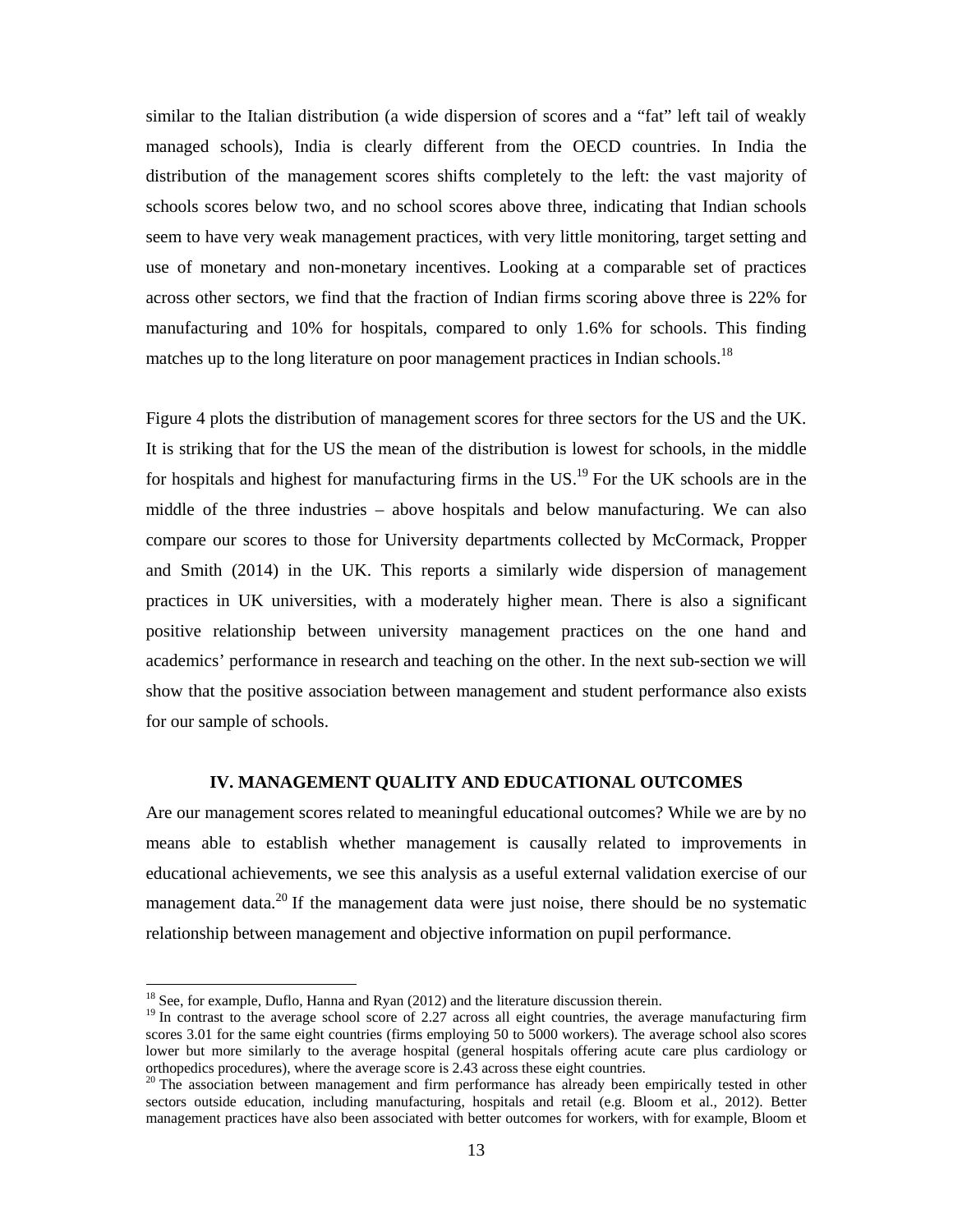#### *Empirical model of pupil performance*

We consider a base simple "educational production function", $^{21}$  where school-level average pupil exam outcomes  $(Y_{ic})$  are related to pupil composition, management and other schoollevel characteristics, where *i* denotes individual schools and *c* denotes country. We are particularly interested in the coefficient on the management index (*M* is the average of the zscores of each of the 20 individual z-scores of the management questions).

$$
Y_{ic} = \beta^{M} M_{ic} + \beta^{AUTGOV} AUTGOV_{ic} + \beta^{PRI} PRIVATE_{ic} + \gamma^{X} X_{ic} + u_{ic}
$$
 (1)

We focus on the three types of school discussed above: autonomous government schools (*AUTGOV*), private schools (*PRIVATE*), and regular government schools as the omitted base. *X* are the other controls detailed below and  $u_{ic}$  is an error term. To control for some of the other dimensions that may differ across type of school we include the type of curriculum (the regular academic school programs vs. vocational/technical education) and whether the school can select pupils based on academic merit.

Our empirical proxies for educational outcomes are school-level measures of pupil achievement as described the subsection II above and Appendix A. In summary, we use country-specific measures of educational achievement as follows: the percentage of pupils who passed their secondary school core subject exit exams (US), the percentage of pupils who qualified for upper secondary school (Sweden), the average overall score and subjectspecific scores for secondary school exit examinations (India, Sweden, and UK), rankings and contextual value added based on several indicators including pupil grades and characteristics (Canada and UK), and mandatory and non-mandatory university entrance qualification national exams (Brazil). Given the differences in school-level indicators of pupils' achievement across countries, we standardize outcome measures within each country and include country dummies in all specifications when we pool across countries.

We control for school resources and inputs by including measures of the number of pupils in the school, the pupil/teacher ratio, and a dummy to capture schools that select pupils partially

<sup>&</sup>lt;u> 2000 - Andrea Andrew Maria (h. 1888).</u><br>2001 - Andrew Maria (h. 1889). al. (2011) reporting well-managed firms have better facilities for workers such as child-care facilities, job flexibility and self-assessed employee satisfaction.<br><sup>21</sup> See Hanushek (1979) for a conceptual and empirical discussion of education production functions.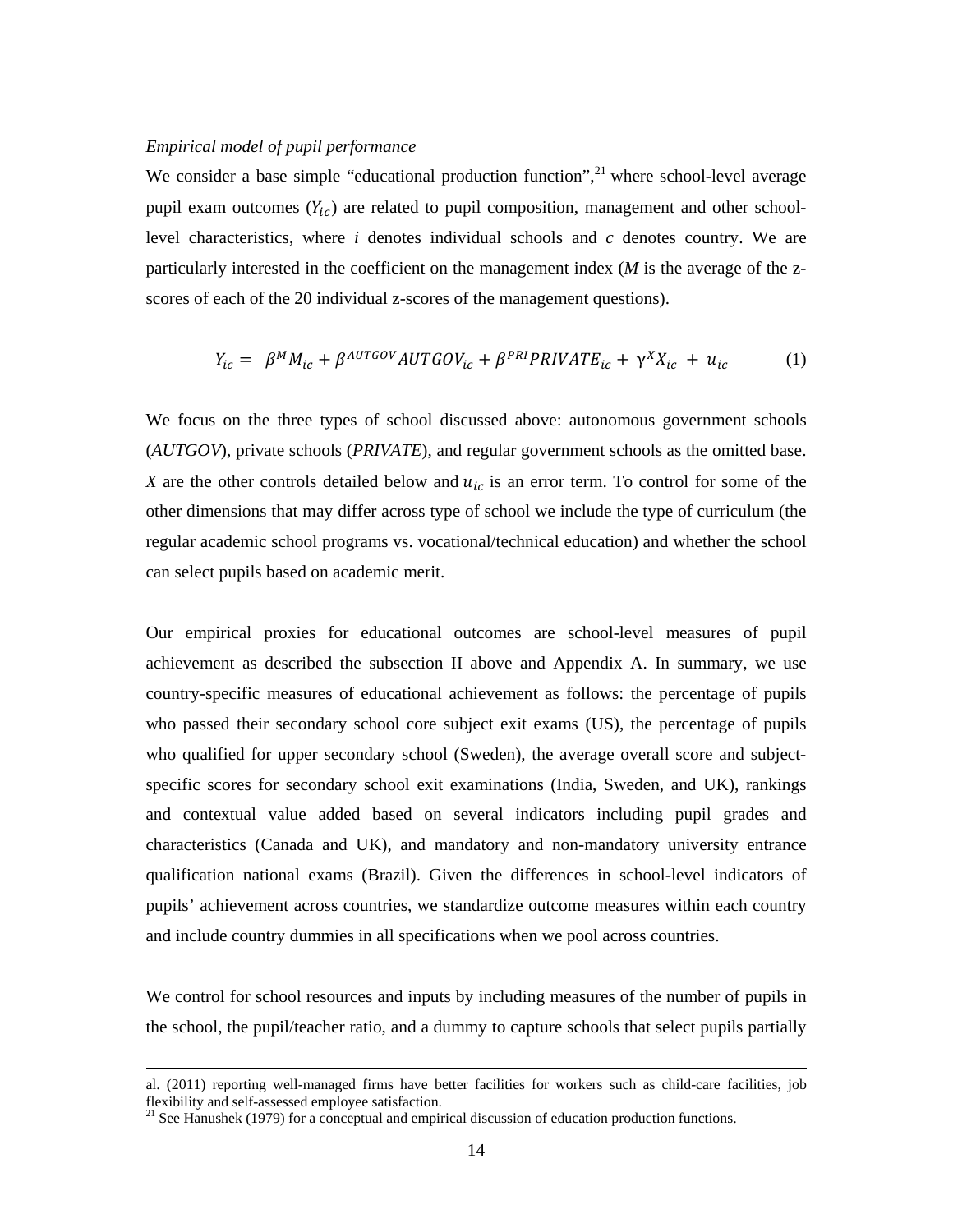based on academic merits. More detailed controls for pupil characteristics depend on the data available for each country. These include the proportion of pupils who are female, non-white, who do not speak the national language as their primary language, and who are eligible for free school meals (a standard poverty measure). We consider specifications that estimate equation (1) by pooling across all countries and using only basic controls for pupil composition, but we also show specifications where we estimate the equation separately for each country where we can control for pupil composition in finer detail (at the cost of smaller sample sizes). Finally, some specifications control for survey measurement error by including interviewer dummies, a subjective interview reliability indicator coded by the interviewer, the day of the week, time in which the interview took place and interview duration.

We have a sample of just over 1,000 schools when we estimate equation (1). This smaller sample size is mainly because we do not have access to school level performance data in Italy and Germany.<sup>22</sup> However, we do find a positive relationship between the average PISA pupil performance score and the average management score in German regions (correlation of 0.65, significant at the 10% level) and Italian regions (correlation of 0.63, significant at the 5% level). $^{23}$ 

#### *Main results on pupil performance*

 

Table 2 presents the results of regressing school-level measures of pupil achievement on the management score. Looking at the table as a whole, management quality is positively correlated with pupil achievement across all countries. Column (1) reports the cross-country pooled regression with controls only for country dummies. The coefficient implies that a one standard deviation increase in the management score index (0.65 points in the raw management score) is associated with an increase of 0.425 of a standard deviation in pupil achievement. Column (2) includes the dummy variables for school type. Private schools and

 $22$  There are also a portion of schools in the other six countries where we could not obtain performance data. For example, in the US we did not find public information on pupil performance in private schools, we did not collect performance data in states where we interviewed only one school or states which do not have a High School Exit Exam or End-of-Course Assessments. In India we collected performance measures over the telephone by calling back the school and speaking to the exams coordinators (response of 50%) and were also not able to collect information with a number of private schools no longer requiring their students to take the X Standard Examinations. In Canada, the Fraser Institute 2009 school ratings were only collected in Alberta, British Columbia, and Ontario. Thus, in the US, India and Canada, we were not able to collect performance data for approximately 47-53% of the sample. In Brazil, Sweden and the UK, we did not find public information for a very small portion of the schools surveyed (approximately 7-8% in each).

<sup>&</sup>lt;sup>23</sup> We use 2006 PISA regional average scores for 8 German regions and 2009 PISA regional average scores for 14 Italian regions, restricting to regions with 5 or more observations.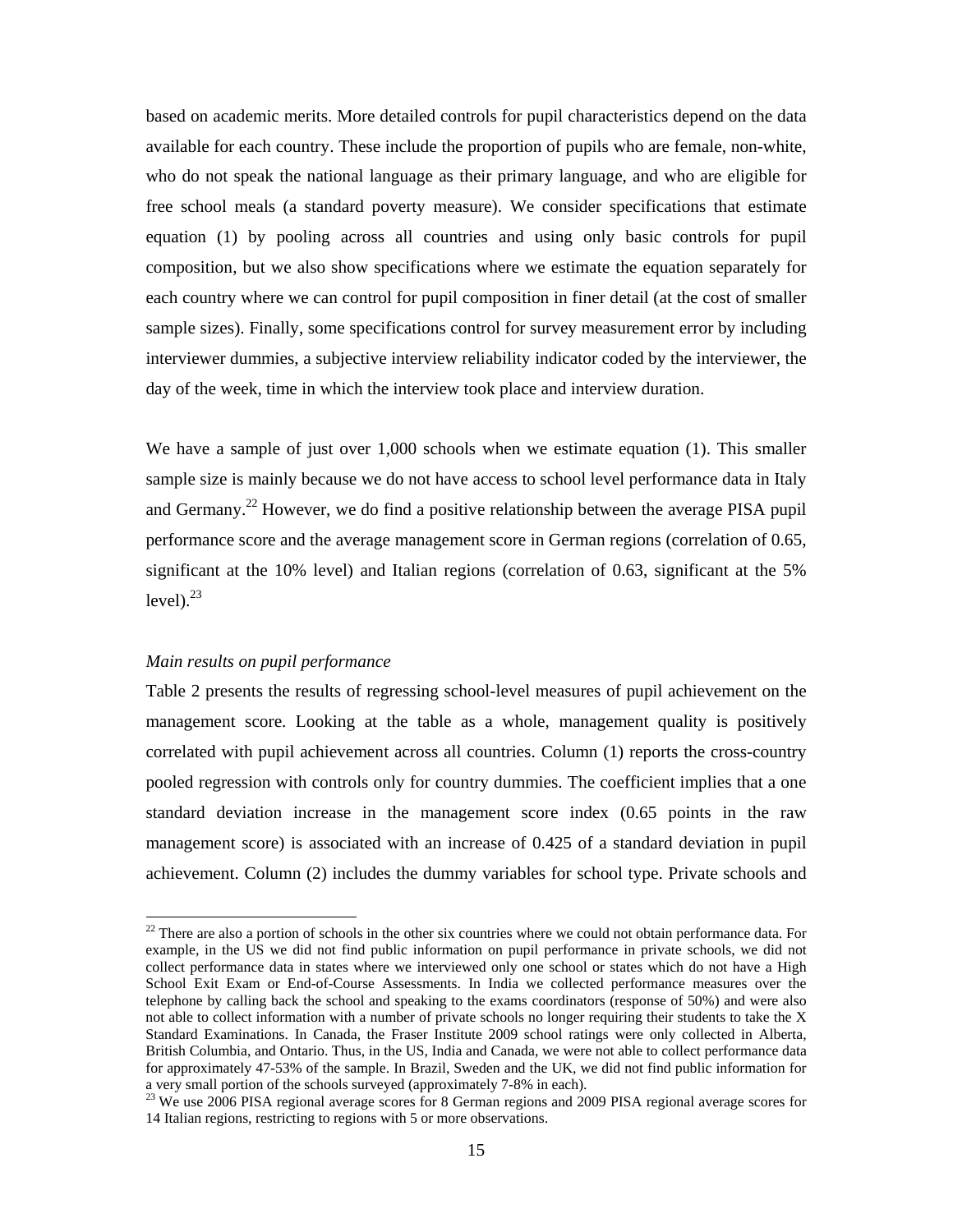autonomous government schools obtain significantly higher pupil outcomes than regular government schools. If we drop the management variable, the coefficient on these school types rises substantially.<sup>24</sup> We will return to the difference between school types in the next table.

Column (3) includes the set of more general controls which slightly decreases the coefficient on management to 0.232, and it remains significant at the 1% level.<sup>25</sup> The magnitude remains sizeable. For example, a one standard deviation improvement in management is equivalent to 49% of the improvement associated with the selection of pupils based on academic merit. In terms of the other characteristics larger schools have higher performance as do those with a higher teacher-pupil ratio (although not significantly so).

In columns (4) to (9) we disaggregate by country and add a richer set of country-specific controls. Across all countries, management quality continues to be positively associated with better pupil outcomes and in most countries this relationship is significant at the 10% level or greater.<sup>26</sup> The correlation is largest in Canada (0.609) and smallest in Brazil (0.104).<sup>27</sup> It is difficult to interpret the reasons for the cross-country differences given the different measures of test scores. Some of the differences in significance are related to sample size: the only two countries with a statistically insignificant coefficient on management are the two with the smallest number of schools (Canada has a sample size of 77 and Sweden has 82). We do not find a systematically larger coefficient in the "Anglo-Saxon" countries (e.g. the US coefficient on management is smaller than the one in India), which is consistent with the view that the management measure are not inherently culturally biased.

 

 $^{24}$  For example the coefficient on autonomous government schools rises from 0.23 to 0.30.

 $25$  To put this result into perspective in view of the larger literature using educational production functions, Rivkin, Hanushek, and Kain (2001) find that a one standard deviation reduction in class size (roughly 3 pupils per class) is associated with a 0.02 of a standard deviation increase in achievement. Hanushek and Rivkin (2003) find that a one standard deviation increase in the degree of competition (0.02 point decline in the Herfindahl Index) is associated with a reduction of 0.09 standard-deviations in the within school variance of teacher quality. In other words, performance associations for management quality are between 2 to 3 times as large as for competition and teacher quality and over ten times as large as for a measured input such as class size.

<sup>26</sup> In a companion paper, Di Liberto, Schivardi and Sulis (2013) find a positive and weakly significant association between nationally-tested student level math exams outcomes in Italy and our management measures.

 $27 \text{ In Table B3}$  we report the results of the association between pupil outcomes and management using alternative measures of pupil outcomes. The majority of the results are consistent with Table 2, i.e. management is positively and significantly associated with most available school-level measures of pupil outcomes.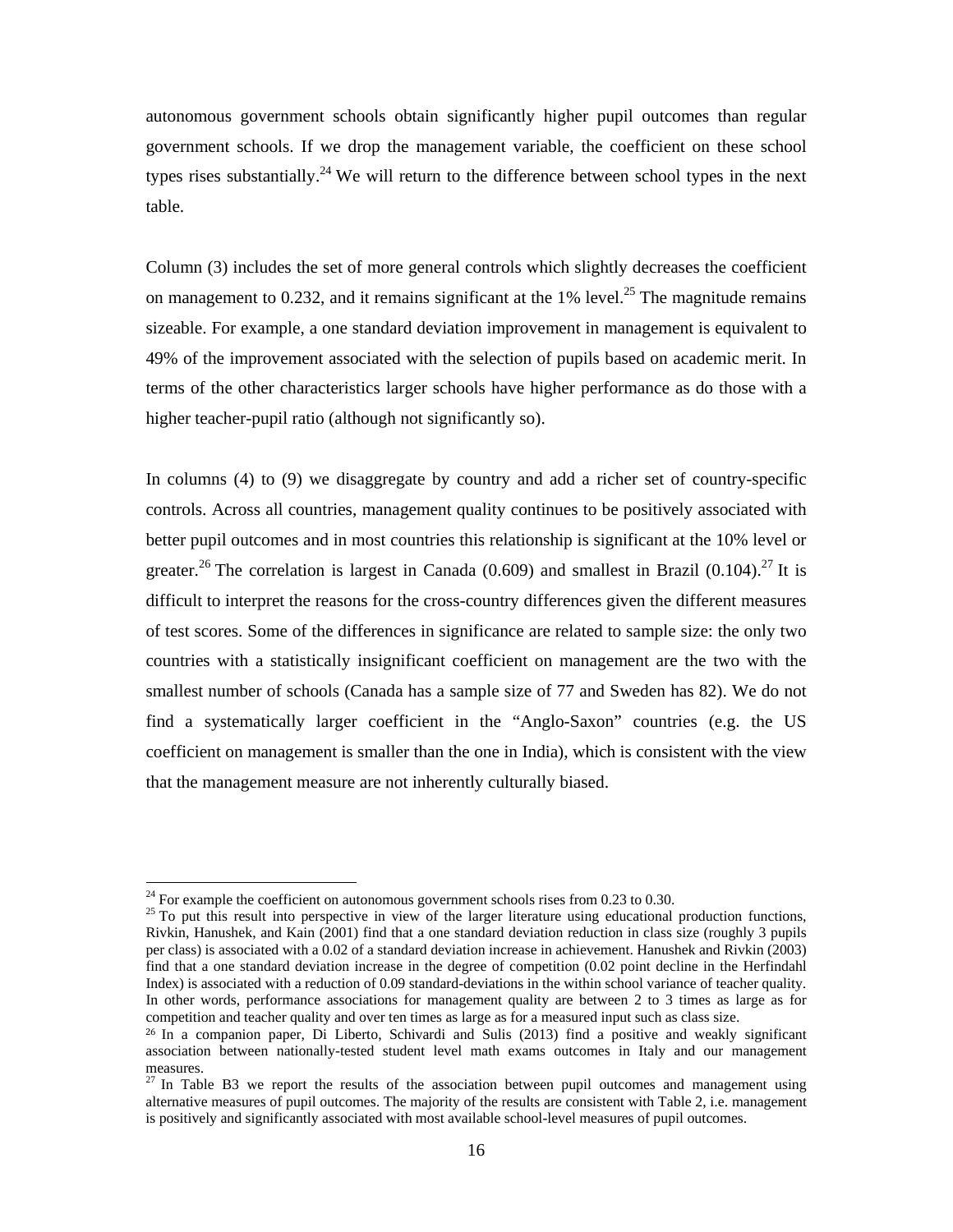A criticism of the results in Table 2 is that we are not fully controlling for the fact that pupil intake is very different across schools, so it may be that the better managed schools are simply lucky enough to have better quality students sorting into these schools. For one country (the UK) there are published school-level measures of value added, which tracks the average improvement in pupils' grades between entering and exiting the school. Such value added measures are superior to just using test score measures as their control for initial intake quality. Column (10) uses value added as an outcome and shows that our management score actually displays a statistically and economically *stronger* correlation with this value added measure than the raw test score measure in the previous column (0.881 vs. 0.512). Hence, although we do not have value added measures for all countries, it seems unlikely that differential student intake is driving the results in Table 2.

#### *Robustness of pupil performance results*

Appendix Table B4 presents some robustness tests of the results of regressing school-level measures of pupil achievement on the management using column (3) of Table 2 as a baseline. The management survey includes several questions related to people management (e.g. use of incentives, practices related to promotion and dismissals of teachers) that are heavily regulated across most of the countries in our sample. One possible concern is that regulatory constraints might reduce the observed variation along these areas of management, thus inhibiting our ability to estimate their association with school-level pupil outcomes. We look at this issue in two ways. First, the distribution of people management by country shows substantial within country variation (Appendix Figure B1). This finding suggests that national regulations are not homogenous or completely binding on schools. Second, people management alone is positively and significantly correlated with school-level outcomes, with a coefficient (standard error) of 0.257(0.046) in an equivalent specification to column (5) of Table B4. The other non-people related areas of management are also significantly correlated with outcomes – coefficients (standard error) of 0.093(0.036) for operations, 0.133(0.036) for performance monitoring, and 0.158(0.038) for target setting. The sub-set of 16 questions asked in an almost identical fashion to other sectors like manufacturing and healthcare (e.g. performance tracking, goal setting etc.) has a coefficient (standard error) of 0.248(0.045). We also looked at a subset of questions that are related to five practices examined in Dobbie and Fryer (2013) in New York charter schools - frequent teacher feedback, the use of data to guide instruction, high dosage tutoring, increased instructional time, and a culture of high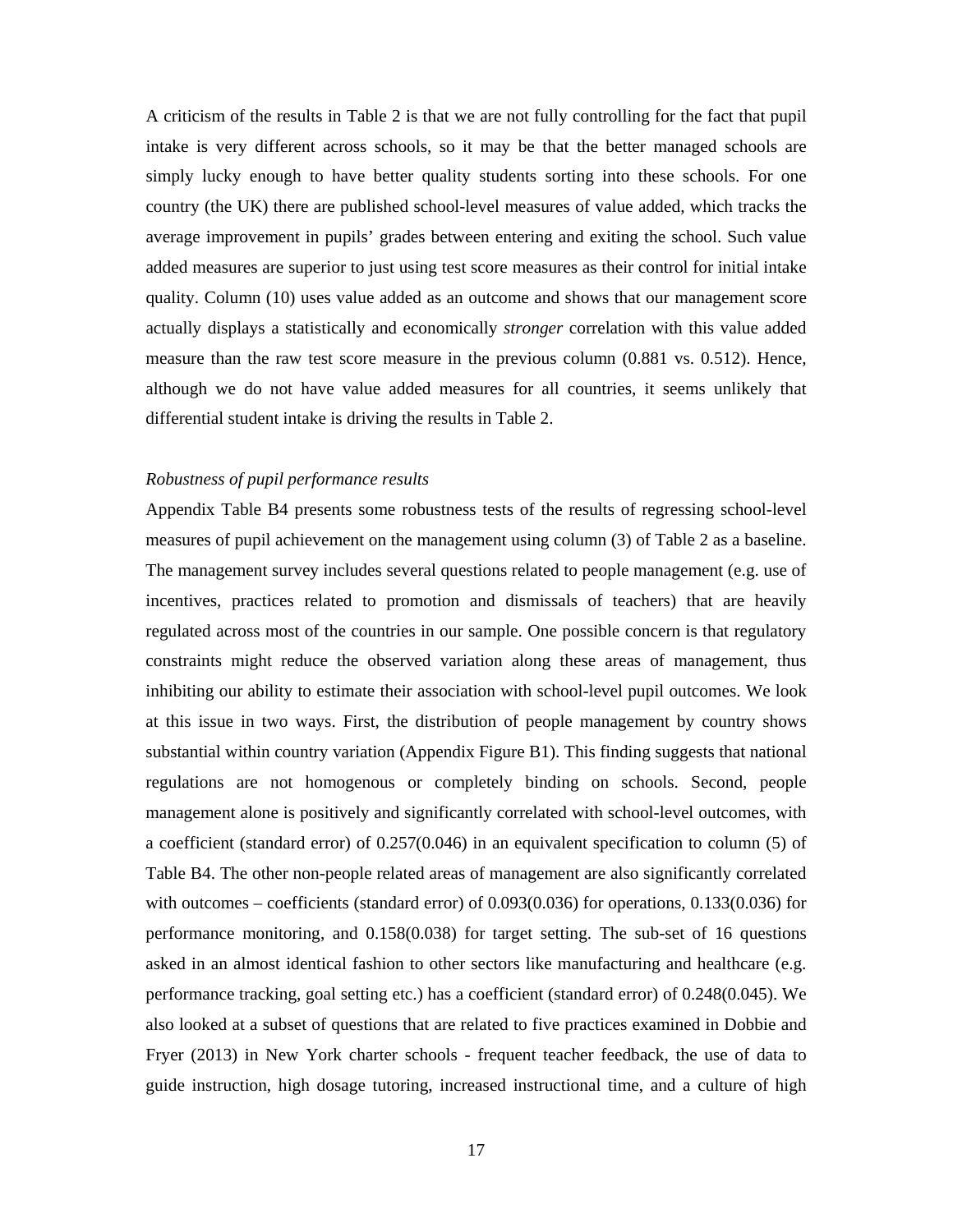expectations.28 We constructed a similar "Dobbie and Fryer" management index from our questions (data-driven planning and pupil transitions, adopting education best practices, personalization of instruction and learning, and clearly defined accountability for principals). This coefficient (standard error) on this index is 0.134(0.038).

## **V. HOW MANAGEMENT VARIES ACROSS SCHOOLS: THE ROLE OF AUTONOMOUS GOVERNMENT SCHOOLS**

#### *Empirical model of management*

 

Having established the presence of a positive correlation between our management practices score and school-level educational outcomes, we now turn to study how management varies within countries. We distinguish between three main types of schools: private schools, autonomous government schools and regular government schools. Recall that we define autonomous government schools as schools receiving at least partial funding from the government and with at least limited autonomy in one of three areas: establishing the curriculum content, selecting teachers, and admitting pupils.<sup>29</sup> We use a simple regression model of the form:

$$
M_{ic} = \alpha^{AUTOGOV} AUTGOV_{ic} + \alpha^{PRIVATE} PRIVATE_{ic} + \alpha^{Z}X_{ic} + v_{ic}
$$
 (2)

Given the differences between OECD and non-OECD countries we estimate separate equations for Brazil and India. Although we pool across OECD countries in the main specifications, we also consider disaggregating the OECD regressions by country (Appendix Table B5). Figure 5 shows management index differences across autonomous government, regular government and private schools in deviations from country means. On average across countries, private schools have the highest scores, followed by autonomous government schools and regular government schools at the bottom. There is much heterogeneity in the ranking across countries, however.

<sup>&</sup>lt;sup>28</sup> Dobbie and Fryer (2013) show that this set of five practices are also strongly correlated with pupil achievement and explain approximately 45% of the variation in school effectiveness. In an experimental setting, Fryer (2014) shows that the average impact of implementing these policies significantly increases pupil math achievement in treated elementary and secondary schools by 0.15 to 0.18 standard deviations.

 $29$  Table 1 provides more details about schools under this classification across countries.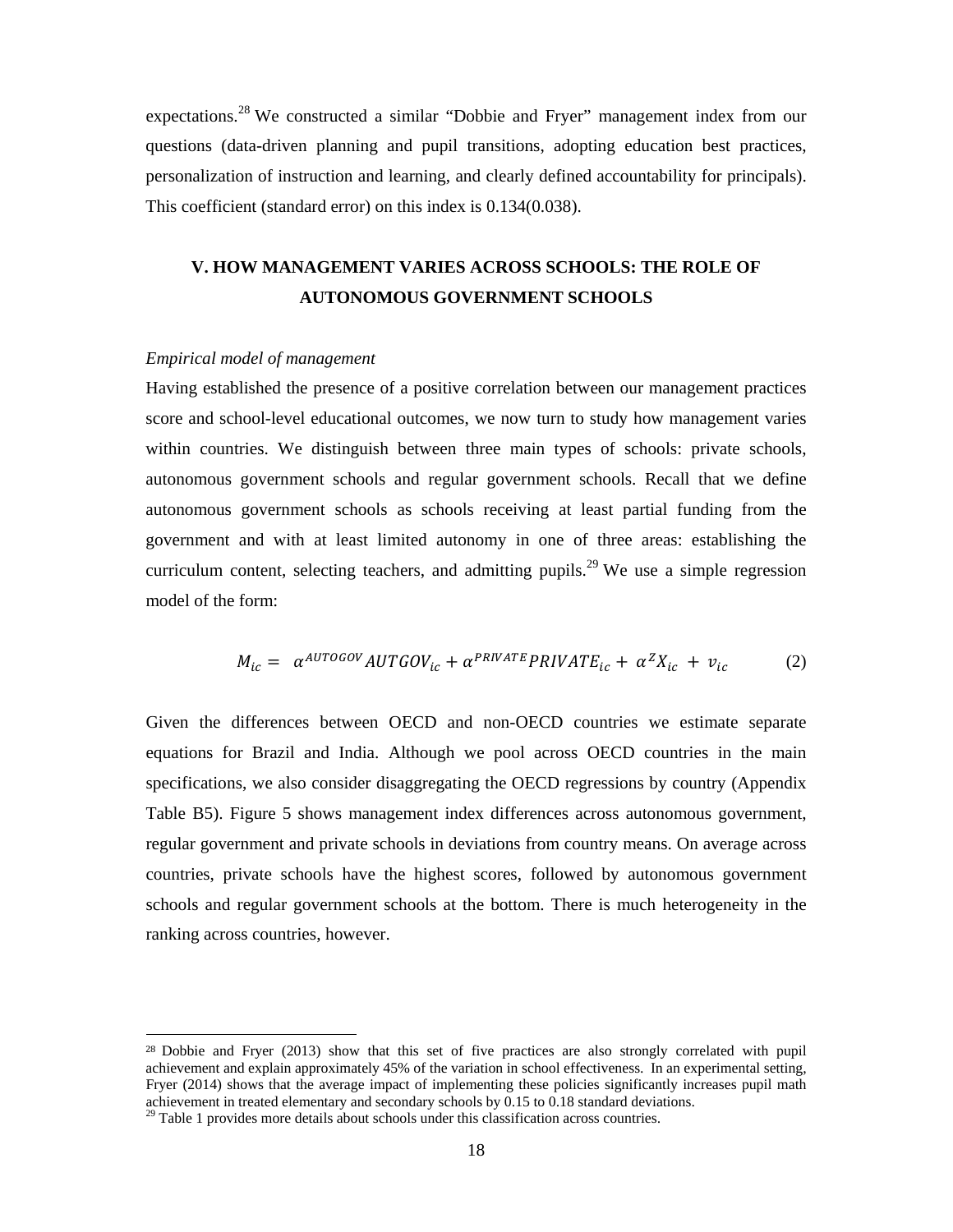#### *Main results on management*

 

Across OECD countries column (1) of Table 3 shows that autonomous government schools obtain significantly higher management scores than regular government schools (the omitted base category). The difference is large and significant: the management score of autonomous schools is 0.233 of a standard deviation higher relative to regular government schools, which amounts to about 13% of the gap in management between (say) the UK and India. Interestingly, the coefficient on private schools is negative suggesting that their higher pupil outcomes in earlier tables may be due to the type of pupils attending them. The base of the table has a test of the difference between autonomous government schools and private schools and finds this is significant across all specifications.

Clearly, differences in management may simply capture differences in observable characteristics across school types (Table B2 showed that school types differ across other dimensions beyond management). So in column (2) we augment the specification with the other covariates used in Table 2 together with "survey noise" controls, such as interviewer dummies. The coefficient on autonomous government schools slightly increases, suggesting that the managerial advantage of these schools is not mainly due to these factors. Similar to other sectors, size is significantly positively correlated with management scores. This might reflect the existence of economies of scale in management. It might also reflect the ability of better managed schools to attract more pupils, although this is less likely given that schools tend to have difficulty growing in most systems.<sup>30</sup> Management is also significantly negatively correlated with the pupil/teacher ratio which may capture the fact that schools with higher resources may be able to establish and enforce better management processes (for example, when teachers are not as overstretched it might be easier to use merit based promotions, deal with underperformance etc. $31$ ).

Another possible explanation for the higher management score of autonomous government schools could be differences in location. For example, Angrist, Pathak, and Walters (2013) point out that while charter schools in urban areas have positive effects on pupil achievement, non-urban charter schools are on average ineffective and in some instances even detrimental

 $30$  Since private (and to a lesser extent autonomous government) schools have more ability to grow, we examined the reallocation story by looking at whether the association between management and size was stronger for these schools. We did not find systematic evidence of this, suggesting that the correlation may be more due to scale economies.

 $31$  Indeed, the negative correlation between management and the pupil/teacher ratio is much larger for the people management portion of the survey relative to the other non-people management questions.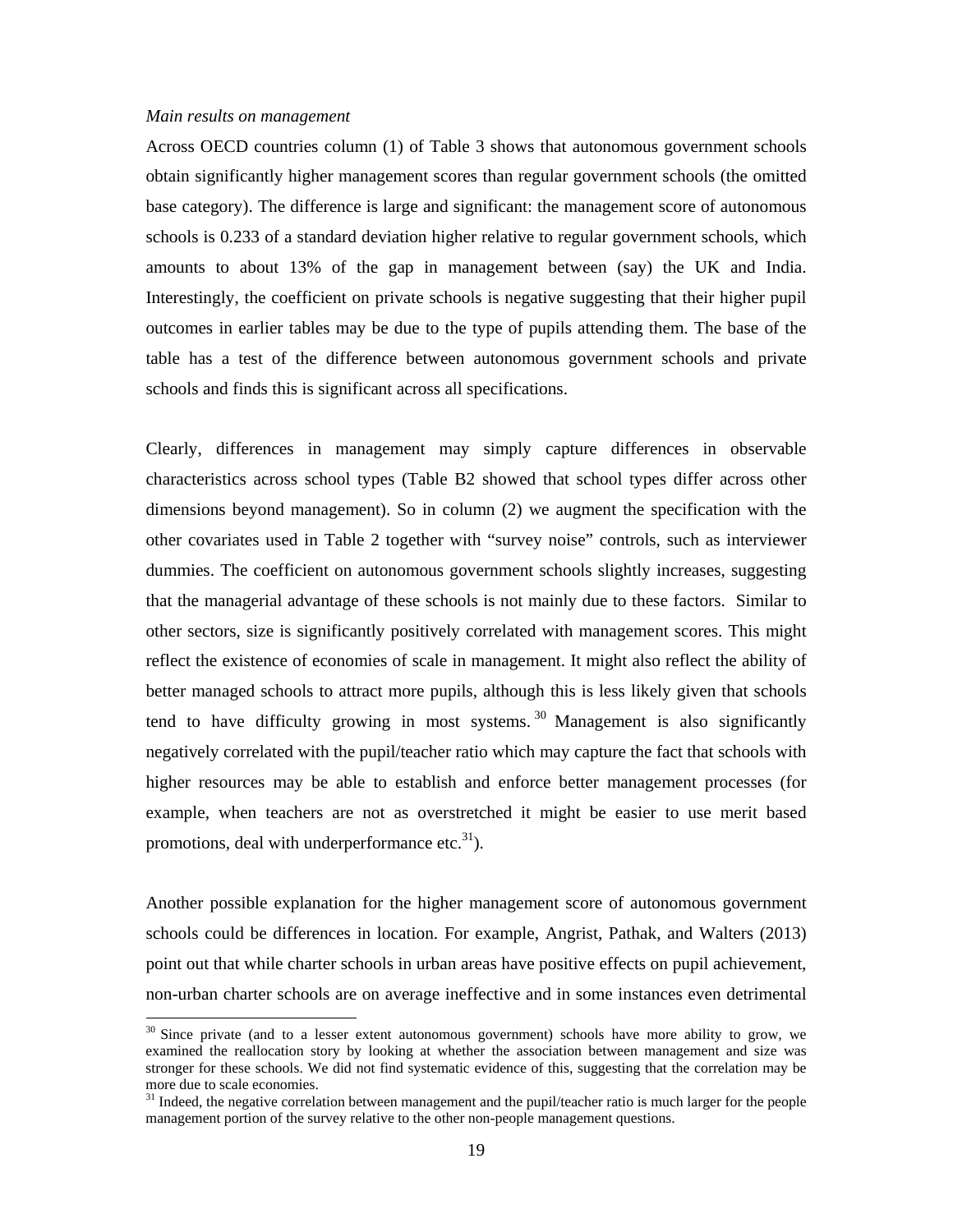to pupils. To account for locational differences, we measure of population density in the area where the school is located in column  $(3)$ .<sup>32</sup> We do find that schools in urban areas tend to have significantly higher managerial scores, but this only reduces the coefficient on autonomous government schools slightly (from  $0.273$  to  $0.244$ ).<sup>33</sup>

Appendix Table B5 explores the heterogeneity of the results across countries by estimating the same regression in column (3) of Table 3 separately for each of the OECD country in our sample. The coefficient on autonomous government schools is positive across all the countries in our sample, although it is especially large for Sweden which had the most radical institutional change towards autonomous government schools among our sampled countries.34

In columns (4) to (6) of Table 3 we repeat the specifications for Brazil. We also find a positive managerial differential between autonomous government schools and regular government schools, although this result is based on only three autonomous government schools, thus difficult to generalize.<sup>35</sup> In contrast with OECD countries, however, private schools in Brazil appear to have much higher scores relative to regular government schools. The private-regular government schools gap is substantial (about half a standard deviation), and is robust to the inclusion of measures of school size, curriculum offered and the ability to select pupils based on merit. Also in contrast with the OECD countries, the ability to select pupils on the basis of academic merit is positively correlated with management, while the proxy for regional density is not.

 

 $32$  Our measure of population density is at the NUTS 3 level for the OECD, at the municipality level for Brazil and at the sub-district level (*Tehsils* or *Mandals*) for India.<br><sup>33</sup> The density variable is insignificant when included in the pupil performance regressions of column (3) of

Table 2.

<sup>&</sup>lt;sup>34</sup> The coefficient on the autonomous government schools dummy is very strong and significant in Sweden, and positive but not significant in Canada, Germany, UK, US. The coefficient on the dummy is still positive and significant at the 10% level when we pool all countries except Sweden. The Swedish case presents unique features as its education system benefited from a series of aggressive and rapid reforms in the early 1990s, starting with a decentralization of education to the municipal level, holding municipalities financially accountable for its schools and implementing a voucher program which led to a sharp increase in the number of *friskolor* and the number of pupils attending those schools (Sahlgren 2011). The US charter schools and the UK academies, on the other hand, were being progressively introduced at a much slower pace, starting in the mid- to the end of the 1990s. Studying the impact of the introduction of academies on pupil achievement, Machin and Vernoit (2011) find stronger positive results for schools that have been academies for longer and who have experienced the largest changes in governance practices, suggesting that the benefits of introducing autonomous government schools in an education system may take a while to materialize.

In 2007, the state of Pernambuco partnered with a group of companies committed to improving education to convert 10 existing secondary schools into a new model of reference schools. By 2010, the program had expanded to 60 full-day and 100 half-day secondary schools (Bruns, Evans and Luque, 2012). By 2013, it reached a total of 260 schools.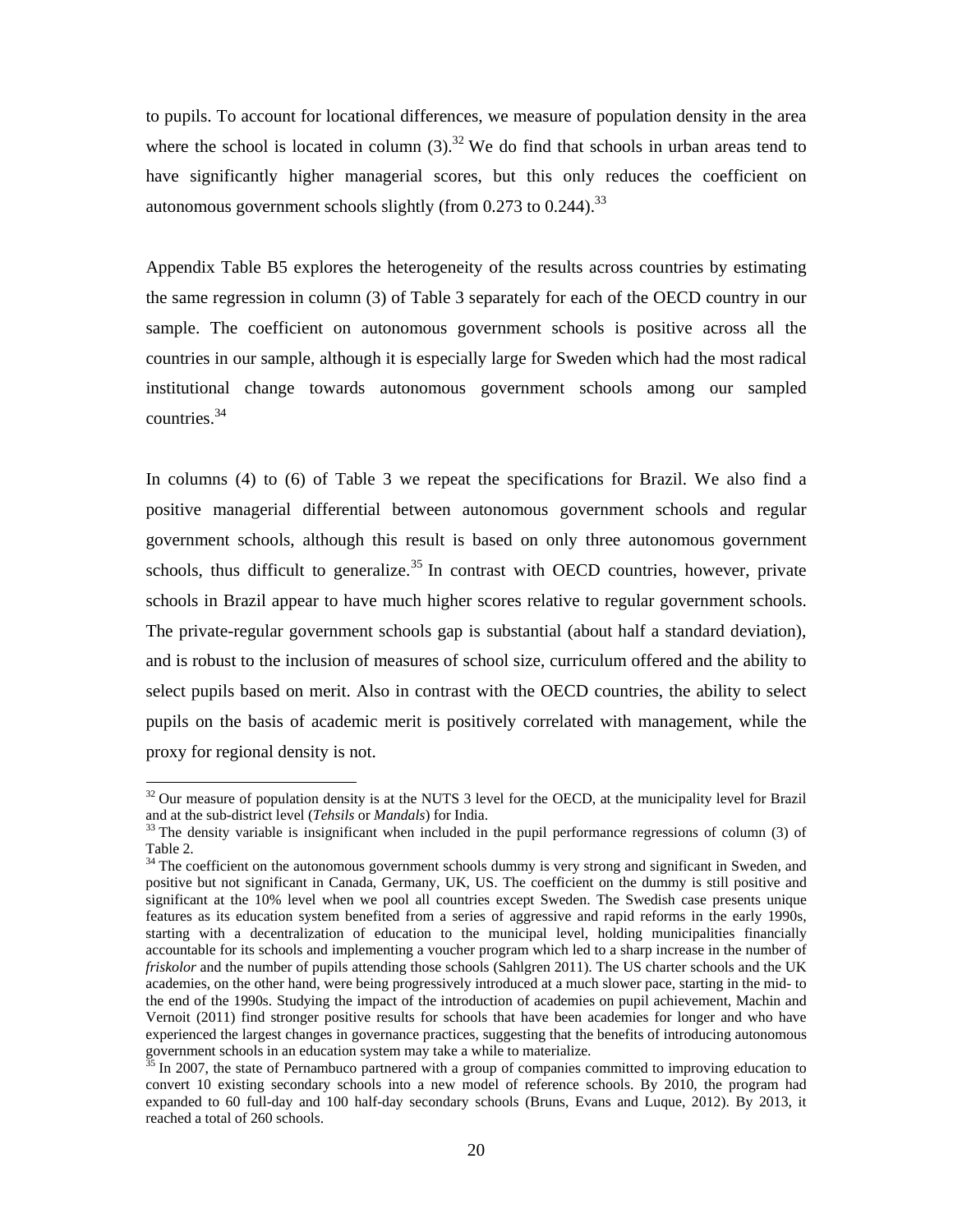The final three columns of Table 3 repeat the specifications for India. The results substantially differ from the rest of the Table. Column (7) shows that private schools score on average higher in terms of management relative to regular government schools, while no significant difference can be found for autonomous government schools. However, the private-regular government differential is insignificant when we introduce basic controls for school size, pupil/teacher ratios and the ability to select pupils (many of the elite Indian government schools use such selection devices  $-$  e.g. Rao, 2014). This result suggests the better performance of private schools is likely due to greater resources which are particularly large in India and casts doubt on the idea that they are a possible solution to the chronic inefficiencies experienced in the public sector (e.g. OECD 2012).

In summary, autonomous government schools seem to have significantly better managerial scores than regular government schools in all countries except India. Private schools, by contrast, are no better than government schools in any country except Brazil, implying that their advantages in pupil performance in Table 2 are likely to be due to selection of pupils from wealthier families.<sup>36</sup>

#### *What explains the advantage of autonomous government schools?*

 

Our results indicate that autonomous government schools are fundamentally different in terms of the processes that they employ in the day-by-day management of these organizations. In Table 4 we explore what could account for the advantage of autonomous government schools focusing on OECD schools because of the differences we observed between the OECD countries and emerging economies. Column (1) reports the baseline specification of column (3) of Table 3. Column (2) includes a measure of competition to see if some schools are in areas where there is more pupil choice.<sup>37</sup> The measure has a positive

<sup>&</sup>lt;sup>36</sup> To account for potential differences between faith-based and non-faith-based schools, we introduce a dummy for faith-based schools in our sample to the full specifications in columns 3, 6, and 9. In each region the autonomous government school and the private school coefficients remain significant and nearly unchanged. In the OECD the autonomous government coefficient (standard error) changes to 0.235(0.075) and the private coefficient (standard error) changes to -0.019(0.094), in Brazil the autonomous government coefficient (standard error) changes to 0.894(0.182) and the private coefficient (standard error) changes to 0.465 (0.096), and in India, the autonomous government and the private coefficient remain unchanged. In our sample, 14.2% of interviews in the OECD, 7.8% of interviews in Brazil and 15.7% of interviews in India were run with principals of faithbased schools.

<sup>&</sup>lt;sup>37</sup> Our measure of competition is collected during the survey itself by asking the principal "How many other schools offering education to 15 year-olds are within a 30-minute drive from your school?"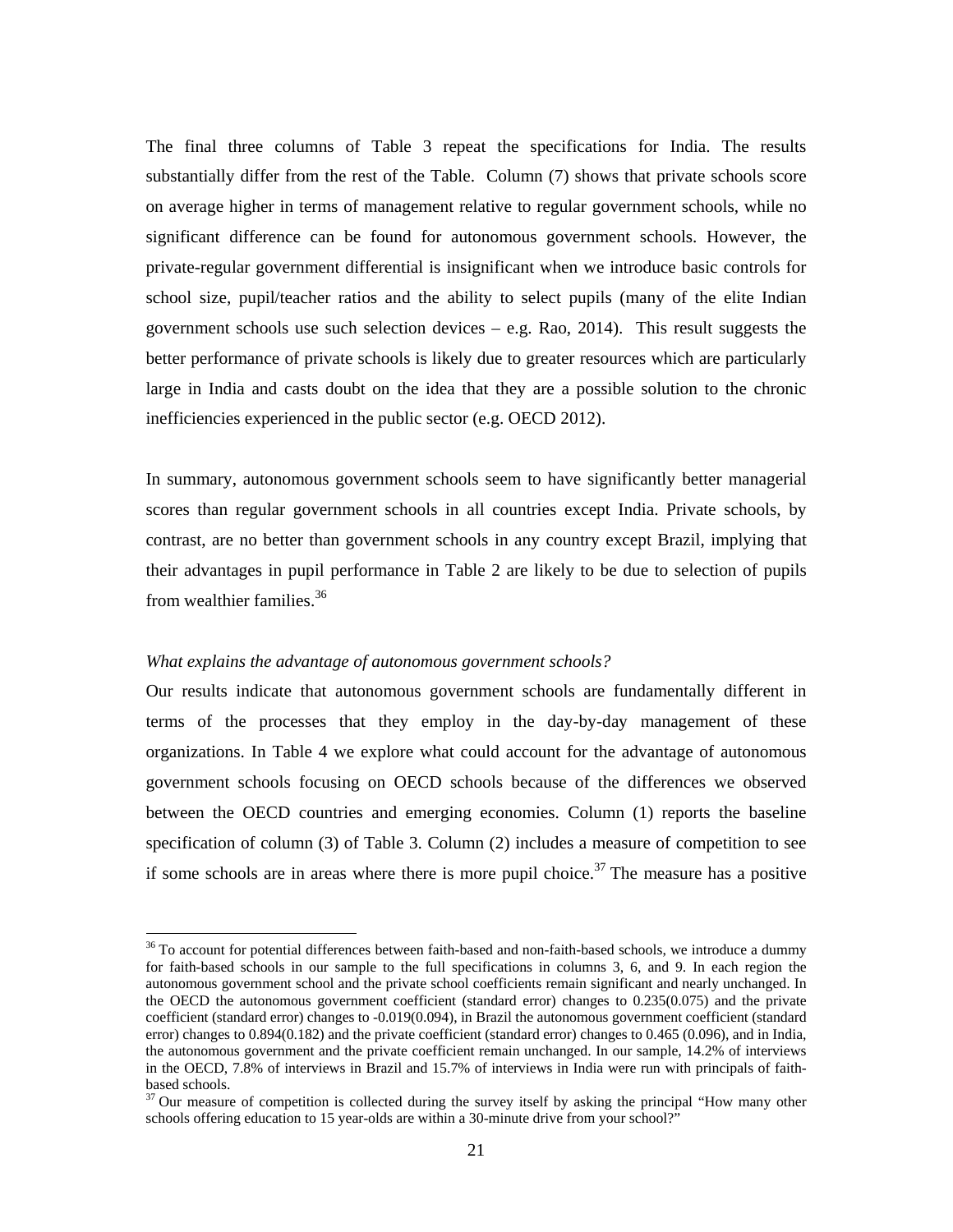but insignificant coefficient.  $38$  Column (3) adds in some characteristics of the principal  $39$ collected in the survey (tenure, gender and whether the principal has a background in STEM - Science, Technology, Engineering, Maths, or Business). Of these only gender is significant: female principals are associated with higher management scores. But these covariates only reduce the autonomous government coefficient slightly. Column (4) includes three measures of the autonomy of the principal in terms of hiring and firing, budgetary expense and curriculum choices. Column (5) includes both the principal characteristics and autonomy measures. The autonomy measures are generally insignificant with the exception of personnel autonomy (which is significant at the 10% level). Adding all six measures reduces the coefficient on the autonomous government dummies to 0.211 from 0.244 in column (1). So these measures of principal characteristics and autonomy do not really account for much of the difference.

So what does matter? We focus on two measures (see Appendix Table A2 for details): first; governance - the degree to which the principal is accountable to institutional stakeholders such as school external boards ("Principal Accountability"); and second, leadership – the degree to which the principal communicates a well-articulated strategy for the school over the next five years ("Principal Strategy"). Column (6) includes the Principal Accountability and the Principal Strategy variables, showing that these variables are highly significant and these two factors account for almost half of the gap between autonomous government and regular government schools (the coefficient falls from  $0.211$  to  $0.129$ ).<sup>40</sup> Table B2 shows that, accountability and strategy are very different between school types. When we break the management questions into its two different subcomponents – people and non-people management –, we find that the dummy capturing principals with a STEM or Business background is correlated with non-people practices, that is, operations, monitoring and target setting, but not with people management, while the opposite holds for personnel autonomy.

<sup>&</sup>lt;sup>38</sup> The evidence on the impact of competition and school choice is mixed. Some studies find a positive effect (Hoxby 2000; Card, Dooley, and Payne 2010; Gibbons, Machin, and Silva 2008; Ahlin 2003; Hanushek and Rivkin 2003) while other studies find a negative effect or no effect on pupil achievement (Hsieh and Urquiola 2006; Rothstein 2005).

<sup>&</sup>lt;sup>39</sup> For instance, Clark, Martorell, and Rockoff (2009) find some evidence that experience as an assistant principal at the principal's current school is associated with higher performance among inexperienced principals. They also find a positive relationship between principal experience and school performance, particularly for math test scores and pupil absences.

 $40$  Both are about equally important. For example, just including accountability reduces the coefficient on autonomous government schools from 0.211 to 0.177.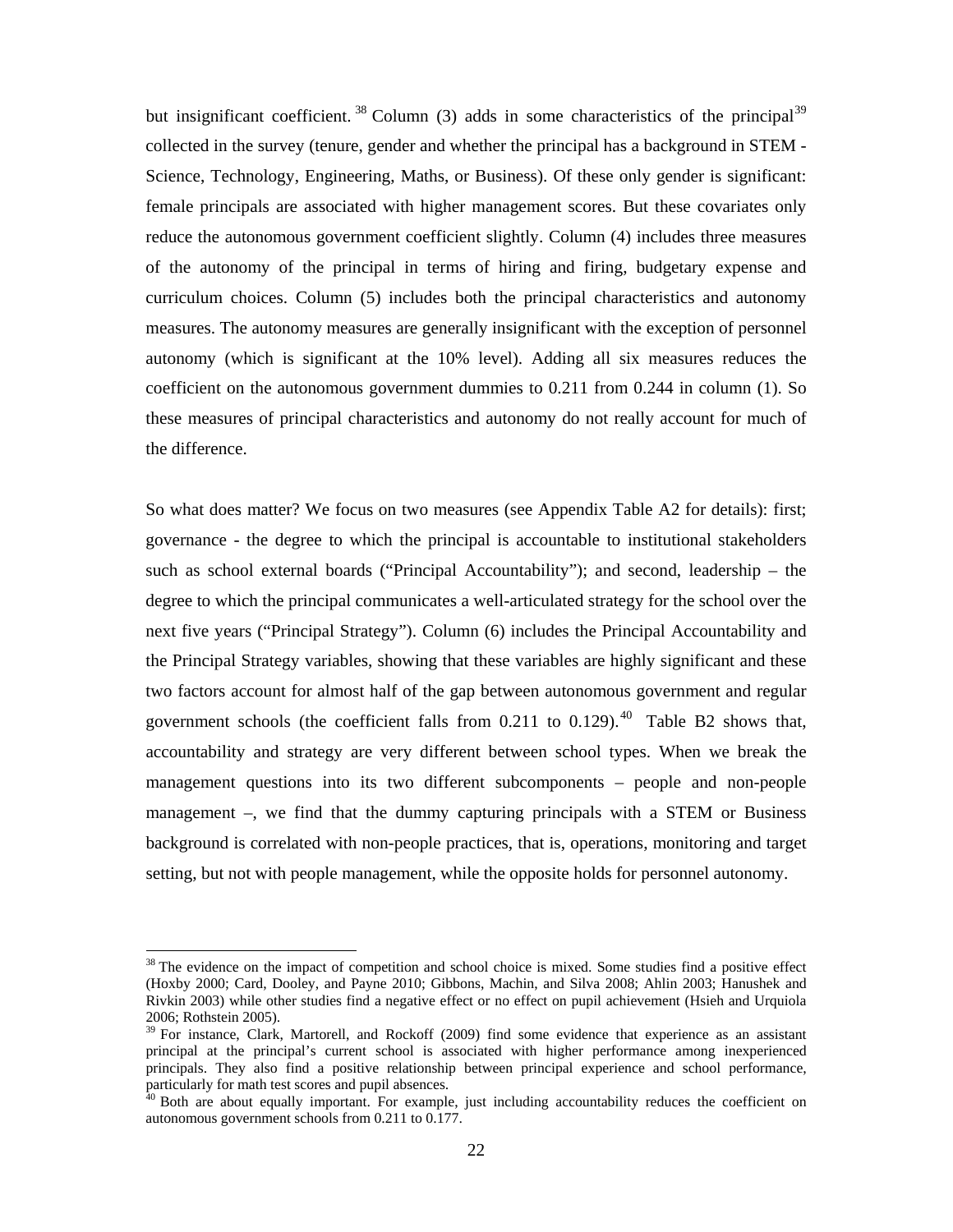Appendix Table B6 shows the results for India and Brazil. Overall, these are broadly consistent with those shown for OECD countries. In both Brazil and India, competition, principal characteristics and autonomy are not significantly correlated with the management score, while the accountability and strategy variables appear to be large in magnitude, and positively and significantly correlated with higher management scores. These findings suggest that governance and leadership may play an important role for the performance of schools even in developing economies.

#### **VI. CONCLUSION**

Understanding the factors associated with variations in school performance within and across countries is important. While many researchers have looked at differences in school inputs – such as teacher quality, class size and family/pupil characteristics – or variations in the institutional environment – such as pupil choice – few studies explore differences in school management. In this paper we show robust evidence that management practices vary significantly across and within countries and are strongly linked to pupil outcomes. Management quality seems to matter for schools.

A new finding is that autonomous government schools appear to have significantly higher management scores than both regular government schools and private schools. Their better performance is not linked with autonomy *per se* but with how autonomy is used. Having strong accountability of principals to an external governing body and exercising strong leadership through a coherent long-term strategy for the school appear to be two key features that account for a large fraction of the superior management performance of such schools.

From a policy point of view our findings suggest that improving management could be an important way of raising school standards and give broad support for the fostering of greater autonomy of government schools. Autonomy by itself is unlikely to deliver better results, however, finding ways to improve governance and motivate principals are likely to be key to make sure decentralized power leads to better standards.

Our work suggests many lines of future inquiry. First, we have only presented conditional correlations. Thinking of ways to evaluate the causal effects of management interventions such as randomized control trials (e.g. Fryer and Holden, 2014) is a high priority. Second, we only account for at most half of the better management of autonomous government schools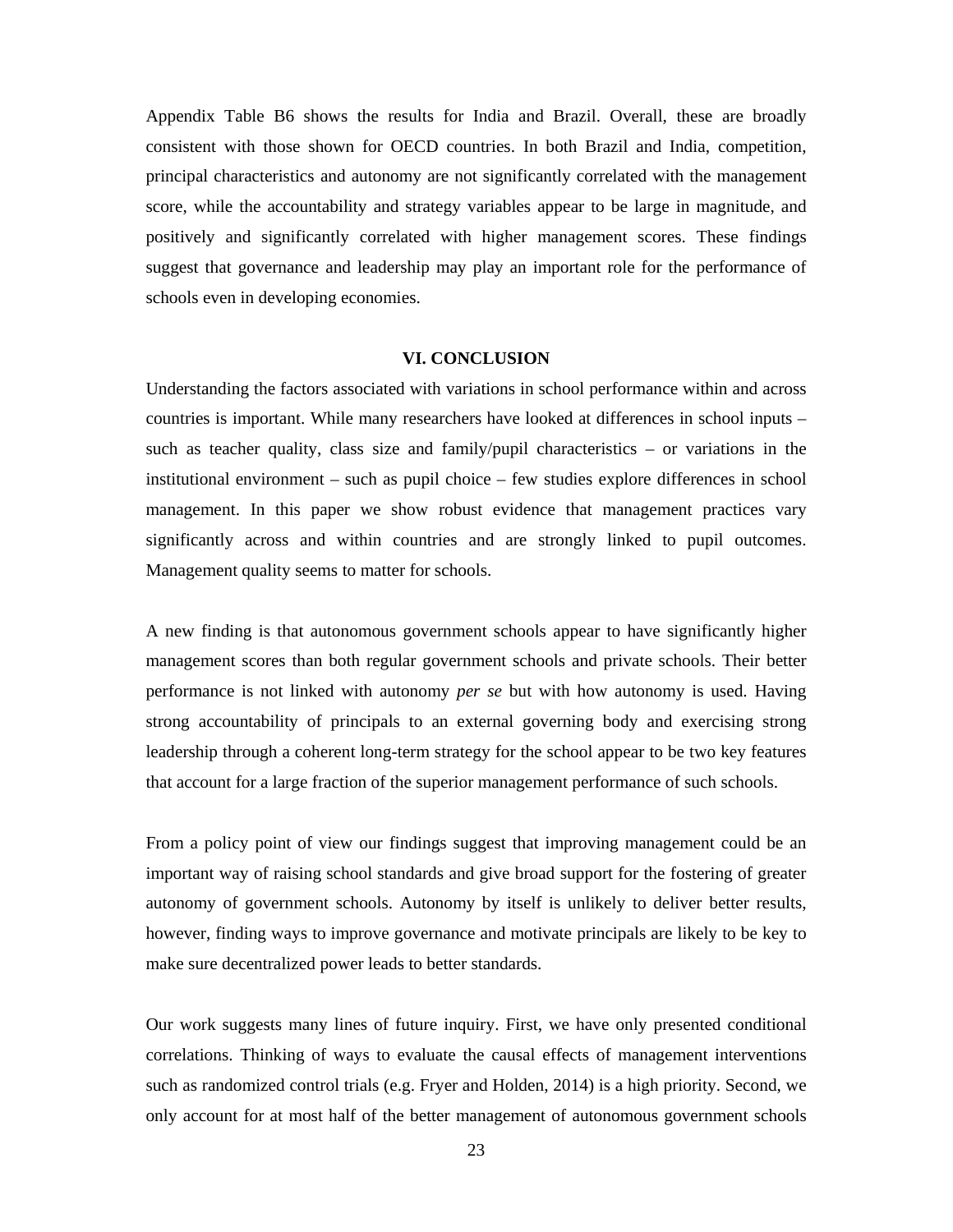with accountability and leadership: what else is important? Are there key characteristics of principals and teachers, for example, which we have missed out? Third, what drives improved school management? We have suggestive evidence that governance matters (as it does more widely in other sectors) but what about school networks, teacher skills, incentives, pupil choice and information? There is an exciting research agenda ahead.

#### **REFERENCES**

Abdulkadiroglu, Atila, Joshua D. Angrist, Susan M. Dynarski, Thomas J. Kane, and Parag A. Pathak. 2011. 'Accountability and Flexibility in Public Schools: Evidence from Boston's Charters And Pilots'. *The Quarterly Journal of Economics* 126 (2): 699–748

Ahlin, Åsa. 2003. 'Does School Competition Matter? Effects of a Large-Scale School Choice Reform on Student Performance'. Working Paper Series 2003:2. Uppsala University, Department of Economics.

Angrist, Joshua D., Susan M. Dynarski, Thomas J. Kane, Parag A. Pathak, and Christopher R. Walters. 2011. 'Who Benefits from KIPP?' IZA Discussion Paper 5690.

Angrist, Joshua D, Parag A Pathak, and Christopher R Walters. 2013. 'Explaining Charter School Effectiveness'. *American Economic Journal: Applied Economics* 5 (4): 1–27.

Béteille, Tara, Demetra Kalogrides, and Susanna Loeb. 2012. 'Stepping Stones: Principal Career Paths and School Outcomes'. *Social Science Research* 41 (4): 904–19.

Black, Sandra E., and Lisa M. Lynch. 2001. 'How to Compete: The Impact of Workplace Practices and Information Technology on Productivity'. *The Review of Economics and Statistics* 83 (3): 434–45.

Bloom, Nicholas, Christos Genakos, Raffaella Sadun, and John Van Reenen. 2012. 'Management Practices across Firms and Countries'. *The Academy of Management Perspectives (AMP)* 26 (1): 12–33.

Bloom, Nicholas, Tobias Kretschmer, and John Van Reenen. 2011. 'Are Family Friendly Workplace Practices a valuable firm resource?' *Strategic Management Journal* 32(4): 343-367.

Bloom, Nicholas, Carol Propper, Stephan Seiler, and John Van Reenen. (2015). 'The Impact of Competition on Management Quality: Evidence from Public Hospitals'. forthcoming *Review of Economic Studies.*

Bloom, Nicholas, and John Van Reenen. 2007. 'Measuring and Explaining Management Practices across Firms and Countries'. *The Quarterly Journal of Economics* 122 (4): 1351–1408.

———. 2010. 'Why Do Management Practices Differ across Firms and Countries?' *Journal of Economic Perspectives* 24 (1): 203–24.

Böhlmark, Anders, and Mikael Lindahl. 2012. 'Independent Schools and Long-Run Educational Outcomes: Evidence from Sweden's Large Scale Voucher Reform'. 6683. IZA Discussion Paper. Institute for the Study of Labor.

Branch, Gregory F., Eric A. Hanushek, and Steven G. Rivkin. 2012. 'Estimating the Effect of Leaders on Public Sector Productivity: The Case of School Principals'. Working Paper 17803. National Bureau of Economic Research.

Bruns, Barbara, Deon Filmer, and Harry Anthony Patrinos. 2011. *Making Schools Work: New Evidence on Accountability Reforms*. World Bank Publications.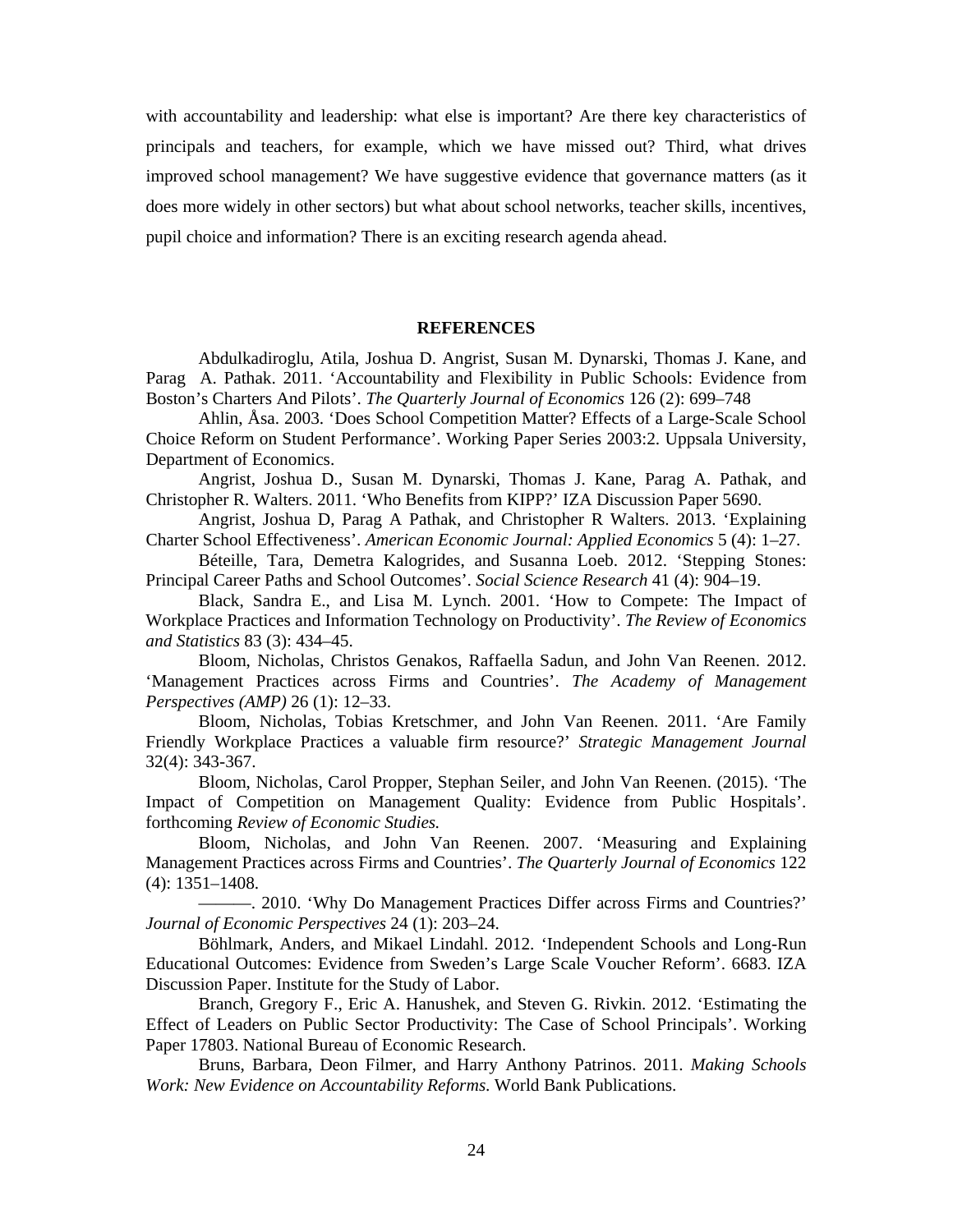Bruns, Barbara, David Evans and Javier Luque. 2012. *Achieving World-Class Education in Brazil: The Next Agenda.* World Bank Publications.

Card, David, Martin D. Dooley, and A. Abigail Payne. 2010. 'School Competition and Efficiency with Publicly Funded Catholic Schools'. *American Economic Journal: Applied Economics* 2 (4): 150–76.

Clark, Damon. 2009. 'The Performance and Competitive Effects of School Autonomy'. *Journal of Political Economy* 117 (4): 745–83.

Clark, Damon, Paco Martorell, and Jonah E. Rockoff. 2009. 'School Principals and School Performance'. 38. CALDER Working Papers. Center for Analysis of Longitudinal Data in Education Research.

Coelli, Michael, and David A. Green. 2012. 'Leadership Effects: School Principals and Student Outcomes'. *Economics of Education Review* 31 (1): 92–109.

Curto, Vilsa E., and Roland G. Fryer. 2014. 'The Potential of Urban Boarding Schools for the Poor: Evidence from SEED'. *Journal of Labor Economics*, forthcoming.

Dhuey, Elizabeth, and Justin Smith. 2011. 'How Important Are School Principals in the Production of Student Achievement?' CLSSRN working paper clsrn\_admin-2011-33. Vancouver School of Economics.

Di Liberto, Adriana, Fabiano Schivardi, and Giovanni Sulis. 2013. 'Managerial Practices and Students' Performance'. *Universita Degli Studi Di Milano Mimeo*, November.

Dobbie, Will, and Roland G. Fryer 2013. 'Getting Beneath the Veil of Effective Schools: Evidence from New York City'. *American Economic Journal: Applied Economics* 5(4): 28-60.

Dobbie, Will, and Roland G. Fryer 2011. 'Are High Quality Schools Enough to Close the Achievement Gap? Evidence from a Social Experiment in Harlem'. *American Economic Journal: Applied Economics* 3(3).

Duflo, Esther, Rema Hanna and Stephen P. Ryan. 2012. 'Incentives Work: Getting Teachers to Come to School'. *American Economic Review* 102(4): 1241-78

 Eyles, Andrew and Stephen Machin (2014) "The Introduction of Academy Schools to England's Education", mimeo Centre for Economic Performance

Fryer, Roland G. and Richard Holden. 2012. "Multitasking, Learning, and Incentives: A Cautionary Tale". Working Paper 17752. National Bureau of Economic Research.

Fryer, Roland G. 2014. 'Injecting Charter School Best Practices into Traditional Public Schools: Evidence from Field Experiments. *Quarterly Journal of Economics*, forthcoming.

Fuchs, Thomas, and Ludger Woessmann. 2007. 'What Accounts for International Differences in Student Performance? A Re-Examination Using PISA Data'. *Empirical Economics* 32 (2-3): 433–64.

Gibbons, Stephen, Stephen Machin, and Olmo Silva. 2008. 'Choice, Competition, and Pupil Achievement'. *Journal of the European Economic Association* 6 (4): 912–47.

Grissom, Jason A., and Susanna Loeb. 2011. 'Triangulating Principal Effectiveness How Perspectives of Parents, Teachers, and Assistant Principals Identify the Central Importance of Managerial Skills'. *American Educational Research Journal* 48(5):1091–1123.

Hanushek, Eric. A, and Ludger Woessmann. 2010. 'The Economics of International Differences in Educational Achievement'. Working Paper 15949. National Bureau of Economic Research.

Hanushek, Eric A. 1979. 'Conceptual and Empirical Issues in the Estimation of Educational Production Functions'. *The Journal of Human Resources* 14 (3): 351–88.

Hanushek, Eric A., and Steven G. Rivkin. 2003. 'Does Public School Competition Affect Teacher Quality?' in *The Economics of School Choice*: 23–48. National Bureau of Economic Research.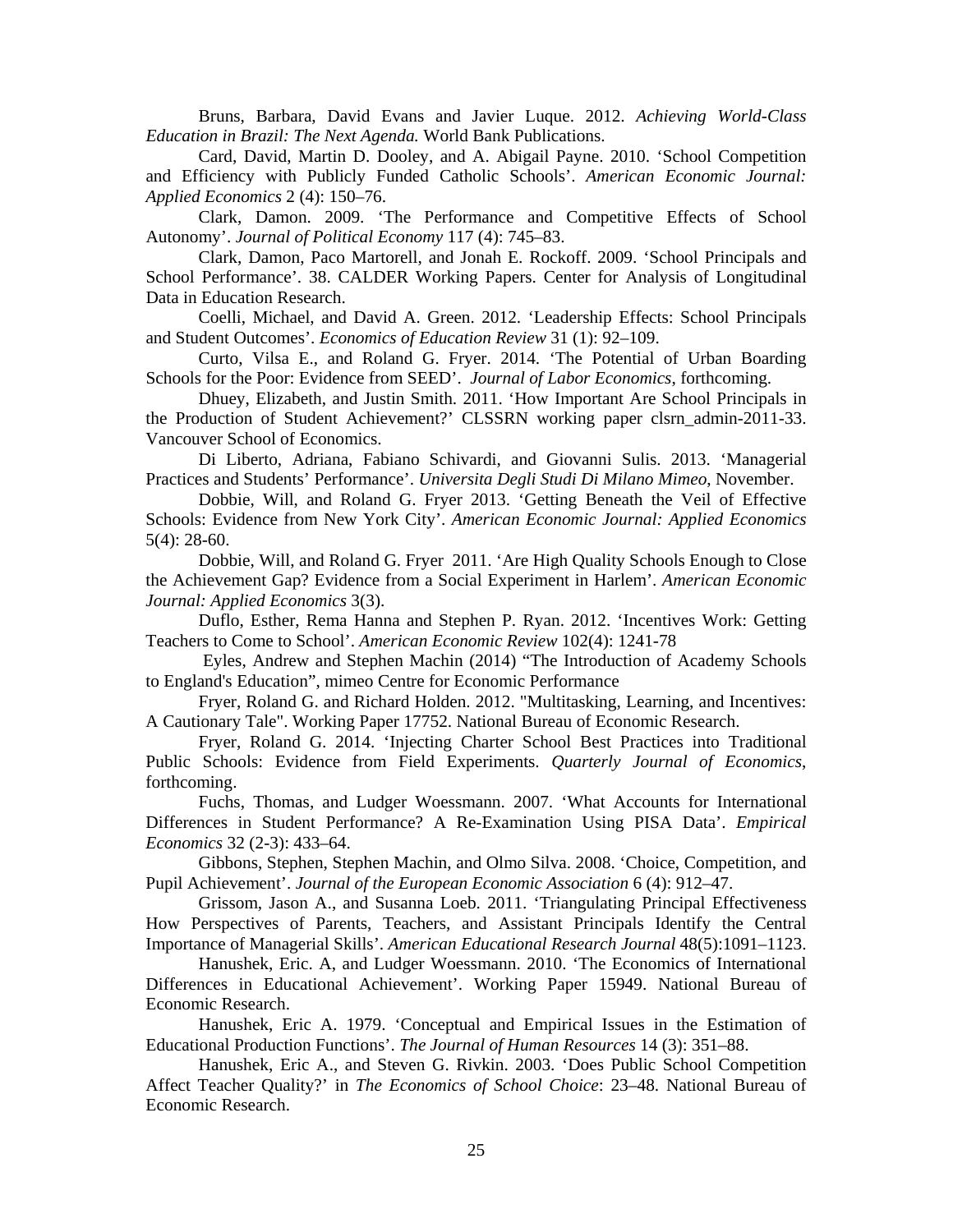Hanushek, Eric A., Susanne Link, and Ludger Woessmann. 2013. 'Does School Autonomy Make Sense Everywhere? Panel Estimates from PISA'. *Journal of Development Economics* 104 (September): 212–32.

Horng, Eileen Lai, Daniel Klasik, and Susanna Loeb. 2010. 'Principal's Time Use and School Effectiveness'. *American Journal of Education* 116 (4): 491–523.

Hoxby, Caroline M. 2000. 'Does Competition among Public Schools Benefit Students and Taxpayers?' *The American Economic Review* 90 (5): 1209–38.

Hoxby, Caroline M., and Sonali Murarka. 2009. 'Charter Schools in New York City: Who Enrolls and How They Affect Their Students' Achievement'. Working Paper 14852. National Bureau of Economic Research.

Hsieh, Chang-Tai, and Miguel Urquiola. 2006. 'The Effects of Generalized School Choice on Achievement and Stratification: Evidence from Chile's Voucher Program'. *Journal of Public Economics* 90 (8-9): 1477–1503.

Ichniowski, Casey, Kathryn Shaw, and Giovanna Prennushi. 1997. 'The Effects of Human Resource Management Practices on Productivity: A Study of Steel Finishing Lines'. *American Economic Review* 87 (3): 291–313.

Lavy, Victor. 2010. 'Do Differences in School's Instruction Time Explain International Achievement Gaps in Math, Science, and Reading? Evidence from Developed and Developing Countries'. Working Paper 16227. National Bureau of Economic Research.

Machin, Stephen, and James Vernoit. 2011. 'Changing School Autonomy: Academy Schools and Their Introduction to England's Education'. Working Paper 123. Centre for the Economics of Education .

McCormack, John, Carol Propper, and Sarah Smith. 2014. 'Herding Cats? Management and University Performance'. *The Economic Journal* 124 (578): 534–564.

OECD. 2012. *Public and Private Schools: How Management and Funding Relate to Their Socio-Economic Profile*. Paris: OECD Publishing.

Rao, Gautam. 2014. 'Familiarity Does Not Breed Contempt: Generosity, Discrimination and Diversity in Delhi Schools'. UC Berkeley Mimeo.

Rasul, Imran, and Daniel Rogger. 2013. 'Management of Bureaucrats and Public Service Delivery: Evidence from the Nigerian Civil Service'. UCL Mimeo.

Rothstein, Jesse. 2005. 'Does Competition among Public Schools Benefit Students and Taxpayers? A Comment on Hoxby (2000)'. Working Paper 11215. National Bureau of Economic Research.

Sahlgren, Gabriel H. 2011. 'Schooling for Money: Swedish Education Reform and the Role of the Profit Motive'. *Economic Affairs* 31 (3): 28–35.

Warren, John Robert, Krista N. Jenkins, and Rachael B. Kulick. 2006. 'High School Exit Examinations and State-Level Completion and GED Rates, 1975 through 2002.' *Educational Evaluation and Policy Analysis* 28 (2): 131–152.

Woessmann, Ludger. 2003. 'Central Exams as the "Currency" of School Systems: International Evidence on the Complementarity of School Autonomy and Central Exams'. *CESifo DICE Report* 1 (4): 46–56.

——. 2005. 'The Effect Heterogeneity of Central Examinations: Evidence from TIMSS, TIMSS‐Repeat and PISA'. *Education Economics* 13 (2): 143–69.

———. 2010. 'Cross-Country Evidence on Teacher Performance Pay'. CESifo Working Paper Series 3151. CESifo Group Munich.

Woessmann, Ludger, Elke Lüdemann, Gabriela Schütz, and Martin R. West. 2007. 'School Accountability, Autonomy, Choice, and the Level of Student Achievement'. OECD Education Working Papers 13. Paris: OECD Publishing.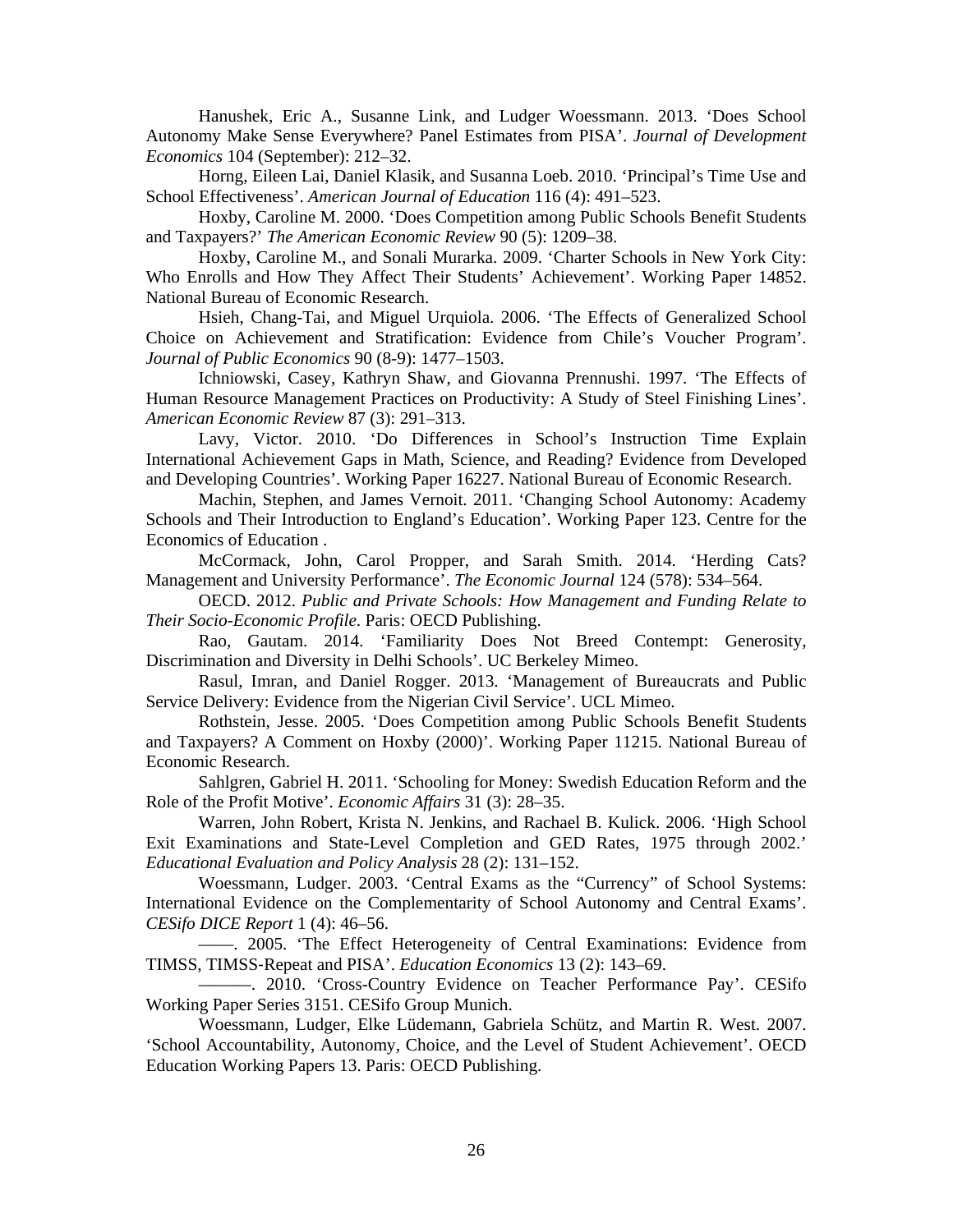

#### **FIGURE 1: AVERAGE MANAGEMENT SCORE BY COUNTRY**

N**otes:** Data from 1,851 schools. 513 in Brazil; 146 in Canada; 140 in Germany, 318 in India, 284 in Italy, 88 in Sweden, 92 in the UK and 270 in the US. A school level score is the simple average across all 20 questions and the country average (shown above) is the unweighted average of these school level scores within a country.



**FIGURE 2: PEOPLE AND NON-PEOPLE MANAGEMENT BY COUNTRY** 

N**otes:** Country-level averages for people management vs. non-people management practices. Broadly speaking people management involves pay, promotions, hiring and firing, while non-people involves school operations, monitoring and targets (see Table A1 for the precise definitions).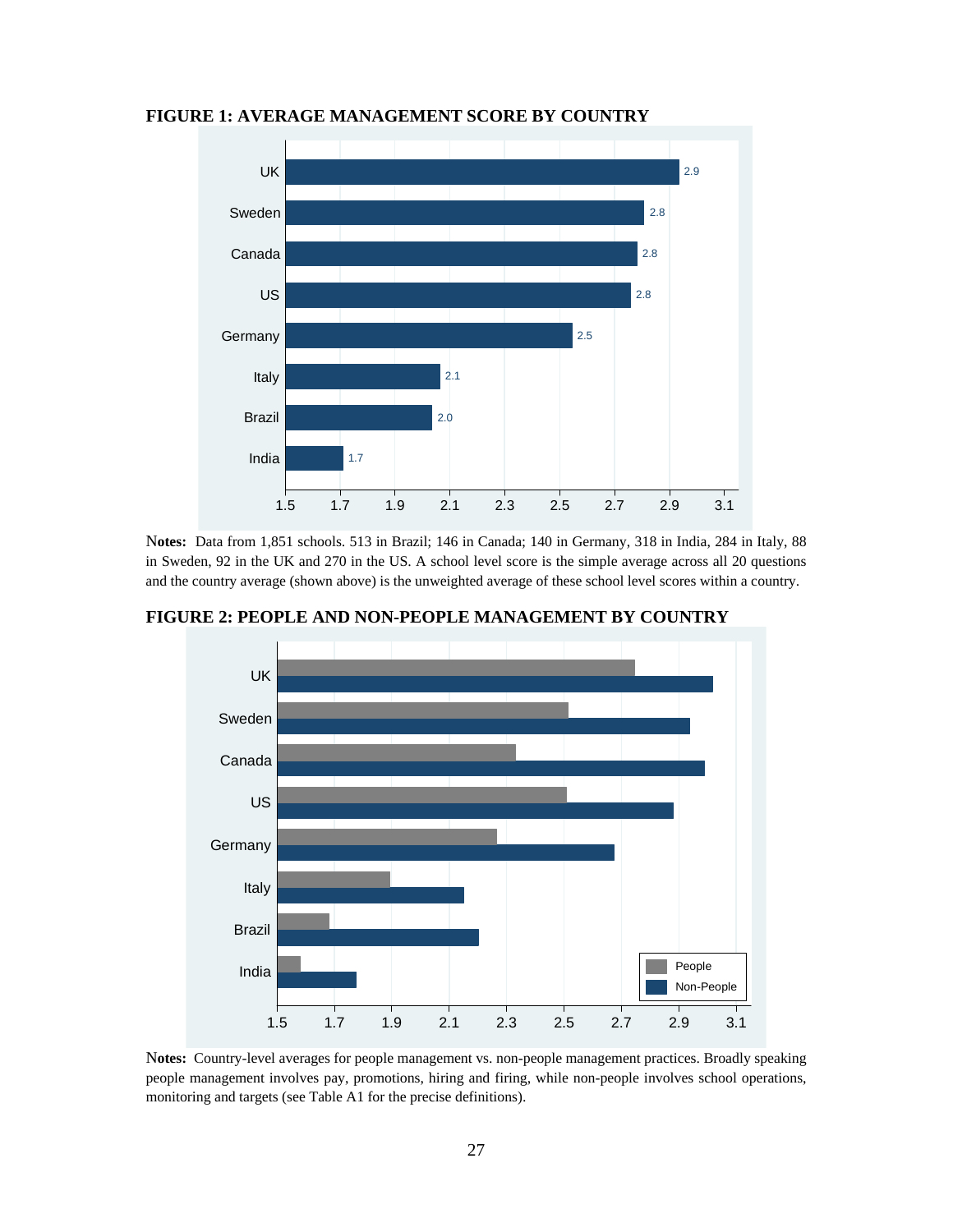#### **FIGURE 3: MANAGEMENT WITHIN COUNTRIES**



N**otes:** Data from 1,851 schools showing the distribution of the firm level school scores. A smoothed kernel density plot of the US data is shown on each panel for easy comparison to the US management distribution.

## **FIGURE 4: COMPARING THE DISTRIBUTION OF MANAGEMENT IN SCHOOLS, HOSPITALS AND MANUFACTURING FIRMS IN THE US AND UK**



**Notes:** The management index is constructed from the 16 questions that overlap in all three sectors. Smoothed kernel density shown for each sector.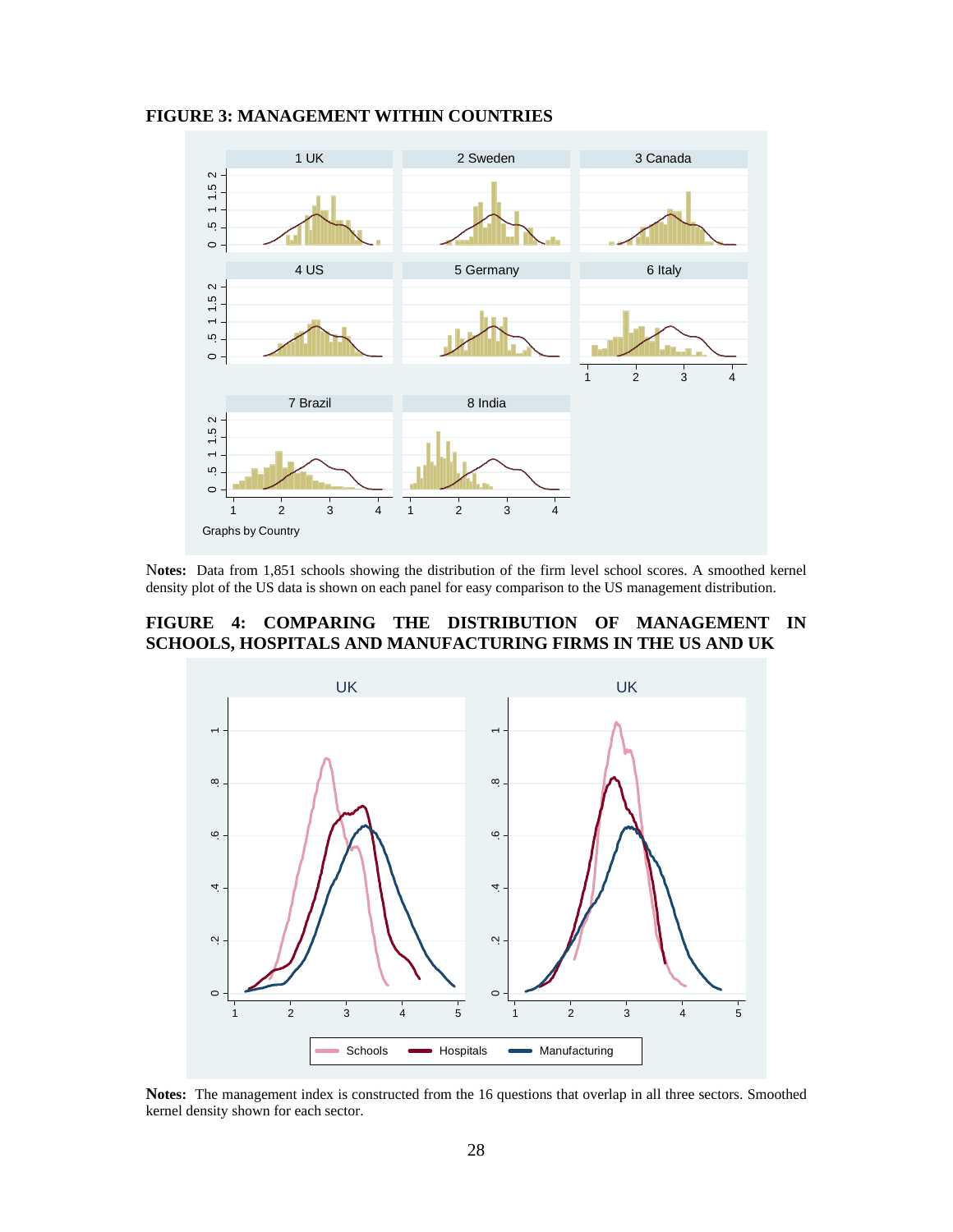## **FIGURE 5: MANAGEMENT INDEX DIFFERENCES ACROSS SCHOOL TYPES - DEVIATIONS FROM COUNTRY MEANS**



**Notes:** Data from 1,567 schools. 513 in Brazil; 146 in Canada; 140 in Germany, 318 in India, 88 in Sweden, 92 in the UK and 270 in the US. "Aut. Gov." are autonomous government schools, "Reg. Gov." are regular government schools and "Private" are private schools. There are no autonomous government schools in Italy.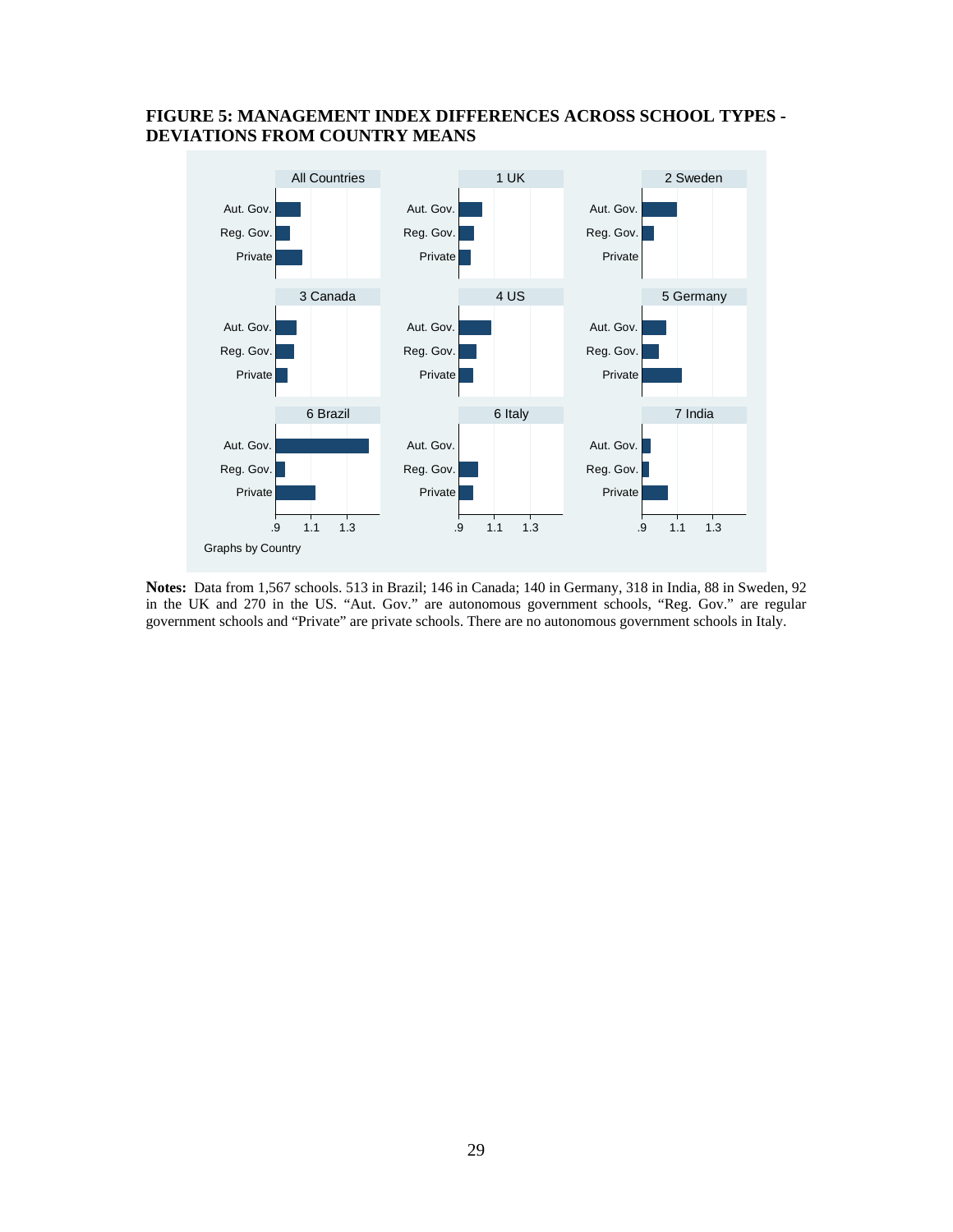| <b>School Type</b>             | Government<br><b>Funding</b> | <b>Curriculum</b><br><b>Autonomy</b> | <b>Teacher</b><br><b>Selection</b><br><b>Autonomy</b> | <b>Pupil</b><br><b>Admissions</b><br><b>Autonomy</b> |
|--------------------------------|------------------------------|--------------------------------------|-------------------------------------------------------|------------------------------------------------------|
| Escolas de Referência, Brazil  | Most (1)                     | Limited                              | Limited                                               | None                                                 |
| Separate Schools, Canada       | All                          | Limited $(4)$                        | Full                                                  | Full                                                 |
| Private Ersatzschulen, Germany | Most $(2)$                   | Limited $(5)$                        | Limited $(11)$                                        | Limited $(14)$                                       |
| Private Aided Schools, India   | All                          | None                                 | None                                                  | Limited $(15)$                                       |
| Friskolor, Sweden              | Most $(3)$                   | None                                 | Full                                                  | None                                                 |
| Academy Schools, UK            | Most $(3)$                   | Limited $(6)$                        | Full                                                  | Limited $(16)$                                       |
| Foundation Schools, UK         | All                          | Limited $(7)$                        | Limited $(12)$                                        | Limited $(17)$                                       |
| Voluntary Aided Schools, UK    | All                          | Limited $(8)$                        | Limited $(13)$                                        | Limited (18)                                         |
| Charter Schools, US            | Most $(3)$                   | Limited $(9)$                        | Full                                                  | None                                                 |
| Magnet Schools, US             | All                          | Limited $(10)$                       | None                                                  | Limited (19)                                         |

**TABLE 1: CLASSIFICATION OF AUTONOMOUS GOVERNMENT SCHOOLS**

**Notes:** The Brazilian *Escolas de Referência* are found in Pernambuco State only. The Canadian Separate Schools are found in Alberta, Ontario, and Saskatchewan only. The following explanations refer to when *Limited Autonomy* is granted to autonomous government schools in these three areas plus funding. (1) The state government is responsible for staff salaries, school feeding, books, and uniforms, and private funding finances infrastructure investments and scholarships for low-income pupils. (2) Government funding can be anywhere from 90% to 100%, the remaining can be from private sources. (3) May receive private donations. (4) Catholic concepts and values determine the orientation of the standard curriculum's content. (5) Curriculum must have at least the same academic standards as government schools. (6) Follow the National Curriculum but with a particular focus on one or more areas. (7) May partner up with organisations to bring specific skills and expertise to the school. (8) Religious education may be taught according to a specific faith. (9) Must meet federal and state standards but innovation in the curriculum design and structure is permitted. (10) Must cover a set of core academic subjects, but may concentrate on a particular discipline or area of study. (11) Teachers must have at least the same education and earn at least the same wages as teachers in regular government schools. (12) Local Education Authority will appoint Head Teacher from candidates shortlisted by school. (13) Local Education Authority must be involved in the selection process. (14) No segregation of pupils according to the means of their parents. (15) Conditional on the amount of funding received by the government. (16) May choose up to 10% of pupils based on aptitude. (17) Cannot operate admissions outside the LEA's coordinated admissions scheme. (18) Must consult other admissions authorities as well as their Diocesan Directors of Education when there are substantial changes. The school can use faith criteria in prioritising pupils for admission. (19) Most have no entrance criteria but some are highly selective.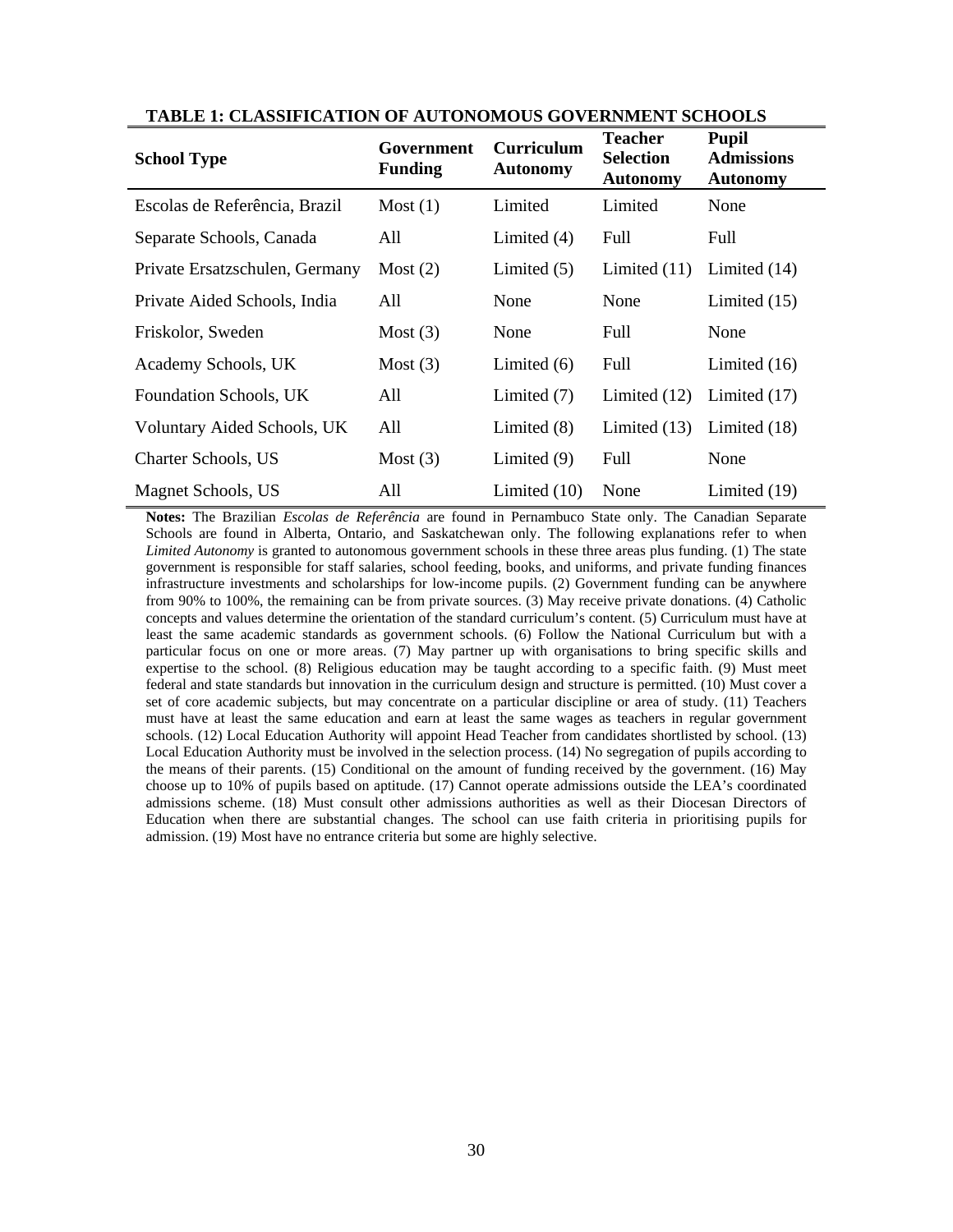#### **TABLE 2: PUPIL OUTCOMES AND MANAGEMENT**

|                                 | (1)                                              | (2)                   | (3)                 | (4)                 | (5)                     | (6)                    | (7)                     | (8)                                | (9)                    | (10)                              |
|---------------------------------|--------------------------------------------------|-----------------------|---------------------|---------------------|-------------------------|------------------------|-------------------------|------------------------------------|------------------------|-----------------------------------|
| <b>Sample of countries:</b>     | All                                              | All                   | All                 | <b>Brazil</b>       | Canada                  | India                  | <b>Sweden</b>           | <b>US</b>                          | UK                     | UK                                |
| Dependent variable:             | <b>Cross-country pooled pupil</b><br>achievement |                       |                     | Math<br>Average     | <b>Fraser</b><br>Rating | Average<br><b>Math</b> | 9th grade<br><b>GPA</b> | <b>HSEE</b><br><b>Math</b><br>Pass | Average<br><b>GCSE</b> | Context.<br><b>Value</b><br>Added |
| <b>Management</b> (z-score)     | $0.425***$                                       | $0.242***$            | $0.232***$          | $0.104**$           | 0.609                   | $0.499**$              | 0.242                   | $0.170**$                          | $0.512*$               | $0.881**$                         |
|                                 | (0.046)                                          | (0.041)               | (0.044)             | (0.050)             | (0.368)                 | (0.243)                | (0.206)                 | (0.080)                            | (0.272)                | (0.369)                           |
| <b>Autonomous government</b>    |                                                  | $0.225*$              | $0.396***$          | 0.235               | $-0.263$                | 0.211                  | $0.612**$               | 0.123                              | 0.245                  | $-0.309$                          |
| school<br><b>Private school</b> |                                                  | (0.129)<br>$1.246***$ | (0.114)<br>1.139*** | (0.289)<br>1.496*** | (0.467)<br>0.937        | (0.216)<br>$0.383*$    | (0.291)                 | (0.229)                            | (0.319)<br>$-0.633$    | (0.428)                           |
|                                 |                                                  | (0.081)               | (0.094)             | (0.101)             | (0.585)                 | (0.208)                |                         |                                    | (1.014)                |                                   |
| Log(pupils)                     |                                                  |                       | $0.075*$            | $0.126**$           | $0.396*$                | 0.001                  | 0.352                   | $0.206**$                          | $-0.620$               | $-0.566$                          |
|                                 |                                                  |                       | (0.042)             | (0.060)             | (0.213)                 | (0.136)                | (0.262)                 | (0.103)                            | (0.441)                | (0.610)                           |
| Log(pupils/teachers)            |                                                  |                       | $-0.014$            | $-0.118$            | $-0.473$                | 0.087                  | $-0.103$                | $-0.486$                           | 0.456                  | 0.424                             |
|                                 |                                                  |                       | (0.086)             | (0.109)             | (0.615)                 | (0.188)                | (0.261)                 | (0.471)                            | (0.864)                | (2.426)                           |
| Pupils selected on academic     |                                                  |                       | $0.477***$          | $0.526***$          | 0.588                   | 0.048                  | 2.368***                | $0.743**$                          | $1.145***$             | $-0.260$                          |
| merit                           |                                                  |                       | (0.109)             | (0.151)             | (0.488)                 | (0.188)                | (0.496)                 | (0.340)                            | (0.400)                | (0.582)                           |
| <b>General controls</b>         | N <sub>0</sub>                                   | No                    | Yes                 | Yes                 | Yes                     | Yes                    | Yes                     | Yes                                | Yes                    | Yes                               |
| Pupil controls (cty-specific)   | N <sub>o</sub>                                   | No                    | No                  | Yes                 | Yes                     | Yes                    | Yes                     | Yes                                | Yes                    | Yes                               |
| <b>Observations</b>             | 1,002                                            | 1,002                 | 1,002               | 472                 | 77                      | 152                    | 82                      | 133                                | 86                     | 78                                |
| Dependent variables (mean)      |                                                  |                       |                     | 514.20              | 5.92                    | 69.23                  | 211.53                  | 69.96                              | 442.78                 | 1002.81                           |

**Notes:** Significance at the 1% level denoted by \*\*\* and \*\* for 5% and \*10% level. OLS estimates with robust standard errors in parentheses under coefficients. For the cross-country pooled measure, we use the math exam pass rate from HSEEs in US (government schools only), uncapped GCSE score in UK, Fraser Institute school rating in Canada, 9th grade GPA in Sweden, average math score in High School National Exam (ENEM) in Brazil, average math score in X Standards in India. In the UK we also use <sup>a</sup>**contextual value added** measure (see Appendix A for details). Pupil achievement data z-scored within country. Autonomous government schools are *escolas de referência* in Brazil, separate schools in Canada, private *ersatzschulen* in Germany, private-aided schools in India, *friskolor* in Sweden, academies, foundation, and voluntary-aided schools in the UK, and charter and magnet schools in the US. **Management** is z-score of the averaged of the z-scored 20 individual questions. All regressions have country dummies. **General controls:** regional dummies, school curriculum (academic vs. vocational) and noise (job post and tenure of interviewee; interviewer dummies, day of week; time of day and interview duration and reliability measure). **Pupil controls**: Brazil (% of female pupils, % of foreign and naturalized pupils, and % of indigenous pupils), Canada (% of pupils whose 1st language is known/believed to be other than English), India (% of female pupils and % of pupils who are native speakers of the local language),Sweden (% of female pupils and % of pupils whose 1st language is Swedish in Sweden), UK (% of female pupils, % of pupils whose 1st language is not English, % of non-white pupils, and % of pupils eligible for a school meal); and US (% of female pupils, % of non-white pupils, and % of pupils eligible for a school meal).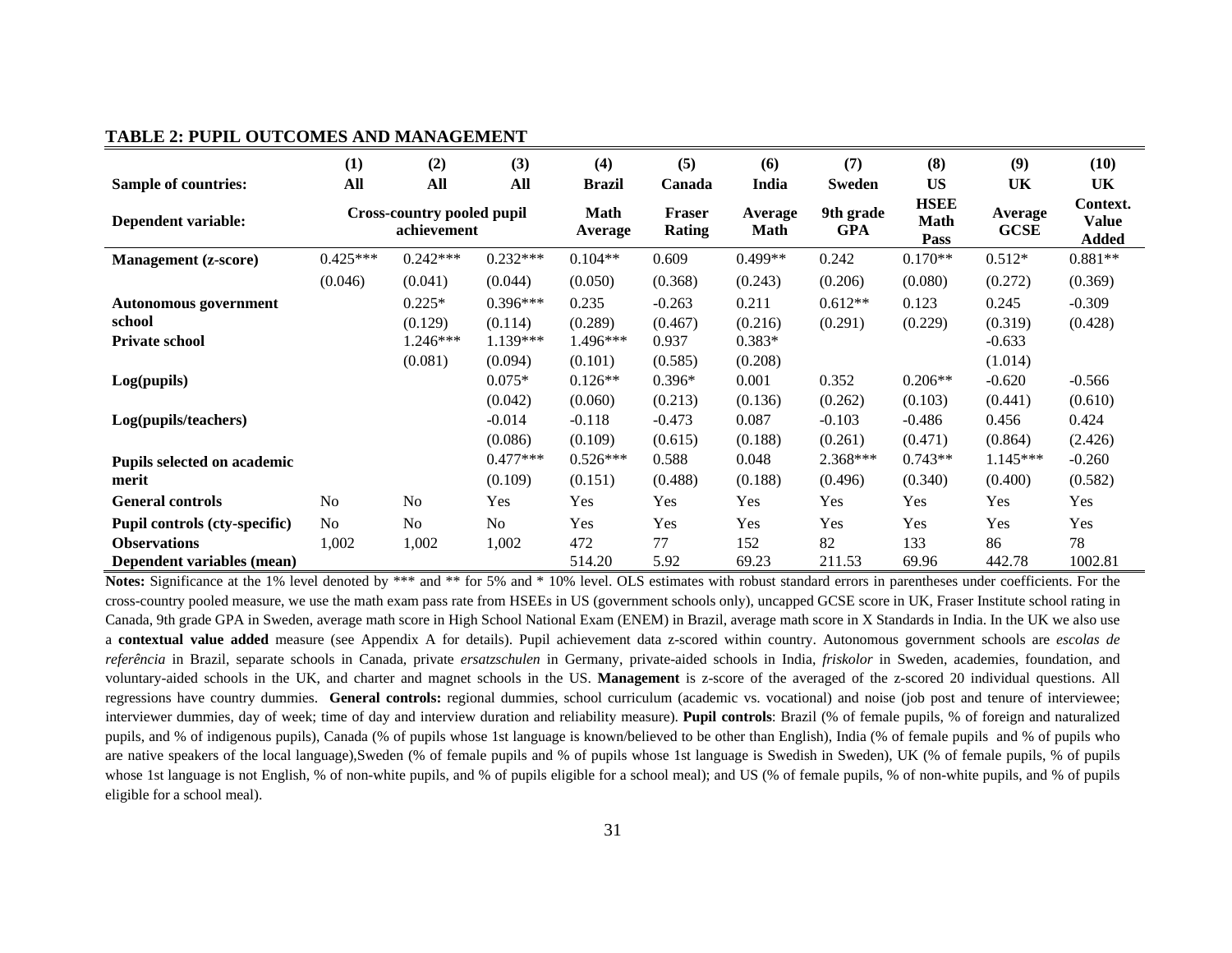|                                     | (1)         | (2)         | (3)         | (4)           | (5)               | (6)           | (7)        | (8)         | (9)         |
|-------------------------------------|-------------|-------------|-------------|---------------|-------------------|---------------|------------|-------------|-------------|
| Dependent variable:                 |             |             |             |               | <b>Management</b> |               |            |             |             |
| <b>Country sample:</b>              | <b>OECD</b> | <b>OECD</b> | <b>OECD</b> | <b>Brazil</b> | <b>Brazil</b>     | <b>Brazil</b> | India      | India       | India       |
| <b>Autonomous government school</b> | $0.233***$  | $0.273***$  | $0.244***$  | 1.790***      | $0.926***$        | $0.893***$    | $-0.013$   | 0.006       | 0.002       |
|                                     | (0.086)     | (0.076)     | (0.075)     | (0.088)       | (0.179)           | (0.181)       | (0.150)    | (0.107)     | (0.110)     |
| <b>Private school</b>               | $-0.149*$   | 0.033       | $-0.004$    | $0.504***$    | $0.457***$        | $0.471***$    | $0.273***$ | 0.015       | 0.008       |
|                                     | (0.078)     | (0.071)     | (0.076)     | (0.089)       | (0.083)           | (0.082)       | (0.074)    | (0.067)     | (0.069)     |
| Log(pupils)                         |             | $0.141***$  | $0.113***$  |               | $0.103*$          | $0.125**$     |            | $0.226***$  | $0.221***$  |
|                                     |             | (0.032)     | (0.033)     |               | (0.055)           | (0.058)       |            | (0.040)     | (0.041)     |
| Log(pupils/teachers)                |             | $-0.163**$  | $-0.150**$  |               | $-0.066$          | $-0.079$      |            | $-0.291***$ | $-0.288***$ |
|                                     |             | (0.070)     | (0.070)     |               | (0.102)           | (0.103)       |            | (0.063)     | (0.063)     |
| Pupils selected on academic         |             | 0.038       | 0.034       |               | $0.345**$         | $0.366**$     |            | $0.232***$  | $0.230***$  |
| merits                              |             | (0.088)     | (0.087)     |               | (0.141)           | (0.144)       |            | (0.055)     | (0.056)     |
| <b>Regular (non-vocational)</b>     |             | $0.170**$   | $0.165**$   |               | 0.114             | 0.133         |            |             |             |
| curriculum                          |             | (0.073)     | (0.074)     |               | (0.152)           | (0.152)       |            |             |             |
| Log(population density)             |             |             | $0.057***$  |               |                   | $-0.059$      |            |             | 0.012       |
|                                     |             |             | (0.018)     |               |                   | (0.041)       |            |             | (0.024)     |
| Noise controls                      | No          | Yes         | Yes         | No            | Yes               | Yes           | No         | Yes         | Yes         |
| Test Private=Aut. gov. (p-value)    | 0.000       | 0.014       | 0.012       | 0.000         | 0.020             | 0.040         | 0.070      | 0.937       | 0.959       |
| <b>Observations</b>                 | 1,020       | 1,020       | 1,020       | 513           | 513               | 318           | 318        | 318         | 318         |

#### **TABLE 3: MANAGEMENT REGRESSIONS - ACCOUNTING FOR DIFFERENCES BETWEEN SCHOOL TYPES**

Notes: Significance at the 1% level denoted by \*\*\* and \*\* for 5% and \* 10% level. OLS estimates with robust standard errors in parentheses under coefficients. All columns have country and regional controls. The **Management** variable takes the average of all 20 management questions. Autonomous government schools are separate schools in Canada, private *ersatzschulen* in Germany, *friskolor* in Sweden, academies, foundation, and voluntary-aided schools in the UK; charter and magnet schools in the US; *escolas de referência* in Brazil; private-aided schools in India. Population density is at the NUTS3 level. **Noise controls** include 23 interviewer dummies, day of week; time of day interview conducted, interview duration, reliability measure, and job post of interviewee.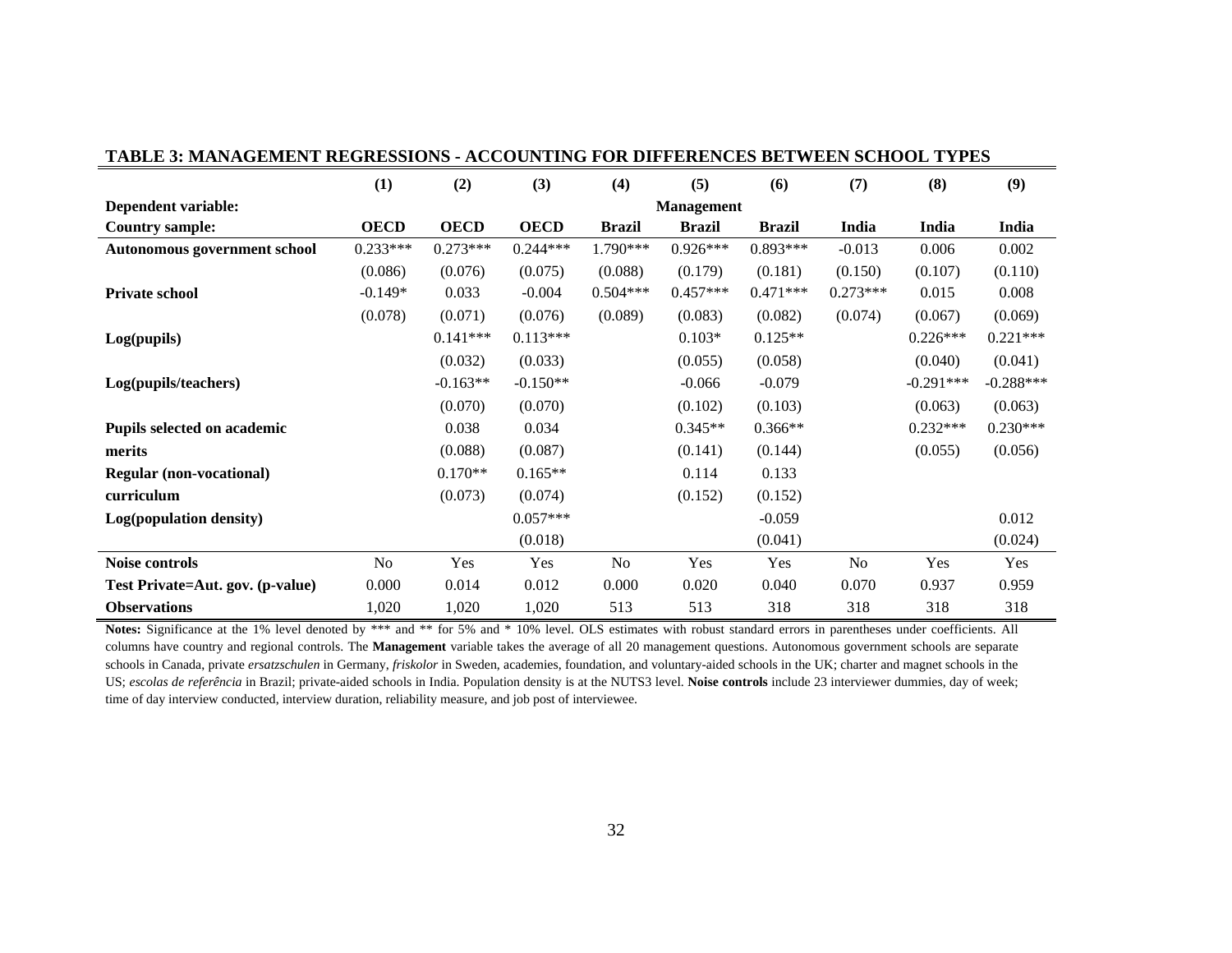|                                      | (1)        | (2)        | (3)         | (4)        | (5)         | (6)         | (7)               | (8)           |
|--------------------------------------|------------|------------|-------------|------------|-------------|-------------|-------------------|---------------|
| <b>Dependent Variable</b>            |            |            |             | Management |             |             | <b>Non-People</b> | <b>People</b> |
| Autonomous government school         | $0.244***$ | $0.244***$ | $0.233***$  | $0.223***$ | $0.211***$  | $0.129**$   | 0.050             | $0.296***$    |
|                                      | (0.075)    | (0.075)    | (0.074)     | (0.076)    | (0.075)     | (0.060)     | (0.061)           | (0.083)       |
| <b>Private school</b>                | $-0.004$   | $-0.006$   | 0.013       | $-0.061$   | $-0.058$    | $-0.049$    | $-0.193***$       | $0.337***$    |
|                                      | (0.076)    | (0.077)    | (0.076)     | (0.082)    | (0.083)     | (0.070)     | (0.074)           | (0.092)       |
| Log(pupils)                          | $0.113***$ | $0.112***$ | $0.115***$  | $0.118***$ | $0.120***$  | $0.070**$   | 0.043             | $0.123***$    |
|                                      | (0.033)    | (0.033)    | (0.033)     | (0.033)    | (0.034)     | (0.029)     | (0.030)           | (0.037)       |
| Log(pupils/teachers)                 | $-0.150**$ | $-0.151**$ | $-0.151**$  | $-0.158**$ | $-0.163**$  | $-0.108*$   | $-0.035$          | $-0.252***$   |
|                                      | (0.070)    | (0.070)    | (0.071)     | (0.070)    | (0.072)     | (0.063)     | (0.063)           | (0.080)       |
| Competition                          |            | 0.007      |             |            | 0.021       | $-0.006$    | $-0.013$          | 0.015         |
|                                      |            | (0.039)    |             |            | (0.038)     | (0.034)     | (0.036)           | (0.040)       |
| Principal tenure (years)             |            |            | $-0.004$    |            | $-0.004$    | $-0.004$    | $-0.003$          | $-0.004$      |
|                                      |            |            | (0.003)     |            | (0.003)     | (0.003)     | (0.003)           | (0.004)       |
| Principal gender (male)              |            |            | $-0.134***$ |            | $-0.142***$ | $-0.097***$ | $-0.108***$       | $-0.066$      |
|                                      |            |            | (0.041)     |            | (0.041)     | (0.036)     | (0.038)           | (0.044)       |
| <b>Principal has STEM background</b> |            |            | 0.070       |            | 0.072       | 0.059       | $0.077*$          | 0.012         |
|                                      |            |            | (0.046)     |            | (0.046)     | (0.041)     | (0.042)           | (0.049)       |
| <b>Principal personnel autonomy</b>  |            |            |             | 0.059      | $0.065*$    | $0.060*$    | 0.026             | $0.131***$    |
|                                      |            |            |             | (0.037)    | (0.037)     | (0.032)     | (0.032)           | (0.038)       |
| Principal budgetary autonomy         |            |            |             | 0.003      | 0.005       | 0.007       | 0.003             | 0.015         |
|                                      |            |            |             | (0.029)    | (0.029)     | (0.025)     | (0.026)           | (0.030)       |
| Principal academic content autonomy  |            |            |             | $-0.004$   | $-0.004$    | $-0.015$    | $-0.019$          | 0.002         |
|                                      |            |            |             | (0.031)    | (0.031)     | (0.028)     | (0.028)           | (0.032)       |
| <b>Principal accountability</b>      |            |            |             |            |             | $0.235***$  | $0.234***$        | $0.184***$    |
|                                      |            |            |             |            |             | (0.022)     | (0.023)           | (0.029)       |
| <b>Principal strategy</b>            |            |            |             |            |             | $0.236***$  | $0.251***$        | $0.161***$    |
|                                      |            |            |             |            |             | (0.023)     | (0.024)           | (0.026)       |
| Test Private = Aut. gov. (p-value)   | 0.012      | 0.012      | 0.023       | 0.005      | 0.008       | 0.046       | 0.006             | 0.679         |

#### **TABLE 4: ACCOUNTING FOR THE ADVANTAGE OF AUTONOMOUS GOVERNMENT SCHOOLS IN THE OECD**

Notes: All columns have 1,020 observations. Significance at the 1% level denoted by \*\*\* and \*\* for 5% and \* 10% level. OLS estimates with robust standard errors in parentheses under coefficients. All columns contain country dummies, regional dummies, population density, whether regular academic curriculum, whether pupils selected on academic merit and noise controls. The **Management** variable takes the average of all 20 management questions. Autonomous government schools are separate schools in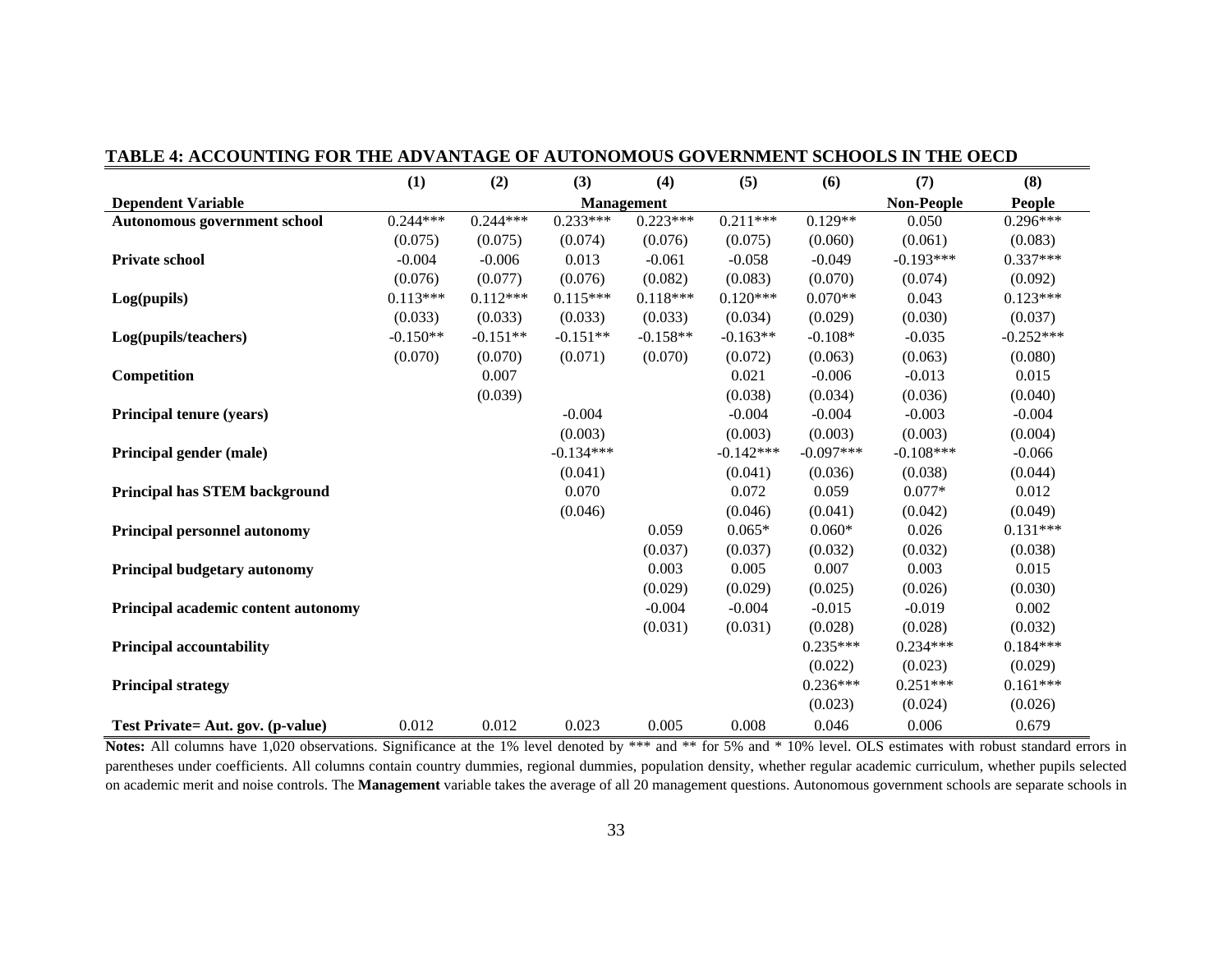## **ONLINE APPENDICES: NOT INTENDED FOR PUBLICATION UNLESS REQUESTED BY REFEREES**

#### **APPENDIX A: DATA**

#### **A1. Management Survey Data**

Table A1 lists the 20 management practices questions asked during the survey. The questions on accountability and strategy are in Table A2 and on autonomy in Table A3.

#### **A2. School-Level Pupil Outcome Data**

We use school performance data for all countries surveyed, except Germany for which data is not available at the time and for Italy for which a companion paper has been written (Di Liberto, Schivardi, and Sulis 2013). Across all other countries we have found two types of school performance data: 1) standardized (and sometimes compulsory) examination results and 2) non-standardized examination results. Below is a description of our school performance dataset for each country.

*Performance data for countries with a standardized examination system across regions*

#### **Brazil**

For Brazilian schools, our main performance indicator is the 2011 overall school math average in the *Exame Nacional do Ensino Médio* (ENEM), a non-mandatory national exam often used as a secondary school pupil evaluation (and award certification for secondary school degree) and/or as a standard university entrance qualification test. The exam is administered by the *Instituto Nacional de Estudos e Pesquisas Educacionais* (INEP). The ENEM consists of 180 multiple-choice questions equally divided into four subject areas – math (math and geometry), natural sciences (biology, physics and chemistry), human sciences (history, geography, philosophy and sociology), languages and codes (Portuguese language, literature, foreign language, physical education, information technology and communication) – plus a written essay.

As a robustness check, we also look at the association of management with the school average in natural sciences and languages and codes as well as on the 9<sup>th</sup> grade average score of *Prova Brasil* – a national exam established in 2005 assessing all pupils in public education with at least 20 pupils enrolled in the grade assessed. For pupil characteristics used as controls in the performance regressions, such as gender composition, percentage of pupils with a foreign background among others which were not collected during the survey, we use INEP's 2011 *Census Escolar* (School Census) publicly available database (www.inep.gov.br).

#### **Sweden**

We use the  $9<sup>th</sup>$  grade GPA and the percentage of pupils qualifying for upper secondary school as the two main performance measures in Sweden. Both of these measures (as well as school and pupil characteristics) are available online at the *Skolverket* website (www.skolverket.se, siris.skolverket.se) for the large majority of the schools in our dataset. The 9<sup>th</sup> grade GPA measure consists of the sum of points for the 16 best subjects in the pupil's final grade. For each subject, pupils can pass, pass with merit, or pass with distinction. For a pass they receive 10 points, for merit pass 15 points, and for distinction 20 points. The 9<sup>th</sup> grade GPA is calculated for those pupils who received grades in at least one subject. The percentage of pupils qualifying for upper secondary school measure consists of the percentage of pupils who are eligible to apply to upper secondary school national programs. To be eligible, a pupil needs to receive a minimum pass in three core subjects in Swedish compulsory education: Swedish or Swedish as a second language, English, and math.

#### **United Kingdom**

As our main performance indicator in the UK, we use the average uncapped GCSE score which is publicly available in the Key Stage 4 performance tables at the National Archives at the Department of Education website (www.gov.uk/dfe).

The proportion of pupils achieving 5 GCSEs A-C\* (Level 2 threshold), and more recently, the contextual value added measure have been the main indicators used to assess secondary school performance in the UK. However, we choose to use the average uncapped GSCE score because the average uncapped GSCE score provides a fuller picture of the achievements of pupils of all abilities. Nonetheless, we show the effect of management on the contextual value added measure in our main table and on proportion of pupils achieving 5 GCSEs A-C\* (Level 2 threshold) in Table B3.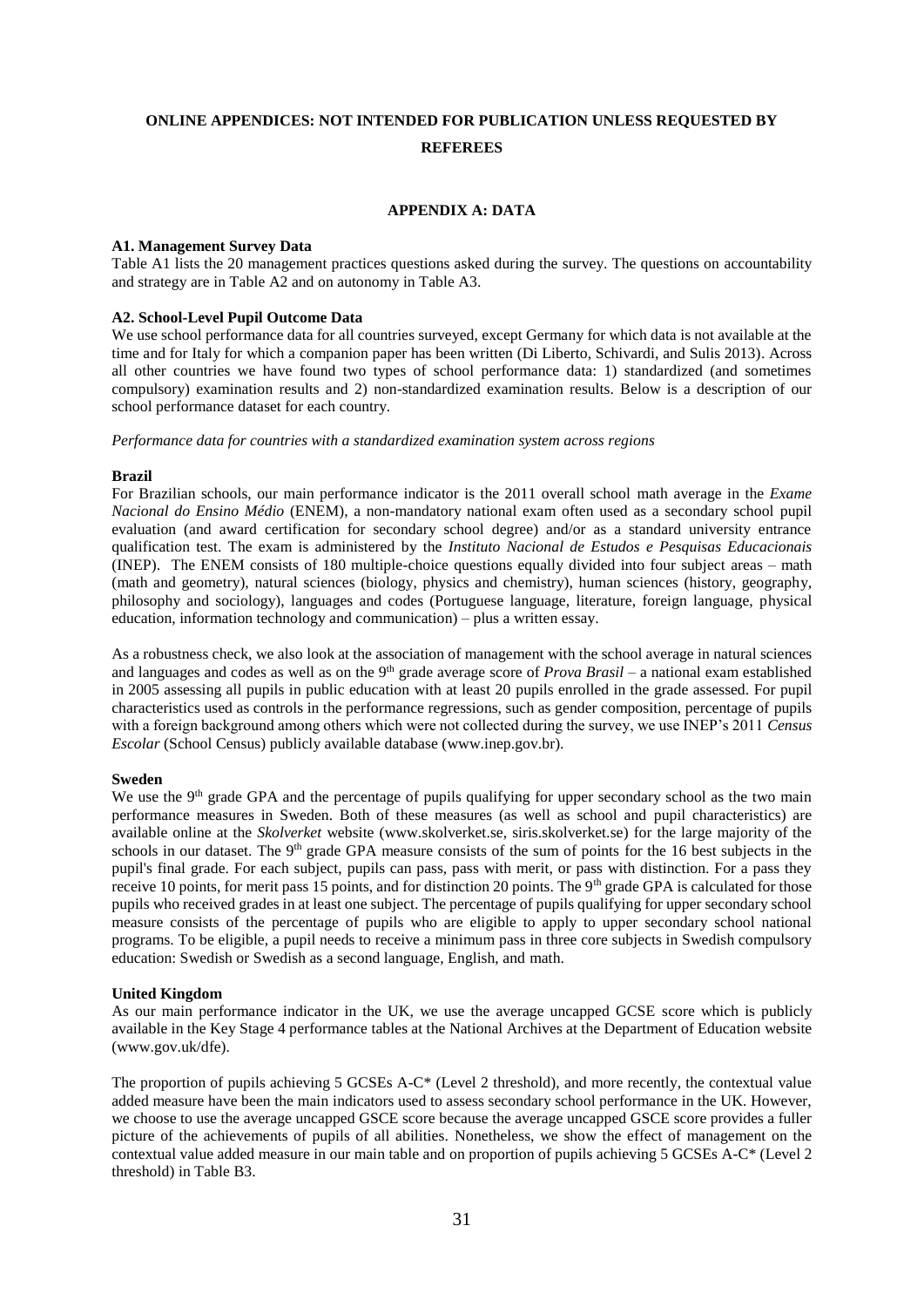For pupil characteristics not collected during the survey and used as controls in the performance regressions such as pupil gender composition, pupil ethnicity, pupil receiving free school meals among others, we use UK LEA and School Information Service (LEASIS) 2009 database.

#### *Countries with a non-standardized examination system*

#### **Canada**

Due to the lack of a comparable pupil examination scores across provinces in Canada, we use a rating indicator produced by the Fraser Institute (www.fraserinstitute.org), a Canadian think-tank that publishes school reports for all schools (independent, separate and public) in the provinces of Alberta, British Columbia, and Ontario.

This measure consists of an overall relative rating out of 10, based on standardized scores, which ranks all secondary schools within provinces. That is, in order for a school to show improvement in its overall rating out of 10, it must improve more rapidly than the average. If it improves at a rate less than the average, it will show a decline in its rating. The rating for each province takes a combination of several indicators of pupil achievement into account, including exam marks, percentage of exams failed or below standard, courses taken per pupil, gender gaps, graduation rates and delayed advancement rates. The rating for each province is built as follows:

- Schools in Alberta: the overall rating out of 10 takes into account the average exam mark, the percentage of exams failed, school vs. exam mark difference, gender gaps, no of courses taken per pupil, diploma completion rate and delayed advancement rate.
- Schools in British Columbia: the overall rating out of 10 takes into account the average exam mark, percentage of failed exams, school versus exam mark difference, gender gaps, graduation rate and delayed advancement rate.
- Schools in Ontario: the overall rating out of 10 takes into account the average level Grade 9 math, percentage of pupil passing the OSSLT, percentage of tests below standard, and gender gap.

The school reports provided by the Fraser Institute also contain the pupil characteristics data used in the performance regressions.

#### **India**

For Indian schools, we use the average math scores in the X Standard examinations as our main indicator and the average science, and average first language scores in the same examination for robustness checks. After the completion of the tenth grade, pupil in India are required to sit for national board exams or state board exams, depending on which central institution the school is affiliated to. These examinations consist of multiple choice and short and long essay questions in the fields of math, physical sciences, social sciences, and languages among others and are based on each board's syllabus for Class X. The percentage scored in this examination determines not only the pupil's eligibility for graduation but also which field of study such as Science, Business or Arts the pupil can enrol in class XI. Although the X Standards examinations are mandatory for all schools under government school boards, the Central Board of Secondary Education (a Pan-Indian Private School Board) has made this examination optional to its pupil and allowed schools to accept their internal exam scores for graduation since 2010. We verify whether the quality of this examination is comparable across regions by searching for the examination format and subjects in math across a selected number of boards, as shown in Table A4.

The results of the X Standard examinations are not publicly available. Instead, we collected these results one month after the end of the survey by calling the person in charge of administering the X Standard examinations in each school and asking for the average score, the overall number of points possible, the number of pupil sitting in the examination, and the number of pupil passing the examinations for each compulsory subject in the examination (usually math, sciences, first language, second language). We used the same procedure to collect the pupil characteristics used in the performance regressions, cross-checking this information with the information available in the DISE database (www.dise.in).

#### **United States**

We construct measures of school performance using the math exam pass rate from High School Exit Exams (HSEEs) and End-of-Course Exams (EOCs). For robustness checks we use the science and reading exam pass rates. The states where performance measures were available are the following: Alabama, Arizona, Arkansas (math and science only), California (math only), Colorado, Florida (math and reading only), Georgia (math and science only), Illinois, Louisiana (math and science only), Massachusetts (math and science only), Minnesota (math and reading only), New Jersey (math only), New York (math and science only), North Carolina (math and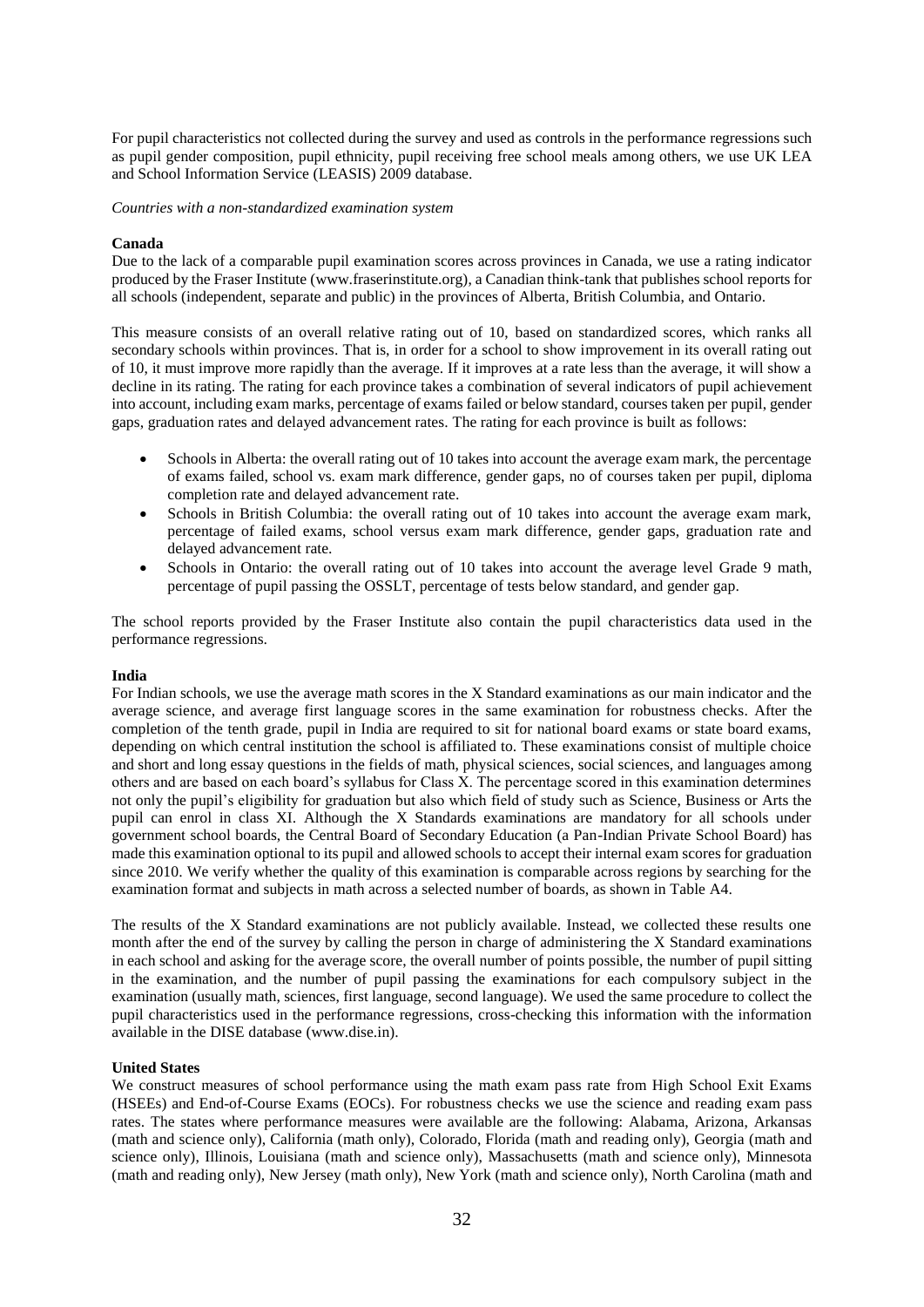science only), Ohio, Oklahoma (math and reading only), Oregon, Pennsylvania, Texas (math and science only), Virginia (math and science only), Washington, Wisconsin, and Wyoming. These measures were compiled using publicly available data found in the department of education websites of each state.

This constructed measure of school performance gives rise to the question of whether it is a comparable measure to use in our analysis. Indeed, some states use HSSEs (examinations on 9th or 10th grade subjects taken by 11th or 12th grade pupil) where the subjects are usually grouped together as math, read, science, and social studies. Other states use mandatory EOC examinations to withhold pupil diplomas where pupil are tested on several topics within these main subjects such as Algebra, Geometry, Physics, Biology, and Chemistry (for example, Arkansas, New York, North Carolina, and Virginia have passing scores for separate math-related subjects so there is no overall passing percentage for just math). Furthermore, some of the states administering EOC examinations have not started withholding diplomas yet, thus, these examinations are not mandatory.<sup>1</sup> In Table A5, we check for the comparability of HSSEs and EOCs across states by examining the format and tested subjects in math for all state containing performance measures in our dataset.<sup>2</sup>

For pupil characteristics used as controls in the performance regressions, such as gender composition, pupil ethnicity among others which were not collected during the survey, we use the publicly available NCES CCD Public School Survey Data 2008-2009 (https://nces.ed.gov/ccd/).

#### **APPENDIX B: ADDITIONAL RESULTS**

Tables B1 and B2 contain descriptive statistics from our sample. Table B3 has the robustness tests of the pupil performance regressions using alternative measures of school-level pupil outcomes. Table B4 has the robustness tests of the pupil performance regressions decomposing the management index. Table B5 disaggregates the management regressions in Table 3 by OECD country. Table B6 presents the specifications of Table 4 in Brazil and India.

#### **APPENDIX C: SAMPLING FRAME**

#### **C1. The Sampling Frame and Eligibility to Participate in the Survey**

 $\overline{a}$ 

In every country the sampling frame for the management survey included all schools offering education to 15 year-olds (excluding special needs schools) with 50 or more pupils in total. $3$  In order to ensure comparability across countries, we refrained from saying only "secondary or high schools" because some schools educate children from kindergarten to the end of high school (and we did not want to exclude them from the sample). The source of this sampling frame by country is shown in Table C1.

Interviewers were each given a randomly selected list of schools from the sampling frame. This should therefore be representative of the population of schools in the country. At schools, we either interviewed the principal, headteacher or school director, that is, the school leader at the top of the organization who is still involved in its management on a daily basis. The school leaders also had to be in the post for at least one year at the time of the interview.

<sup>&</sup>lt;sup>1</sup> The main controversy surrounding HSEEs is twofold: 1) pupils who think they might fail the test might not take it in the first place and instead drop out of high school and, 2) local school authorities, principals and teachers have an extra incentive if pupils do well so the passing/proficient percentage might be higher but so are the dropout rates. For more information on this topic, see Warren, Jenkins, and Kulick (2006).

<sup>&</sup>lt;sup>2</sup> This table is an updated version of the table available on the following website: http://sites.google.com/site/highschoolexits/home/examsbystate

<sup>&</sup>lt;sup>3</sup> The exception to this is India. Due to the lack of readily available sampling frames for secondary education in India, we constructed a sampling frame which only included schools that offered education at both the primary and secondary level, that is, the grades/level offered by the school included primary as well as secondary education (list of schools available at the District Information System for Education website). We were able to complement this sampling frame with the database of the two pan-Indian school networks, the Central Board for Secondary Education and the Indian Council of Secondary Education, which comprised of all secondary member schools, including schools only offering secondary education.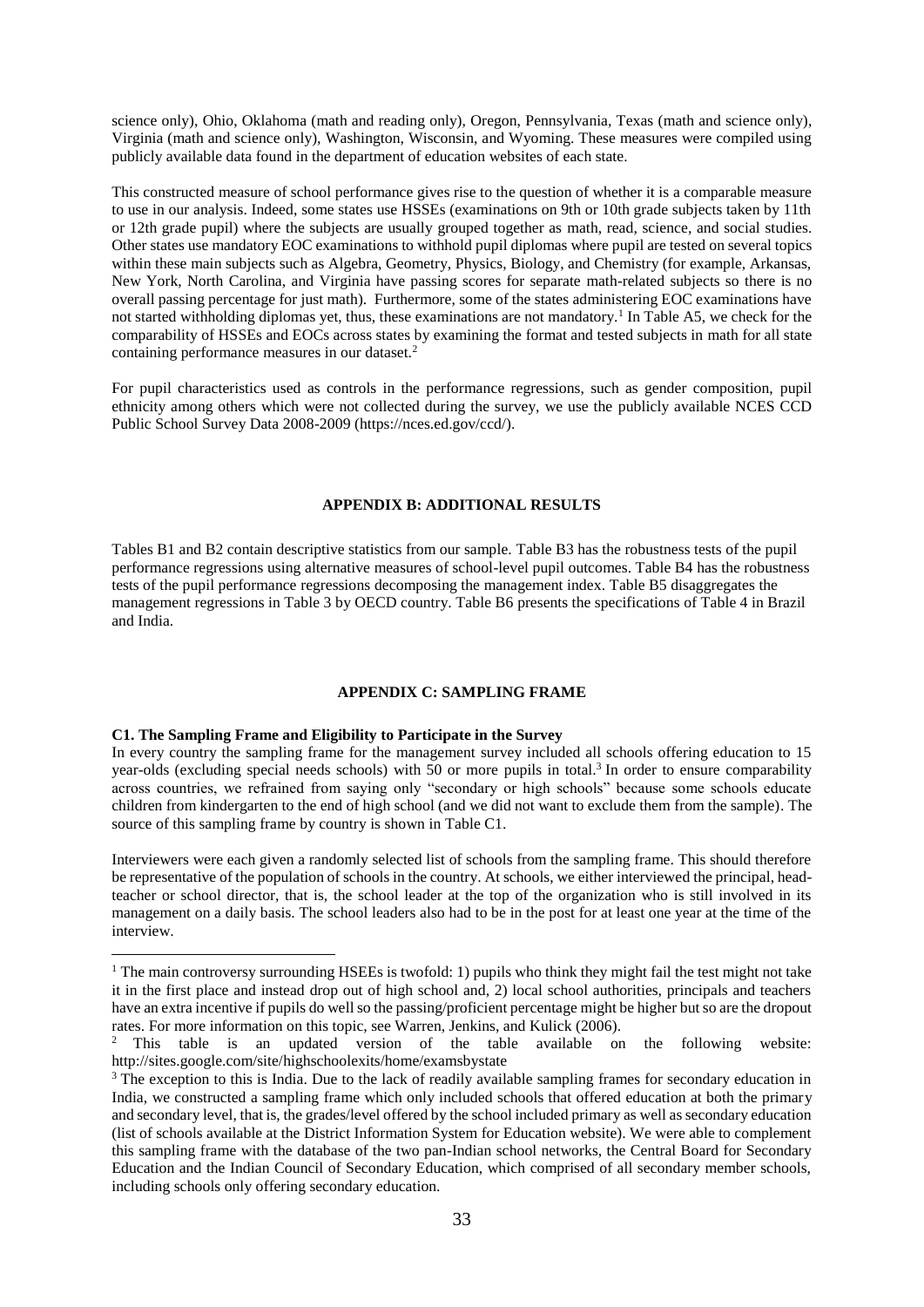Table C2 shows the number of schools in the sampling frame. The median schools in the UK, Italy (information available for public schools only), and Germany are larger as measured by the number of pupil in the schools while the median schools in Brazil and India are the smallest. In terms of the percentage of schools which are funded and managed exclusively by government authorities (this excludes *escolas de referência* in Brazil, separate schools in Canada, private *ersatzschulen* in Germany, private aided schools in India, *friskolor* in Sweden, academies, foundation schools and voluntary aided schools in the UK, and charter and magnet schools in the US), the UK has the smallest share (46%) while Sweden has the largest share (88%).

#### **C2. The Survey Response Rates**

Table C3 shows the survey response rates by country. The first column of each country represents all schools in the randomly selected list of schools given to the interviewers as described above. The second column represents all schools eligible for the interview. The eligibility criteria were confirmed by the interviewer during the process of contacting and scheduling the interview. In terms of interviews completed, we managed to obtain a response rate ranging from 58% and 42% of eligible schools in Brazil and India, respectively, to 8% of eligible schools in the UK. In contrast, the explicit refusal rate was generally low across all countries surveyed, ranging from 2% of all eligible schools in Sweden to 16% of all eligible schools in Germany.

The high response rate in Brazil and India was due to greater persistence in following up non-respondents in order to meet the target numbers we were aiming for and to the fact that most principals interviewed in these countries responded with a scheduled time and date soon after the first or second contact with the interviewer. As for the UK, there are a number of possible reasons for why the response rate was lower, including the proliferation of cold-calling and the increasing number of telephone surveys in schools in the UK (which makes running telephone surveys harder as switchboards more aggressively screen out calls), the domestic bias (phoning UK schools from the UK representing a study from a UK University is less impressive than, for example, phoning Brazilian schools from the UK), and principals' slow turnaround time for a response after the initial contact by interviewers (which was common throughout the North American and European countries surveyed).

"Scheduling in progress" indicates schools which have been contacted by an interviewer and which have not refused to be interviewed (for example they may schedule an interview but cancel or postpone it or simply take more time to respond). The high share of "scheduling in progress" schools was due to the need for interviewers to keep a stock of between 100 to 300 schools to cycle though when trying to arrange interviews. Since interviewers only ran an average of 1.4 interviews a day the majority of their time was spent trying to contact principals to schedule future interviews. The optimal level of this stock varied by the country: many US and Canadian managers operated voicemail, so that large stocks of firms were needed, while UK managers typically had personnel assistants rather than voicemail, who wanted to see Government endorsement materials before connecting with the managers. In addition, in the North American and European countries, a portion of the survey wave took place when principals were on holiday during the summer months. Unfortunately, the survey ended before these principals could be interviewed, which left large stocks of initially contacted schools without possibility of following up but were still considered under the "scheduling in progress" category.

The ratio of successful interviews to rejections (ignoring "scheduling in progress") is above 1 in every country, except in the UK. Hence, managers typically agreed to the survey proposition when interviewers were able to connect with them. This agreement ratio is lowest in the UK for the same reasons the response rate was lower: proliferation of phone surveys, domestic bias, personal assistants acting as tough gatekeepers, and slow turnaround time for a response after initial contact.

Finally, after initial contact, many schools were deemed not eligible for an interview, that is, the information in the sampling frame wrongly reported these schools as offering general education to 15-year-olds or enrolling more than 50 pupils in the sampling frames, or interviewer verified that the principal had been in the post for less than one year. One of the reasons for a lower average of school interviews conducted per day in comparison to the average for our manufacturing interviews (2.8 per day) is the fact that analysts spent a significant time on the phone screening out non-eligible schools.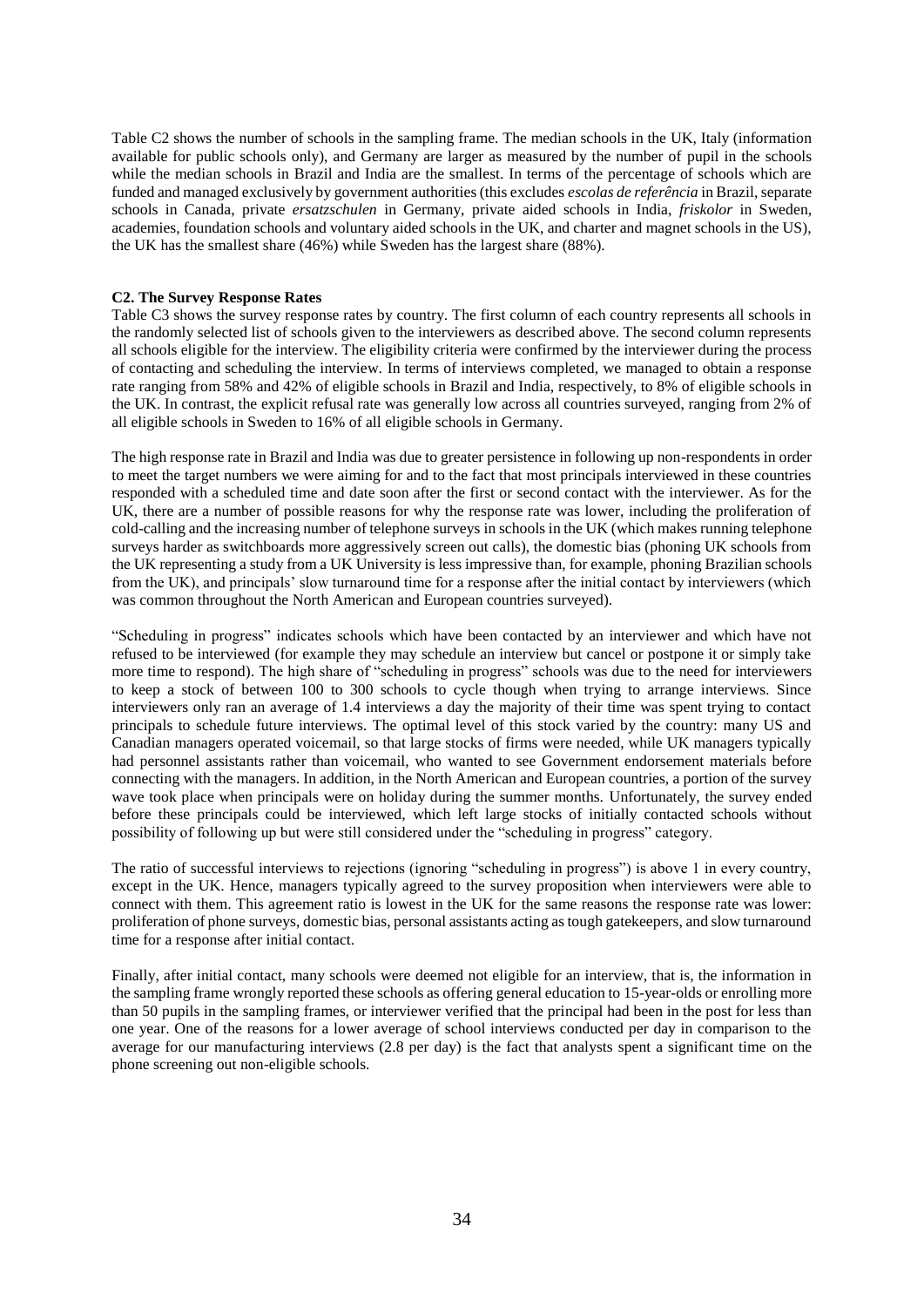#### **C3. Selection Analysis**

 $\overline{a}$ 

Panel A of Table C4 analyses the probability of being interviewed. <sup>4</sup> Within each country, we compare the responding schools with those eligible schools in the sampling frame - including "interviews refused" and "scheduling in progress" but removing "schools not eligible" for the survey - against three types of selection bias: size (number of pupils), ownership (share of regular government schools) and population density (number of habitants per square kilometer) by state, province, or NUTS 2 region as a measure of location.

Looking at the overall pattern of results, there are very few significant coefficients and the marginal effects are small in magnitude. First, there is a tendency for larger schools to be more likely to respond, although this is only significant in Canada. The US is unusual in that smaller schools are significantly more likely to be interviewed.<sup>5</sup> Second, government schools were no more likely to respond, except in India. Third, schools in densely populated areas tended to be less likely to respond, although this only significant at the  $5\%$  level in India<sup>6</sup> and only at the 10% level in the US and Brazil.

To address selection concerns, we used the regressions in Table C4 to construct sampling weights. We then plot our cross-country ranking using the estimated weights. We found that the rankings across countries for the unweighted scores in Figure 1 were very robust when using these alternative sample weighting schemes. For example, Figure C1 below gives the equivalent of Figure 1 using the weights from Panel A of Table C4.

Panel B of Table C4 analyses the probability of being interviewed and of having pupil outcome measures publicly available. Within each country, we compare these schools with eligible school in the rest of the sampling frame, including schools for which we have a management interview against the same three types of selection bias as specified in Panel A. First, the results indicate that larger schools are more likely to have pupil outcomes data available in Canada (where performance data is only available in three major provinces) and the UK and (albeit we have performance data for 86 of the 92 schools interviewed) while smaller schools in India are more likely to have pupil outcome data (where data was collected through a short school performance telephone survey). Nonetheless, the coefficient magnitudes are small. Second, regular government schools in Brazil and the US are more likely to have pupil outcomes data available, however the magnitude of the coefficient in Brazil is small (we have performance data for 472 of the 513 schools interviewed) while the larger coefficient in the US reflects the unavailability of data for non-regular government schools for the majority of states. Third, schools in densely populated areas are more likely to have pupil outcomes data available in Canada and the UK, while schools in less populated areas are more likely to have pupil outcomes data in India (although this is marginally significant in the UK and India).

<sup>4</sup> Note this sample is smaller than the total survey sample because we do not have enrolment or ownership data for all schools in our survey sample.

<sup>&</sup>lt;sup>5</sup> The reason for this is that many US principals from smaller schools did not have assistants who could potentially block our calls. Instead, many principals display their direct lines on the schools websites, which made it easier for our interviewers to reach them.

<sup>6</sup> For our Indian random survey sample, private school phone numbers (from CBSE and ICSE databases) were available while no phone numbers were available for government schools (from the DISE database). For many schools, we were not able to find either phone numbers or any information online and, thus, we were not able to verify whether these schools were still functioning. The interviewers were instructed to categorize these schools as out-of-business/no phone number found (that is, not eligible for the survey), thus decreasing the share of government schools in the *eligible* school sample. As interviewers were instructed to persistently call government schools in order to balance the sample, we now see a higher marginal effect of being interviewed which is inflated due to the fact that we had a much lower share of government schools in the eligible sample.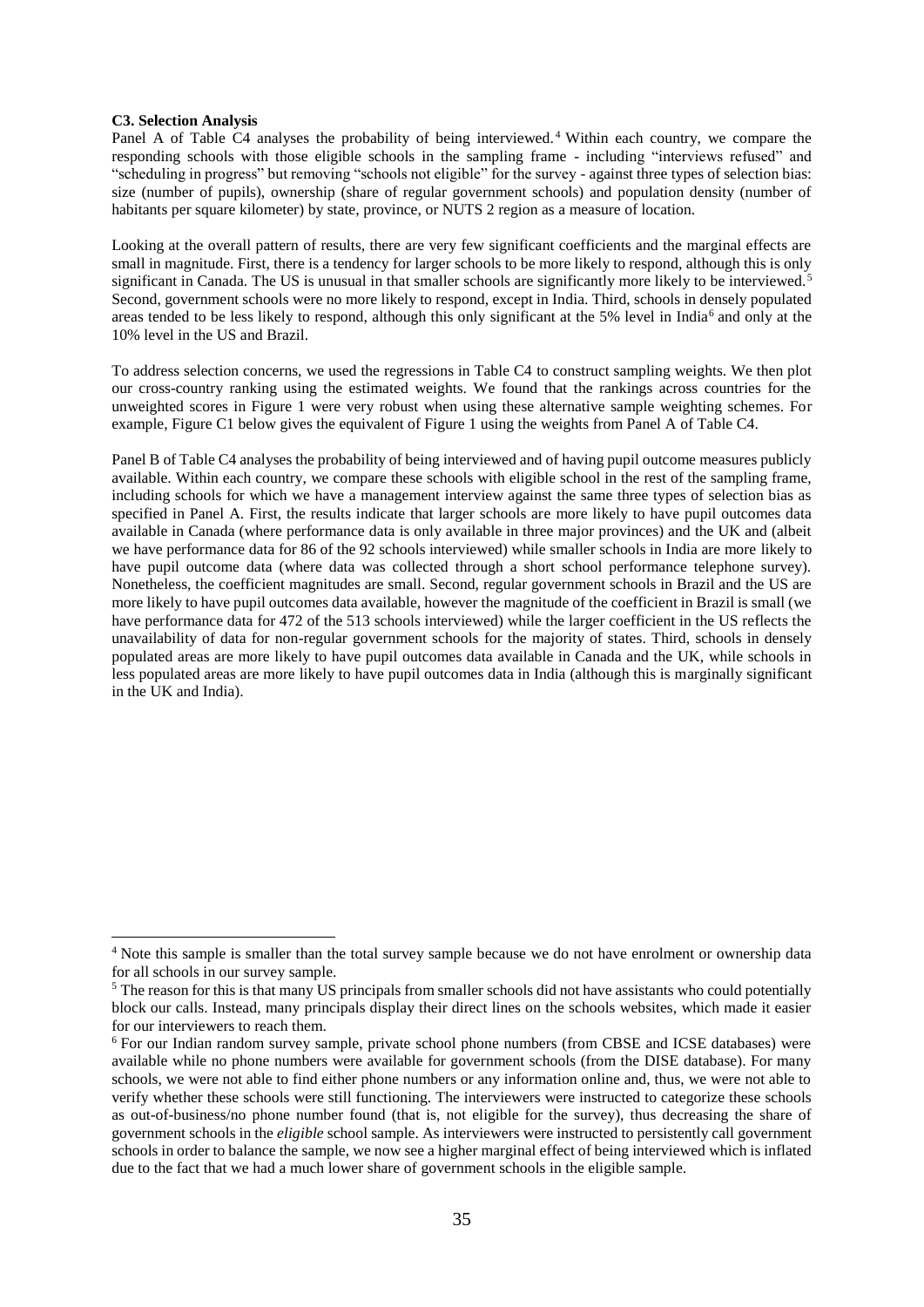

#### **FIGURE B1: PEOPLE AND NON-PEOPLE MANAGEMENT WITHIN COUNTRIES**

N**otes:** Data from 1,851 obs. (513 BR, 146 CA, 140 GE, 318 IN, 284 IT, 88 SW, 92 UK, 270 US schools).

**FIGURE C1: CROSS COUNTRY AVERAGE MANAGEMENT SCORES CORRECTED FOR SAMPLING RESPONSE RATES**



**Notes:** Average management score using sample weights constructed from the sample selection model in Table C4. Data from 1,851 obs. (513 BR, 146 CA, 140 GE, 318 IN, 284 IT, 88 SW, 92 UK, 270 US schools).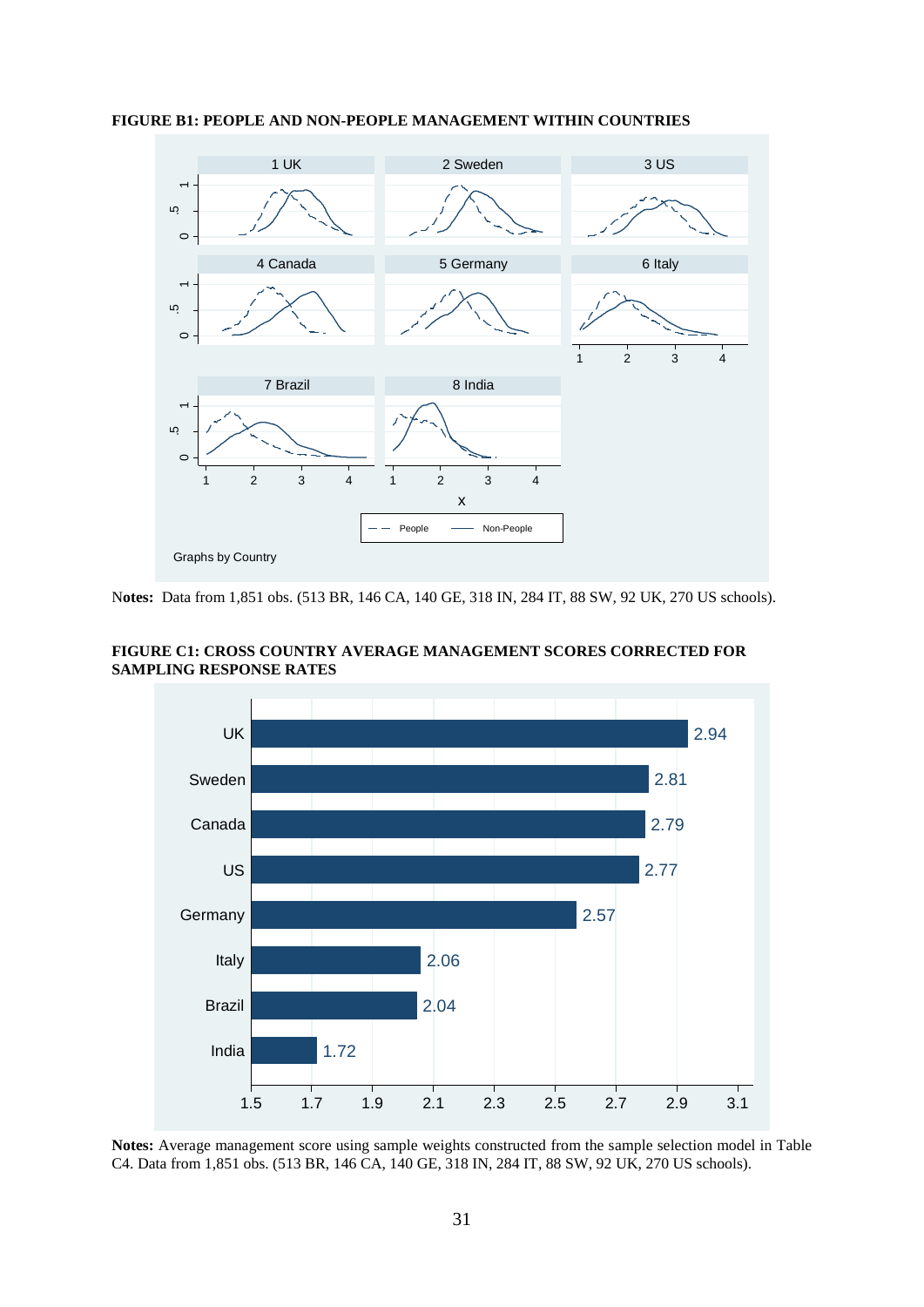## **TABLE A1: LIST OF MANAGEMENT PRACTICES**

| ODETAHOIIS:                     |                                                                                        |
|---------------------------------|----------------------------------------------------------------------------------------|
| Q1. Standardization of          | Measures how well materials and practices are standardized and aligned in order to     |
| <b>Instructional Planning</b>   | be capable of moving pupils through learning pathways over time                        |
| <b>Processes</b>                |                                                                                        |
| Q2. Personalization of          | Measures for flexibility in teaching methods and pupil involvement ensuring all        |
| <b>Instruction and Learning</b> | individuals can master the learning objectives                                         |
| Q3. Data-Driven Planning        | Measures if the school uses assessment to verify learning outcomes at critical stages, |
| and Pupil Transitions           | make data easily available and adapt pupil strategies accordingly                      |
| <b>Q4. Adopting Educational</b> | Measures how well the school incorporates teaching best practices and the sharing      |
| <b>Best Practices</b>           | of these resources into the classroom                                                  |

## **Operations:**

#### **Monitoring:**

| .                               |                                                                                      |
|---------------------------------|--------------------------------------------------------------------------------------|
| <b>Q5. Continuous</b>           | Measures attitudes towards process documentation and continuous improvement          |
| Improvement                     |                                                                                      |
| Q6. Performance                 | Measures whether school performance is measured with the right methods and           |
| <b>Tracking</b>                 | frequency                                                                            |
| <b>Q7. Performance Review</b>   | Measures whether performance is reviewed with appropriate frequency and follow-      |
|                                 | up                                                                                   |
| <b>Q8. Performance Dialogue</b> | Measures the quality of review conversations                                         |
| Q9. Consequence                 | Measures whether differing levels of school performance (not only individual teacher |
| <b>Management</b>               | performance) lead to different consequences                                          |

### **Target Setting:**

| Q10. Target Balance             | Measures whether the system tracks meaningful targets tied to pupil outcomes       |  |  |  |  |  |  |
|---------------------------------|------------------------------------------------------------------------------------|--|--|--|--|--|--|
| Q11. Target                     | Measures whether the school and individual targets are aligned with each other and |  |  |  |  |  |  |
| Interconnection                 | the overall system goals                                                           |  |  |  |  |  |  |
| Q12. Time Horizon of            | Measures whether the school has a rational approach to planning and setting the    |  |  |  |  |  |  |
| <b>Targets</b>                  | targets                                                                            |  |  |  |  |  |  |
| Q13. Target Stretch             | Measures whether targets are appropriately difficult to achieve                    |  |  |  |  |  |  |
| Q14. Clarity and                | Measures how easily understandable performance measures are and whether            |  |  |  |  |  |  |
| <b>Comparability of Targets</b> | performance is openly communicated                                                 |  |  |  |  |  |  |

### **People/Talent Management:**

| Q15. Rewarding High          | Measures whether good teacher performance is rewarded proportionately                 |
|------------------------------|---------------------------------------------------------------------------------------|
| <b>Performers</b>            |                                                                                       |
| Q16. Fixing Poor             | Measures whether the school is able to deal with underperformers                      |
| <b>Performers</b>            |                                                                                       |
| Q17. Promoting High          | Measures whether promotions and career progression are based on performance           |
| <b>Performers</b>            |                                                                                       |
| Q18. Managing Talent         | Measures how well the school identifies and targets needed teaching, leadership and   |
|                              | other capacity in the school                                                          |
| <b>Q19. Retaining Talent</b> | Measures whether the school will go out of its way to keep its top talent             |
| Q20. Creating a              | Measures how strong the teacher value proposition is to work in the individual school |
| <b>Distinctive Employee</b>  |                                                                                       |
| <b>Value Proposition</b>     |                                                                                       |

**Note**s: Detailed survey instrument available at www.worldmanagementsurvey.org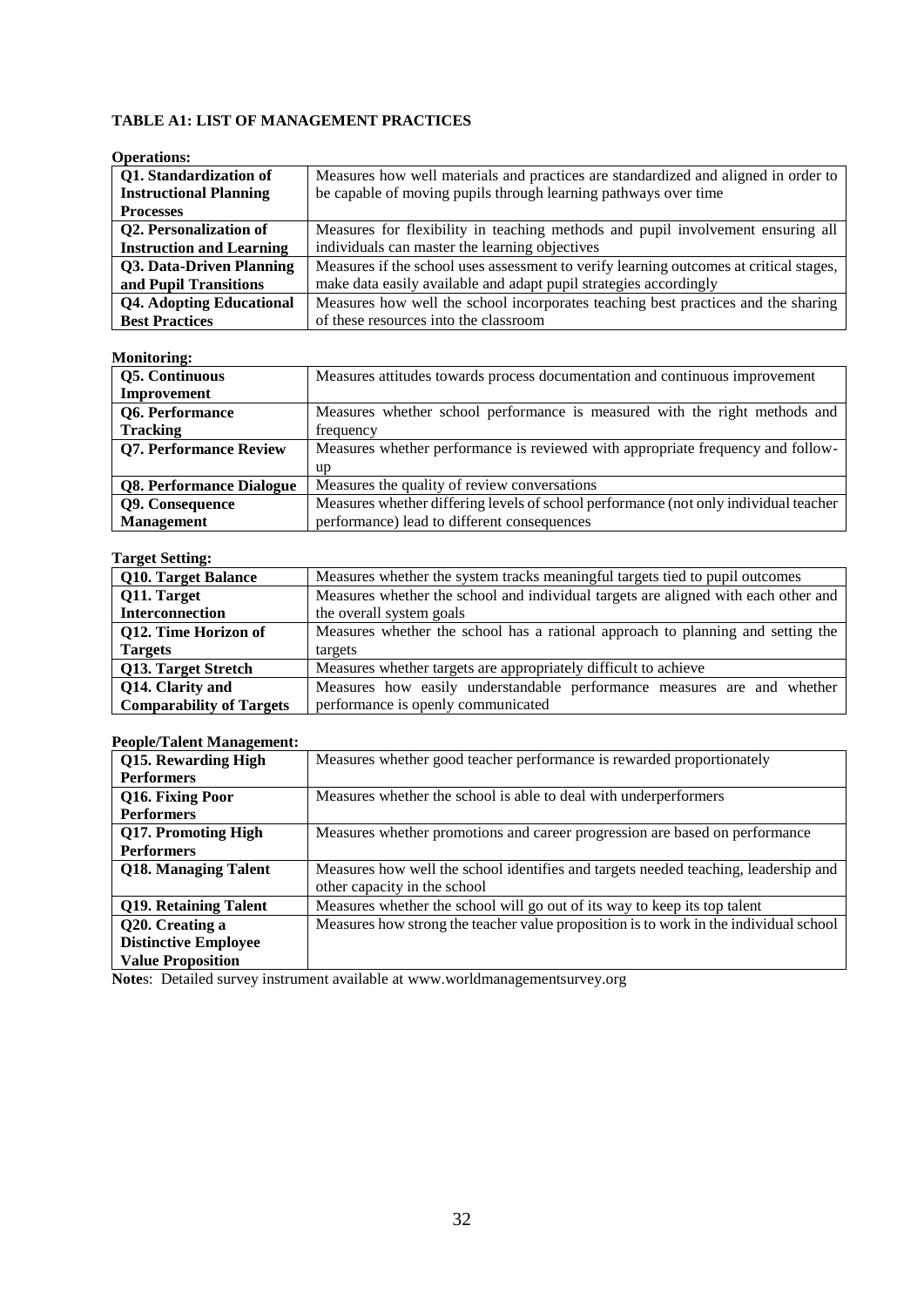#### **TABLE A2: PRINCIPAL LEADERSHIP & ACCOUNTABILITY MEASURES**

| <b>Leadership Vision &amp;</b>   | Measures whether schools leaders have an understanding of the broader set of          |
|----------------------------------|---------------------------------------------------------------------------------------|
| <b>Strategy</b>                  | challenges that the school, system and key actors face and the right mind-set to      |
|                                  | address them by checking whether the vision is clearly defined, set with the          |
|                                  | collaboration of a wide range of stakeholders, broadly communicated, linked to pupil  |
|                                  | outcomes and built upon a keen understanding of community needs.                      |
| <b>Clearly Defined</b>           | Measures whether school leaders are accountable for delivery of targets (including    |
| <b>Accountability for School</b> | quality, equity, and cost-effectiveness of pupil outcomes), are held responsible with |
| <b>Leaders</b>                   | both school and individual-level consequences for good and bad performance, and       |
|                                  | are autonomous in order to make decision that will directly affect the outcomes of    |
|                                  | these targets.                                                                        |

**Notes:** All questions are scored on a 1 to 5 scale with 1=lowest scores and 5=highest score. Detailed survey instrument available at www.worldmanagementsurvey.org.

#### **TABLE A3: PRINCIPAL AUTONOMY MEASURES**

| <b>Personnel Autonomy</b> | To hire a full-time teacher what agreement would you need?                           |
|---------------------------|--------------------------------------------------------------------------------------|
| <b>Budgetary Autonomy</b> | What is the largest capital investment you can make without prior authorization from |
|                           | outside?                                                                             |
| <b>Academic Content</b>   | To add a new class - for example, introducing a new language such as Mandarin -      |
| <b>Autonomy</b>           | what agreement would you need?                                                       |

**Notes:** To measure the degree of autonomy we use a 1-5 scale where 1 refers to no authority to make any decision and 5 refers to complete authority to make any decision. Detailed survey instrument available at www.worldmanagementsurvey.org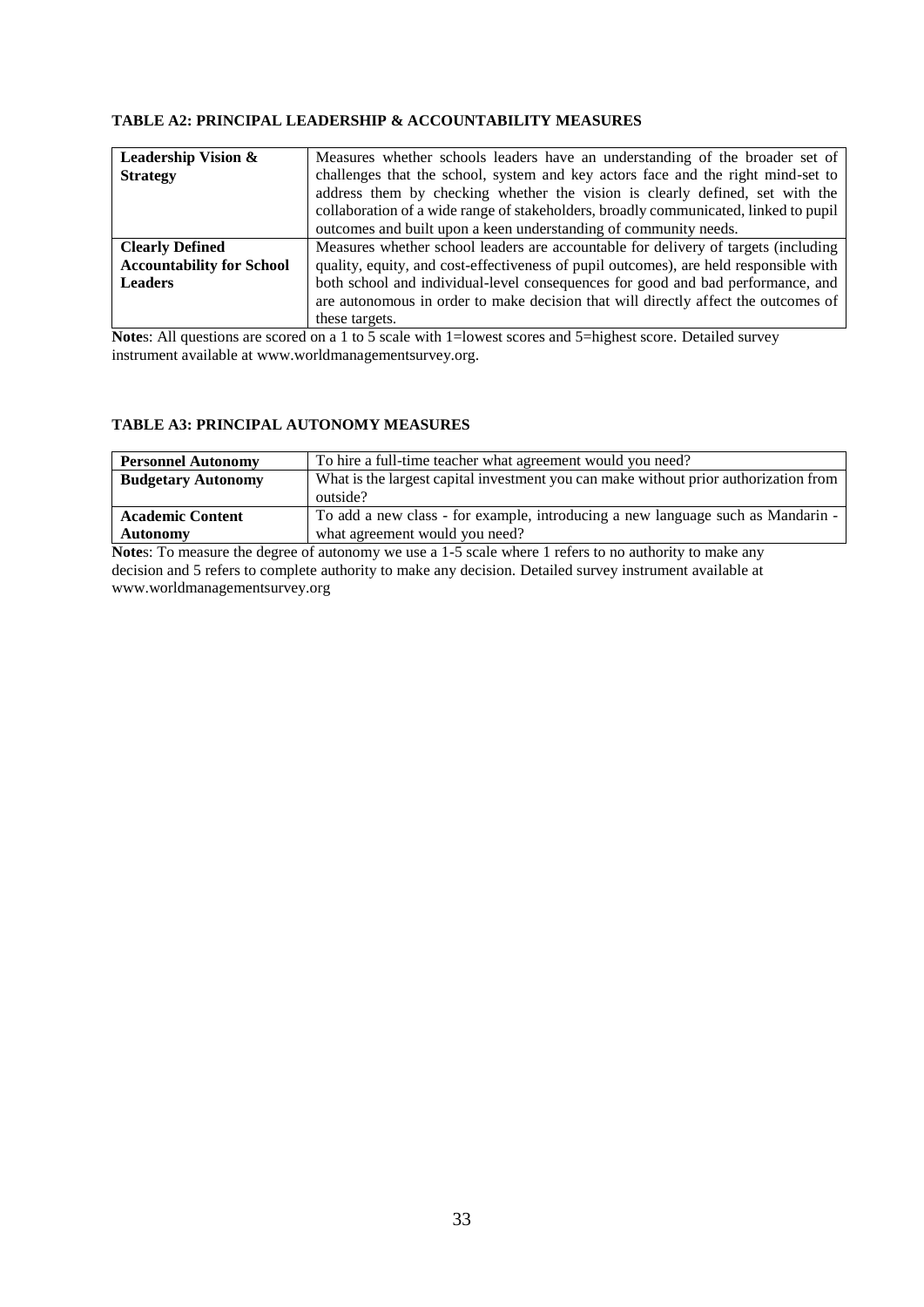## **TABLE A4: INDIA X STANDARD EXAMS (CLASS 10)**

| <b>State</b> | <b>Test Name</b>                                      | Cove<br>rage | Man<br>dator   | <b>Test Format for</b><br><b>Mathematics</b>                                    | <b>Test Subjects for Mathematics</b>                                                                                                                                                                                     |
|--------------|-------------------------------------------------------|--------------|----------------|---------------------------------------------------------------------------------|--------------------------------------------------------------------------------------------------------------------------------------------------------------------------------------------------------------------------|
|              |                                                       |              | v?             |                                                                                 |                                                                                                                                                                                                                          |
| AP           | Andhra Pradesh Board of<br>Intermediate Education     | 10           | Yes            | Short Answer and Constructed<br>Response                                        | Algebra, Vector Algebra, Trigonometry, Calculus, Coordinate Geometry                                                                                                                                                     |
| <b>GJ</b>    | Gujarat Board of Secondary<br>Education               | 10           | Yes            | Multiple Choice, Short<br>Answer, Very Short Answer<br>and Constructed Response | Number system, Algebra (Polynomials, Rational Expressions, Linear<br>Equation, Quadratic Equations), Arithmetic Progression, Accounting<br>(Instalments, Income Tax), Mensuration, Trigonometry, Coordinate<br>Geometry. |
| <b>HR</b>    | Haryana Board of Education                            | 10           | Yes            | Multiple Choice, Short<br>Answer, Very Short Answer<br>and Constructed Response | Number system (Real Numbers), Algebra (Polynomials, Linear Equation,<br>Quadratic Equations), Arithmetic Progression, Trigonometry (Triangles),<br><b>Coordinate Geometry</b>                                            |
| J&K          | J & K State Board of School<br>Education              | 10           | Yes            | Multiple Choice and<br><b>Constructed Response</b>                              | Algebra, Probability, Mensuration, Trigonometry, Coordinate Geometry,<br>Accounting (Instalments, Interest Rates)                                                                                                        |
| KA           | Secondary School Leaving<br>Certificate               | 10           | Yes            | Multiple Choice, Very Short<br>Answer, Constructed<br>Response                  | Algebra, Mensuration, Coordinate Geometry                                                                                                                                                                                |
| <b>MH</b>    | The Maharashtra State<br>Secondary School Certificate | 10           | Yes            |                                                                                 | Number system, Algebra, Geometry, Trigonometry, Mensuration, Statistics,<br><b>Graphs and Coordinate Geometry</b>                                                                                                        |
| <b>CBSE</b>  | All India Secondary School<br>Examination             | 10           | N <sub>o</sub> | Multiple Choice, Short<br>Answer, Very Short Answer<br>and Constructed Response | Algebra, Geometry, Mensuration, Trigonometry, Coordinate Geometry,<br>Probability                                                                                                                                        |
| <b>ISCE</b>  | <b>Indian School Certificate</b><br>Examination       | 10           | Yes            | Short Answer, Very Short<br>Answer, Constructed<br>Response.                    | Number system, Algebra, Mensuration, Coordinate Geometry, Accounting<br>(Interest Rates), Trigonometry, Probability.                                                                                                     |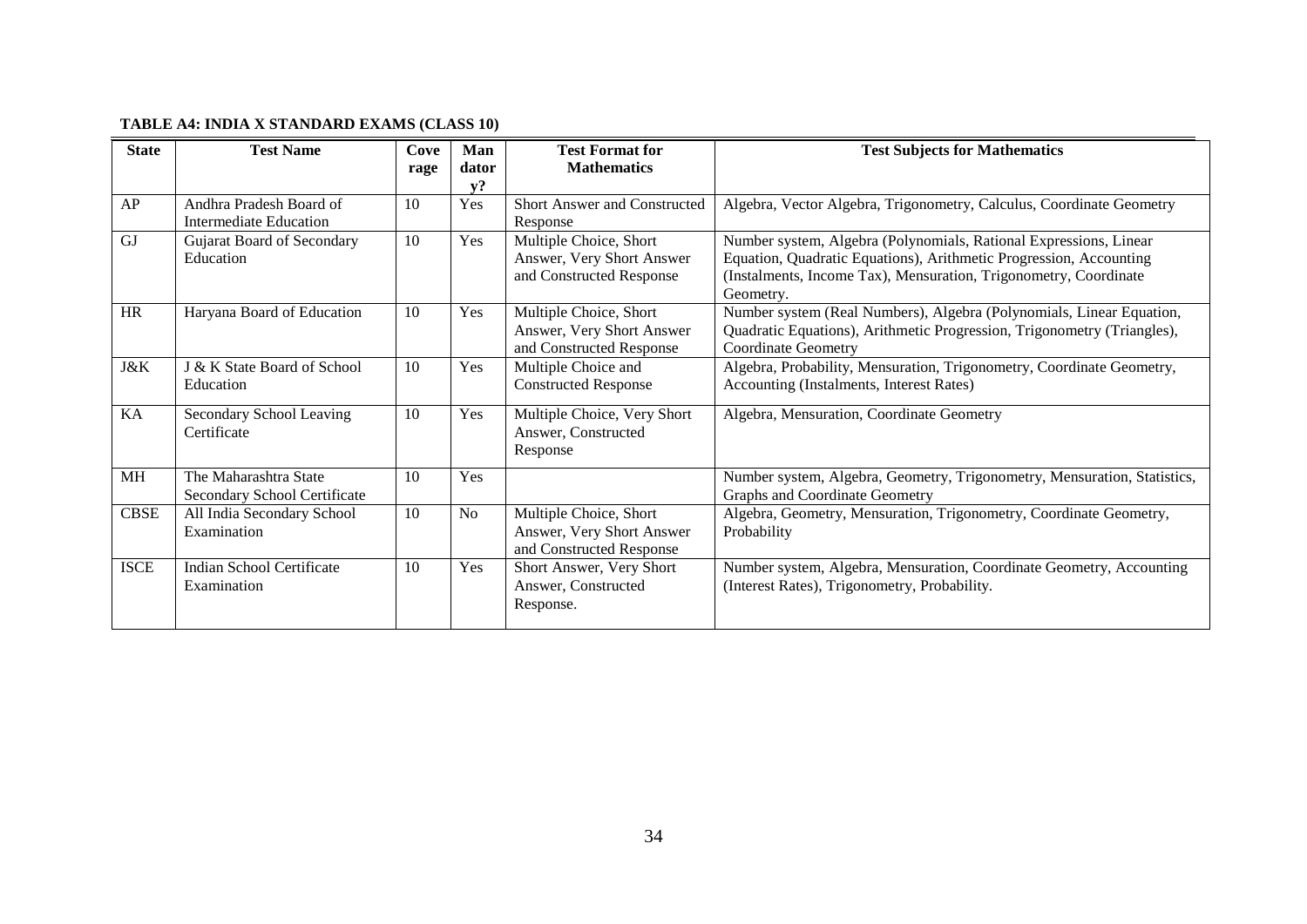| <b>State</b> | <b>Test Name</b>                                                  | Coverage                                                    | Man<br>dator   | <b>Test Format for</b><br><b>Mathematics</b>               | <b>Test Subjects for Mathematics</b>                                                                                                                                    |
|--------------|-------------------------------------------------------------------|-------------------------------------------------------------|----------------|------------------------------------------------------------|-------------------------------------------------------------------------------------------------------------------------------------------------------------------------|
|              |                                                                   |                                                             | $y$ ?          |                                                            |                                                                                                                                                                         |
| AL           | Alabama High School<br>Graduation Exam (AHSGE)                    | 11, 12                                                      | Yes            | Multiple choice                                            | Algebra and Pre-Geometry                                                                                                                                                |
| AZ           | Arizona's Instrument to Measure<br>Standards (AIMS)               | 9, 10, 11,<br>12                                            | Yes            | Multiple choice                                            | Algebra I & II and Geometry                                                                                                                                             |
| <b>AR</b>    | End Of Course Exams (EOC)                                         | <b>HS</b>                                                   | Yes            | Multiple Choice and<br><b>Constructed Response</b>         | Statistics, Data Analysis, Probability, Measurement and Geometry, Number<br>Sense, Mathematical Reasoning, Algebra                                                      |
| CA           | California High School Exit<br>Examination (CAHSEE)               | 10, 11, 12                                                  | Yes            | <b>Multiple Choice</b>                                     | Number Sense, Algebra, Probability, Geometry and Measurement, Problem<br>- Solving,                                                                                     |
| FL           | Florida's Comprehensive<br>Assessment Test (FCAT)                 | 10                                                          | Yes            | Multiple Choice,<br>Performance Tasks,<br>Gridded Response | Number and Operations, Measurement, Geometry and Spatial Sense,<br>Patterns, Functions, and Algebra, Data Analysis, Probability and Statistics                          |
| GA           | Georgia High School<br>Graduation Tests (GHSGT)                   | 11                                                          | Yes            | Multiple Choice                                            | Number and Computation, Geometry and Measurement, Algebra, Data<br>Analysis                                                                                             |
| $\rm IL$     | Prairie State Achievement<br>Examination (PSAE)                   | 11                                                          | N <sub>o</sub> | Multiple Choice                                            | Number Sense, Estimation and Measurement, Algebra and Analytical<br>Methods, Geometry, Data Analysis and Probability                                                    |
| LA           | Graduation Exit Exam (GEE)                                        | 10 (Eng $\&$<br>math), 11<br>$(\text{sci } \& \text{ soc})$ | Yes            | Multiple Choice and<br><b>Constructed Response</b>         | Number Sense, Concepts, and Applications; Spatial Sense and Geometry;<br>Data Analysis, Probability, Statistics, and Discrete Math; Patterns,<br>Functions, and Algebra |
| MA           | Massachusetts Comprehensive<br>Assessment System (MCAS)           | $9/10$ (sci),<br>10 (ela &<br>math)                         | Yes            | Multiple Choice, Short<br>Answer, Open Response            | Algebra, Functions, and Graphs; Geometry and Trigonometry; Data<br>Analysis and Probability;                                                                            |
| MN           | <b>Graduation Required</b><br>Assessment for Diploma<br>(GRAD)    | $11$ math),<br>$10$ (read),<br>9 (write)                    | Yes            | Multiple Choice                                            | Numbers and Operations; Geometry and Measurement; Data Analysis and<br>Probability; Algebra                                                                             |
| <b>NJ</b>    | High School Proficiency Exam<br>(HSPA)                            | 11                                                          | Yes            | Multiple Choice and<br>Open Ended                          | Algebra I                                                                                                                                                               |
| <b>NM</b>    | New Mexico High School<br><b>Standards Assessment</b><br>(NMHSSA) | 11                                                          | <b>No</b>      | Multiple Choice and<br><b>Constructed Response</b>         | Algebra I, Geometry and Measurement, Probability and Statistics, Math<br>Processes and Tools                                                                            |

## **TABLE A5: UNITED STATES HIGH SCHOOL EXIT EXAMS (HSEEs) AND END OF COURSE EXAMS (EOCs)**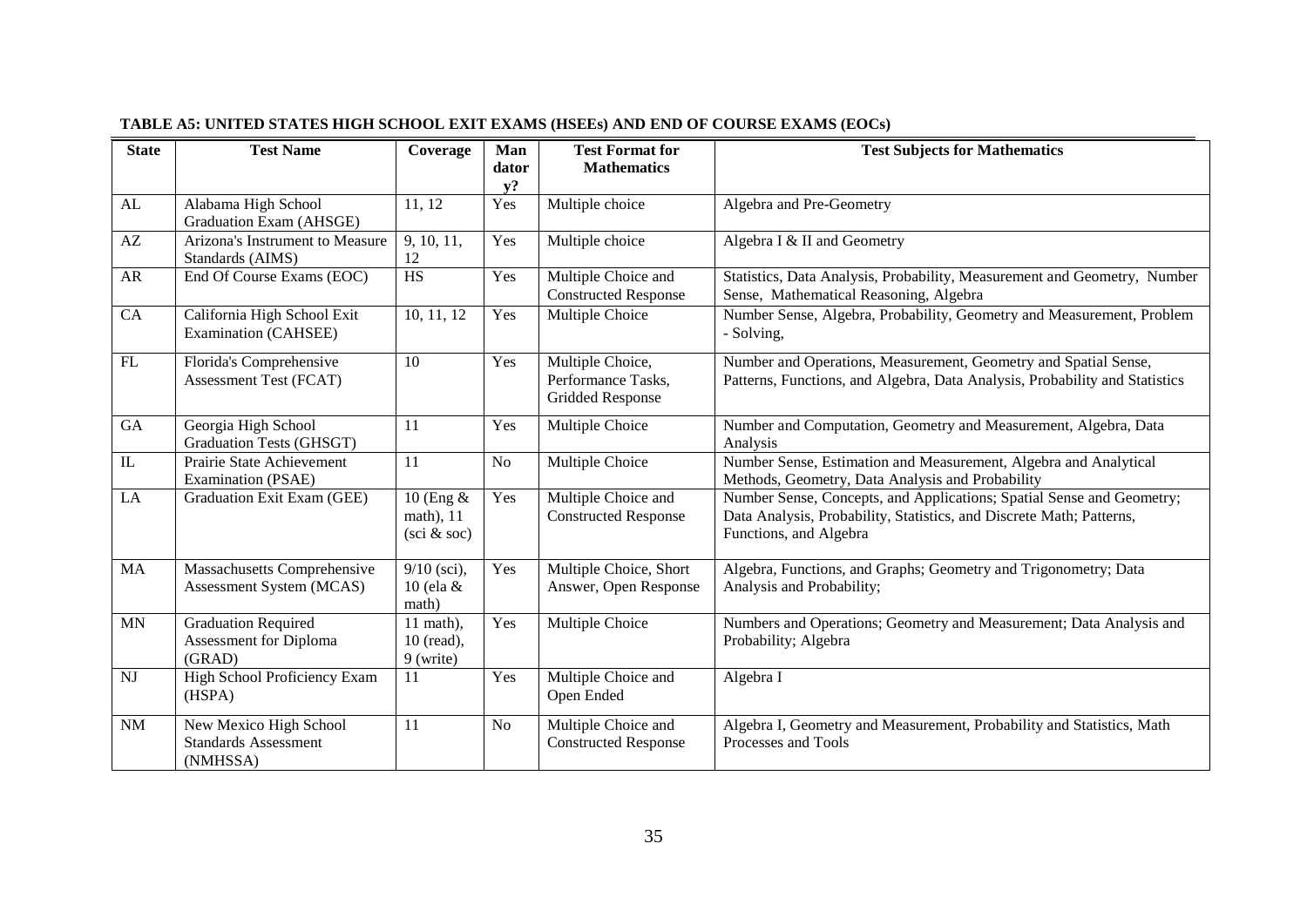| <b>NY</b> | <b>New York State Education</b><br><b>Department Regents</b><br>Examinations (NYSEDRE) | <b>HS</b>        | Yes            | Multiple Choice and<br><b>Short Answer</b>                    | Numbers and Operations; Algebraic Reasoning; Geometric Reasoning and<br>Measurement; Data, Statistics, and Probability                        |
|-----------|----------------------------------------------------------------------------------------|------------------|----------------|---------------------------------------------------------------|-----------------------------------------------------------------------------------------------------------------------------------------------|
| $\rm NC$  | North Carolina End of Course<br>Exams (NC EOC)                                         | HS               | Yes            | Multiple Choice                                               | Algebra I, Geometry, Algebra II                                                                                                               |
| <b>OH</b> | Ohio Graduations Tests (OGT)                                                           | 10               | Yes            | Multiple Choice and<br><b>Constructed Response</b>            | Mathematical Processes, Numerical Operations and Relationships,<br>Geometry, Measurement, Statistics and Probability, Algebraic Relationships |
| OK        | Oklahoma Core Curriculum<br>Tests (OCCT-EOI)                                           | 9, 10, 11,<br>12 | Yes            | Multiple Choice                                               | Number operations and concepts, Geometry, Measurement, Algebra, Data<br>Analysis and Probability                                              |
| <b>OR</b> | Oregon Assessment of<br>Knowledge and Skills (OAKS)                                    | 10               | <b>No</b>      | Multiple Choice                                               | Numeration, Measurement, Estimation, Functions, Geometry, Probability                                                                         |
| PA        | Pennsylvania System of School<br>Assessment (PSSA)                                     | 11               | Yes            | Multiple Choice and<br>Open Ended                             | Numbers and Operations, Algebraic Concepts, Geometry, Measurement and<br>Data, Data Analysis and Probability                                  |
| <b>TX</b> | Texas Assessment of<br>Knowledge and Skills (TAKS)                                     | 11               | Yes            | Multiple Choice and<br><b>Short Answer</b>                    | Algebra 1                                                                                                                                     |
| <b>VA</b> | <b>Standards of Learning Tests</b><br>(SOL)                                            | EOC              | Yes            | Multiple Choice                                               | Number and Operations; Geometry and Measurement; Functions and<br>Algebra; Data, Statistics, and Probability                                  |
| <b>WA</b> | Washington Assessment of<br><b>Student Learning (WASL)</b>                             | 10               | Yes            | Multiple Choice, Short<br>Answer, and Constructed<br>Response | Number and Operations, Geometry, Data Analysis, Statistics and<br>Probability; Measurement; Algebra, Functions, and Patterns                  |
| WI        | Wisconsin Knowledge Concepts<br>Exams (WKCE)                                           | 10               | N <sub>o</sub> | Multiple Choice                                               | Number and Operations; Geometry and Measurement; Functions and<br>Algebra; Statistics and Probability                                         |
| <b>WY</b> | Proficiency Assessments for<br>Wyoming Students (PAWS)                                 | 11               | <b>No</b>      | Multiple Choice and<br><b>Constructed Response</b>            | Number and Operations, Algebra, Geometry and Measurement, Statistics<br>and Probability                                                       |

Notes: Information on HSEEs and EOCs for the year of the survey (2009).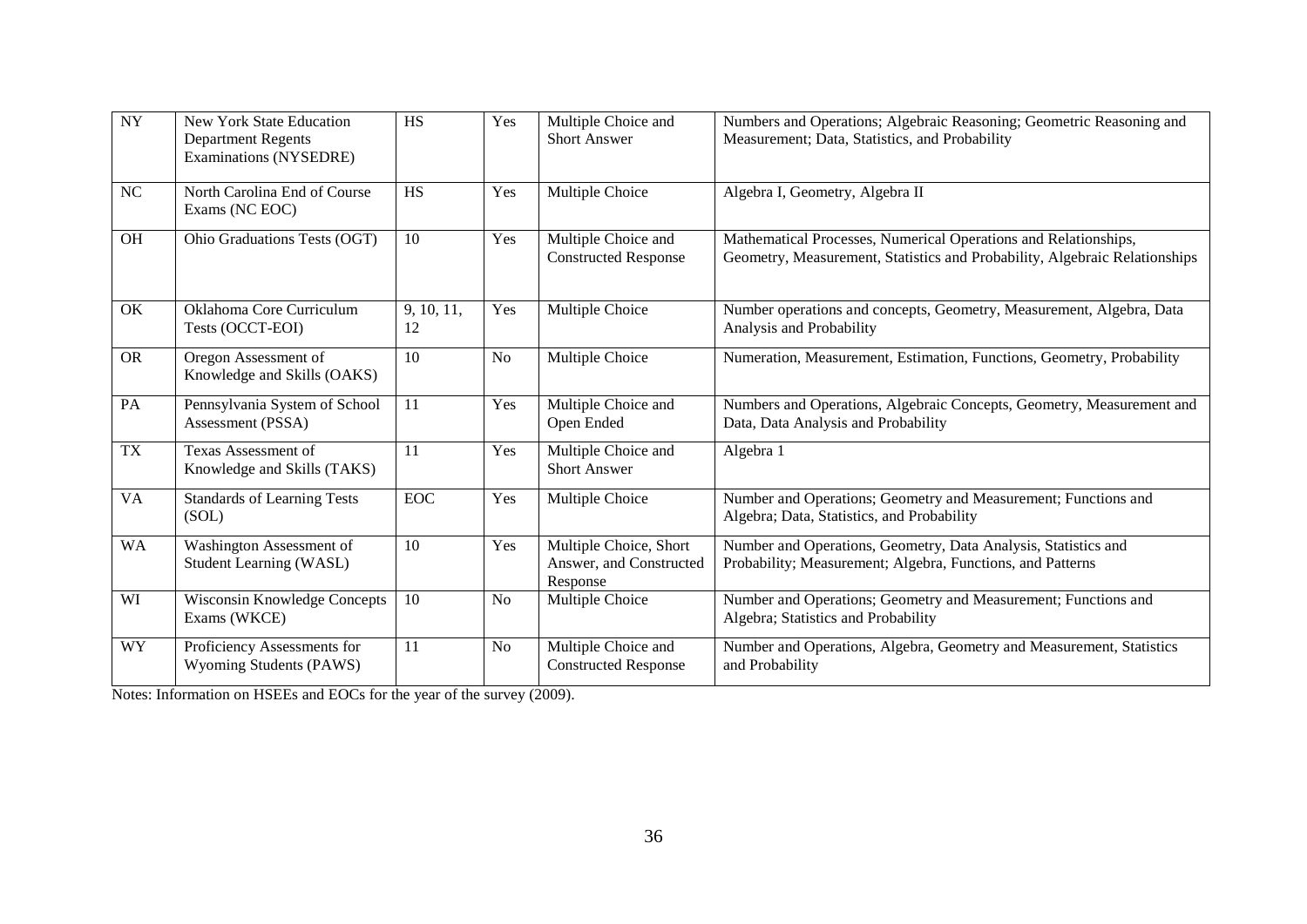|                                                                          |             | <b>Standard</b> |        |           |      |
|--------------------------------------------------------------------------|-------------|-----------------|--------|-----------|------|
| <b>Variable</b>                                                          | <b>Mean</b> | Dev.            | Min.   | Max.      | Obs  |
| <b>Average Management Score</b>                                          | 2.27        | 0.612           | 1.00   | 4.15      | 1851 |
| Average People Score                                                     | 2.00        | 0.624           | 1.00   | 4.00      | 1851 |
| Average Non-People Score                                                 | 2.39        | 0.658           | 1.00   | 4.37      | 1851 |
| Performance Measures (for 1,002 schools)                                 |             |                 |        |           |      |
| <b>Average Management Score</b>                                          | 2.27        | 0.649           | 1.00   | 4.15      | 1002 |
| HSNE (ENEM) Average Math Score                                           | 514.20      | 74.326          | 328.10 | 774.69    | 472  |
| Rating                                                                   | 5.92        | 2.013           | 0.00   | 10.00     | 77   |
| X Standards Average Math Score                                           | 69.23       | 8.289           | 50.00  | 90.00     | 152  |
| 9th Grade GPA                                                            | 211.53      | 20.992          | 122.00 | 274.20    | 83   |
| <b>HSEE Math Pass Rate</b>                                               | 69.96       | 23.119          | 0.00   | 100.00    | 133  |
| Average Uncapped GCSE Score                                              | 442.78      | 75.543          | 299.80 | 645.80    | 86   |
| <b>Contextual Value Added</b>                                            | 1002.81     | 17.258          | 957.60 | 1044.50   | 78   |
| Ownership and Governance                                                 |             |                 |        |           |      |
| <b>Share of Private Schools</b>                                          | 0.27        | 0.443           | 0.00   | 1.00      | 1851 |
| Share of Autonomous Government Schools                                   | 0.06        | 0.244           | 0.00   | 1.00      | 1851 |
| Share of Regular Government Schools                                      | 0.67        | 0.471           | 0.00   | 1.00      | 1851 |
| Leadership                                                               |             |                 |        |           |      |
| Principal Strategy                                                       | 2.62        | 0.850           | 1.00   | 5.00      | 1851 |
| Principal Accountability                                                 | 2.22        | 0.843           | 1.00   | 5.00      | 1851 |
| <b>Autonomy</b>                                                          |             |                 |        |           |      |
| Personnel Autonomy                                                       | 2.76        | 1.665           | 1.00   | 5.00      | 1851 |
| Academic Content Autonomy                                                | 2.89        | 1.473           | 1.00   | 5.00      | 1847 |
| Capital (Budgetary) Autonomy                                             | 5966.75     | 16551.250       | 0.00   | 178019.10 | 1732 |
| <b>School Characteristics</b>                                            |             |                 |        |           |      |
| Number of Pupils                                                         | 6.35        | 0.874           | 2.30   | 8.58      | 1851 |
| Pupil/Teacher Ratio                                                      | 2.64        | 0.550           | 0.01   | 5.24      | 1851 |
| Share of Schools with a Regular Curriculum (as                           |             |                 |        |           |      |
| opposed to Vocational)<br>Share of Schools with Pupil Selection based on | 0.92        | 0.264           | 0.00   | 1.00      | 1851 |
| Academics                                                                | 0.24        | 0.426           | 0.00   | 1.00      | 1408 |
| <b>Principal Characteristics</b>                                         |             |                 |        |           |      |
| Number of Years in Post (Tenure)                                         | 6.56        | 6.224           | 1.00   | 52.00     | 1850 |
| Share of Male Principals                                                 | 0.56        | 0.496           | 0.00   | 1.00      | 1851 |
| Share of Principals with a                                               |             |                 |        |           |      |
| Science/Tech./Eng./Maths/Business Degree                                 | 0.32        | 0.468           | 0.00   | 1.00      | 1690 |
| <b>Geographical Control</b>                                              |             |                 |        |           |      |
| Population Density (number of people/Km2)                                | 704.75      | 2911.378        | 0.00   | 56348.08  | 1764 |

## **TABLE B1: MEANS AND STANDARD DEVIATIONS OF VARIABLES**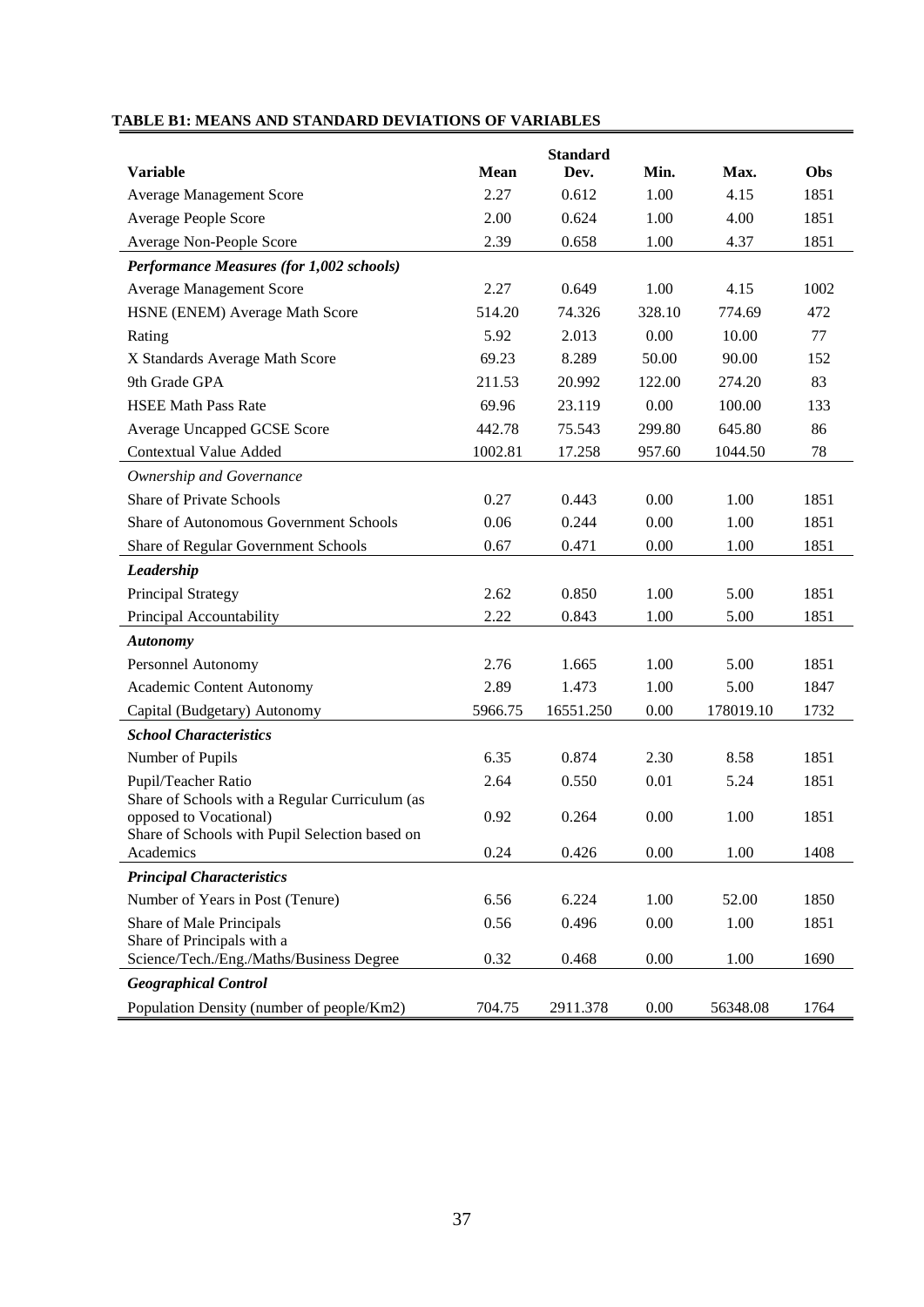#### **TABLE B2: DIFFERENCES BETWEEN PRIVATE, AUTONOMOUS GOVERNMENT AND REGULAR GOVERNMENT SCHOOLS (IN DEVIATIONS FROM COUNTRY MEANS)**

|                                     |                | Panel A: OECD             |                 | Panel B: Brazil |                           |                        | Panel C: India |                           |                        |
|-------------------------------------|----------------|---------------------------|-----------------|-----------------|---------------------------|------------------------|----------------|---------------------------|------------------------|
|                                     | <b>Private</b> | <b>Autonomous</b><br>Gov. | Regular<br>Gov. | Private         | <b>Autonomous</b><br>Gov. | <b>Regular</b><br>Gov. | Private        | <b>Autonomous</b><br>Gov. | <b>Regular</b><br>Gov. |
| <b>Management</b>                   | 0.98           | 1.05                      | 1.00            | 1.12            | 1.42                      | 0.95                   | 1.04           | 0.95                      | 0.94                   |
| <b>Pupils</b>                       | 0.87           | 1.00                      | 1.03            | 0.95            | 1.01                      | 1.02                   | 1.02           | 1.03                      | 0.96                   |
| <b>Pupils/teachers</b>              | 0.86           | 1.03                      | 1.02            | 0.88            | 1.17                      | 1.04                   | 0.98           | 1.05                      | 1.02                   |
| Regular curriculum                  | 1.02           | 1.02                      | 0.99            | 1.04            | 1.05                      | 0.99                   | 1.00           | 1.00                      | 1.00                   |
| <b>Academic selection</b>           | 2.31           | 0.66                      | 0.75            | 2.39            | 0.00                      | 0.49                   | 1.13           | 0.76                      | 0.83                   |
| Population density in region        | 1.17           | 1.07                      | 0.96            | 1.33            | 0.13                      | 0.89                   | 1.01           | 1.04                      | 0.98                   |
| <b>Number of competitors</b>        | 1.14           | 1.00                      | 0.97            | 1.22            | 0.77                      | 0.92                   | 1.02           | 1.02                      | 0.96                   |
| Principal tenure (years)            | 1.44           | 0.95                      | 0.91            | 1.65            | 0.95                      | 0.76                   | 1.14           | 1.12                      | 0.73                   |
| Principal gender (male)             | 1.00           | 0.88                      | 1.02            | 0.95            | 1.04                      | 1.02                   | 0.86           | 1.08                      | 1.22                   |
| Principal has STEM background       | 1.03           | 1.12                      | 0.98            | 0.76            | 1.20                      | 1.09                   | 0.99           | 1.14                      | 0.99                   |
| <b>Principal personnel autonomy</b> | 1.71           | 1.09                      | 0.84            | 2.23            | 1.22                      | 0.54                   | 1.25           | 1.06                      | 0.57                   |
| Principal budgetary autonomy        | 1.05           | 0.99                      | 0.99            | 1.89            | 2.72                      | 0.71                   | 1.08           | 0.88                      | 0.90                   |
| Principal academic content autonomy | 1.17           | 1.05                      | 0.96            | 1.97            | 1.52                      | 0.64                   | 1.19           | 1.06                      | 0.67                   |
| <b>Principal strategy</b>           | 0.92           | 1.06                      | 1.01            | 1.05            | 1.21                      | 0.98                   | 1.04           | 0.81                      | 0.96                   |
| <b>Principal accountability</b>     | 1.02           | 1.03                      | 0.99            | 1.29            | 1.48                      | 0.89                   | 1.08           | 0.84                      | 0.90                   |
| <b>Observations</b>                 | 1,020          | 1,020                     | 1,020           | 513             | 513                       | 513                    | 318            | 318                       | 318                    |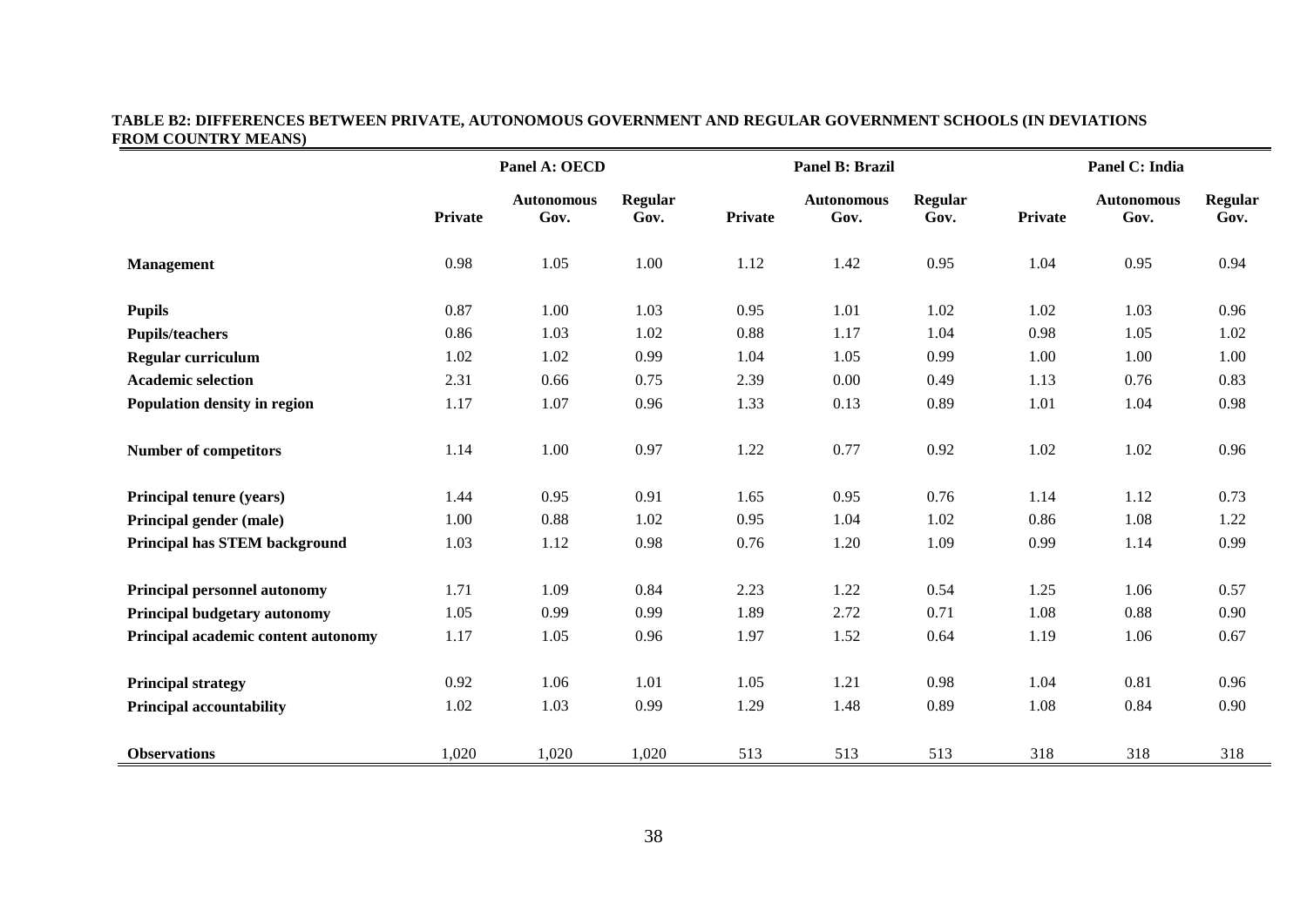| <b>Sample of countries:</b>              | (1)<br><b>Brazil</b>                                   | (2)<br><b>Brazil</b>                                                | (3)<br>India              | (4)<br>India                 | (5)<br><b>Sweden</b>                                    | (6)<br>UK                                                         | (7)<br><b>US</b>                      | (8)<br><b>US</b>                      |
|------------------------------------------|--------------------------------------------------------|---------------------------------------------------------------------|---------------------------|------------------------------|---------------------------------------------------------|-------------------------------------------------------------------|---------------------------------------|---------------------------------------|
| Dependent variable:                      | <b>Natural</b><br><b>Sciences</b><br>Average<br>(ENEM) | <b>Portuguese</b><br>& Math<br>Average<br>(Prova<br><b>Brasil</b> ) | Average<br><b>Science</b> | Average<br>First<br>Language | $\frac{0}{0}$<br>qualifying<br>for upper<br>sec. school | $\frac{0}{0}$<br>achieving 5<br><b>GCSEs A-</b><br>$\mathbf{C}^*$ | <b>HSEE</b><br><b>Science</b><br>Pass | <b>HSEE</b><br><b>Reading</b><br>Pass |
| <b>Management</b> (z-score)              | $0.120**$                                              | $0.190*$                                                            | $0.495**$                 | 0.402                        | 0.286                                                   | 0.399                                                             | 0.079                                 | $0.333**$                             |
|                                          | (0.055)                                                | (0.113)                                                             | (0.247)                   | (0.333)                      | (0.224)                                                 | (0.249)                                                           | (0.069)                               | (0.140)                               |
| <b>Autonomous government school</b>      | 0.064                                                  | 0.007                                                               | $0.412*$                  | 0.192                        | 0.055                                                   | 0.040                                                             | 0.155                                 | $-0.182$                              |
|                                          | (0.361)                                                | (0.390)                                                             | (0.223)                   | (0.237)                      | (0.345)                                                 | (0.246)                                                           | (0.146)                               | (0.349)                               |
| <b>Private school</b>                    | 1.535***                                               |                                                                     | 0.197                     | $-0.299$                     |                                                         | 0.004                                                             |                                       |                                       |
|                                          | (0.105)                                                |                                                                     | (0.205)                   | (0.313)                      |                                                         | (0.892)                                                           |                                       |                                       |
| Log(pupils)                              | $0.186***$                                             | 0.053                                                               | 0.095                     | 0.332                        | $0.550*$                                                | $-0.532$                                                          | 0.054                                 | 0.195                                 |
|                                          | (0.059)                                                | (0.127)                                                             | (0.119)                   | (0.201)                      | (0.286)                                                 | (0.340)                                                           | (0.074)                               | (0.167)                               |
| Log(pupils/teachers)                     | $-0.132$                                               | $-0.038$                                                            | $-0.003$                  | 0.100                        | $-0.057$                                                | 0.741                                                             | $-0.345$                              | $-0.652$                              |
|                                          | (0.104)                                                | (0.222)                                                             | (0.212)                   | (0.274)                      | (0.287)                                                 | (0.765)                                                           | (0.224)                               | (0.658)                               |
| Pupils selected on academic merit        | $0.477***$                                             | $-0.448$                                                            | $-0.042$                  | $-0.225$                     | 0.018                                                   | 1.254***                                                          | 0.096                                 | $-0.794$                              |
|                                          | (0.155)                                                | (0.334)                                                             | (0.172)                   | (0.218)                      | (0.611)                                                 | (0.322)                                                           | (0.242)                               | (0.485)                               |
| <b>General controls</b>                  | Yes                                                    | Yes                                                                 | Yes                       | Yes                          | Yes                                                     | Yes                                                               | Yes                                   | Yes                                   |
| <b>Pupil controls (country-specific)</b> | Yes                                                    | Yes                                                                 | <b>Yes</b>                | Yes                          | <b>Yes</b>                                              | Yes                                                               | Yes                                   | Yes                                   |
| <b>Observations</b>                      | 472                                                    | 263                                                                 | 152                       | 152                          | 82                                                      | 86                                                                | 105                                   | 72                                    |

#### **TABLE B3: PUPIL OUTCOMES AND MANAGEMENT – ALTERNATIVE MEASURES**

Notes: Significance at the 1% level denoted by \*\*\* and \*\* for 5% and \* 10% level. OLS estimates with robust standard errors in parentheses under coefficients. We use the science and reading exam pass rates from HSEEs in US (government schools only), contextual value added and % of pupils achieving 5 GCSEs A-C\* (Level 2 threshold) in UK, % of pupils qualifying for upper secondary school in Sweden, natural sciences in High School National Exam (ENEM) and Portuguese and math average in *Prova Brasil* in Brazil, X Standards Average science and first language score in India (Appendix A). Pupil achievement data z-scored within country. Autonomous government schools are *escolas de referência* in Brazil, private-aided schools in India, *friskolor* in Sweden, academies, foundation, and voluntary-aided schools in the UK, and charter and magnet schools in the US. **Management** is z-score of the averaged of the z-scored 20 individual questions. **General controls:** regional dummies, school curriculum (academic vs. vocational) and noise (job post and tenure of interviewee; interviewer dummies, day of week; time of day and interview duration and reliability measure). **Pupil controls**: Brazil (% of female pupils, % of foreign and naturalized pupils, and % of indigenous pupils), Canada (% of pupils whose 1st language is known/believed to be other than English), India (% of female pupils and % of pupils who are native speakers of the local language), Sweden (% of female pupils and % of pupils whose 1st language is Swedish in Sweden), UK (% of female pupils, % of pupils whose 1st language is not English, % of non-white pupils, and % of pupils eligible for a school meal); and US (% of female pupils, % of non-white pupils, and % of pupils eligible for a school meal).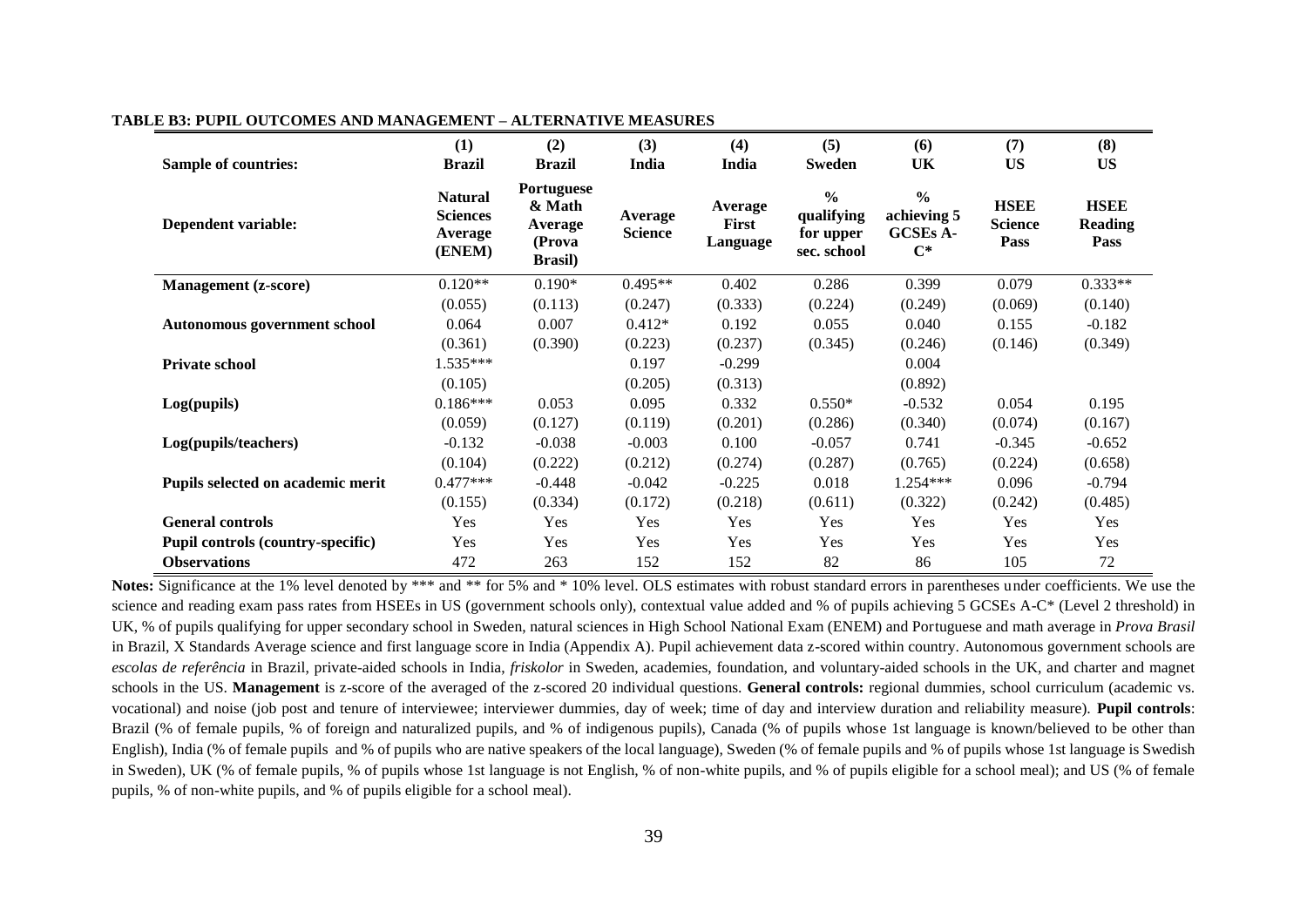|                                            | (1)        | (2)                                                          | (3)        | (4)        | (5)        | (6)        | (7)        |
|--------------------------------------------|------------|--------------------------------------------------------------|------------|------------|------------|------------|------------|
| Dependent variable:                        |            | Cross-country pooled measure of pupil achievement (z-scored) |            |            |            |            |            |
| <b>Management</b> (z-score)                | $0.232***$ |                                                              |            |            |            |            |            |
|                                            | (0.044)    |                                                              |            |            |            |            |            |
| <b>Operations (z-scored)</b>               |            | $0.093**$                                                    |            |            |            |            |            |
|                                            |            | (0.036)                                                      |            |            |            |            |            |
| <b>Monitoring (z-scored)</b>               |            |                                                              | $0.133***$ |            |            |            |            |
|                                            |            |                                                              | (0.036)    |            |            |            |            |
| Targets (z-scored)                         |            |                                                              |            | $0.158***$ |            |            |            |
|                                            |            |                                                              |            | (0.038)    |            |            |            |
| People (z-scored)                          |            |                                                              |            |            | $0.257***$ |            |            |
|                                            |            |                                                              |            |            | (0.046)    |            |            |
|                                            |            |                                                              |            |            |            | $0.248***$ |            |
| Comparable<br><b>Management</b> (z-scored) |            |                                                              |            |            |            | (0.045)    |            |
| <b>Dobbie-Fryer Index</b>                  |            |                                                              |            |            |            |            | $0.134***$ |
|                                            |            |                                                              |            |            |            |            | (0.038)    |
|                                            | $0.396***$ | $0.433***$                                                   | $0.428***$ | $0.427***$ | $0.365***$ | $0.391***$ | $0.426***$ |
| <b>Autonomous</b> government<br>school     | (0.114)    | (0.117)                                                      | (0.117)    | (0.115)    | (0.113)    | (0.114)    | (0.117)    |
| <b>Private school</b>                      | 1.139***   | 1.201***                                                     | 1.205***   | $1.224***$ | $1.015***$ | 1.131***   | $1.175***$ |
|                                            | (0.094)    | (0.095)                                                      | (0.094)    | (0.095)    | (0.100)    | (0.094)    | (0.096)    |
|                                            | $0.075*$   | $0.088**$                                                    | $0.093**$  | $0.087**$  | $0.072*$   | $0.077*$   | $0.084**$  |
| Log(pupils)                                |            |                                                              |            |            |            |            |            |
|                                            | (0.042)    | (0.043)                                                      | (0.043)    | (0.043)    | (0.042)    | (0.042)    | (0.043)    |
| Log(pupils/teachers)                       | $-0.014$   | $-0.023$                                                     | $-0.037$   | $-0.022$   | $-0.018$   | $-0.019$   | $-0.016$   |
|                                            | (0.086)    | (0.087)                                                      | (0.086)    | (0.087)    | (0.087)    | (0.086)    | (0.086)    |
| Pupils selected on                         | $0.477***$ | $0.504***$                                                   | $0.512***$ | $0.489***$ | $0.453***$ | $0.473***$ | $0.503***$ |
| academic merit                             | (0.109)    | (0.111)                                                      | (0.109)    | (0.110)    | (0.109)    | (0.109)    | (0.110)    |
| <b>Observations</b>                        | 1,002      | 1,002                                                        | 1,002      | 1,002      | 1,002      | 1,002      | 1,002      |

#### **TABLE B4: PUPIL OUTCOMES AND MANAGEMENT – DECOMPOSITIONS OF MANAGEMENT PRACTICES**

**Notes:** Significance at the 1% level denoted by \*\*\* and \*\* for 5% and \* 10% level. OLS estimates with robust standard errors in parentheses under coefficients. General controls and country dummies in all columns. We use the math exam pass rate from HSEEs in US (government schools only), uncapped GCSE score in UK, Fraser Institute school rating in Canada, 9th grade GPA in Sweden, average math score in High School National Exam (ENEM) in Brazil, average math score in X Standards in India (see Appendix A for details). Pupil achievement data z-scored within country. Autonomous government schools are *escolas de referência* in Brazil, separate schools in Canada, private *ersatzschulen* in Germany, private-aided schools in India, *friskolor* in Sweden, academies, foundation, and voluntary-aided schools in the UK, and charter and magnet schools in the US. The **Management** variable takes the average of all 20 management questions. The **Non-People** variable takes the average of all non-people practices, that is, all operations management, performance management, and target setting questions listed in Table A1 (Qs 1 to 14) in the Appendix. The **People** variable takes the average of all people related management questions in Table A1 (Qs 15 to 20) in the Appendix. The **Comparable Management** variable takes the average of 16 questions common to the school survey and surveys in other sectors in Table A1 in the Appendix (Qs 5 to 20, that is, all monitoring, target setting and people management questions). The **Dobbie-Fryer Index** takes the average of 3 management questions: "Q3 - Data-driven Planning and Pupil Transitions", "Q4 - Adopting Education Best Practices", "Q2 - Personalization of Instruction and Learning", and 1 leadership question: "Clearly Defined Accountability for Principals". **General controls** are regional dummies, school curriculum (academic vs. vocational) and noise controls (job post and tenure of interviewee; up to 40 interviewer dummies, day of week; time of day interview conducted, interview duration and reliability measure).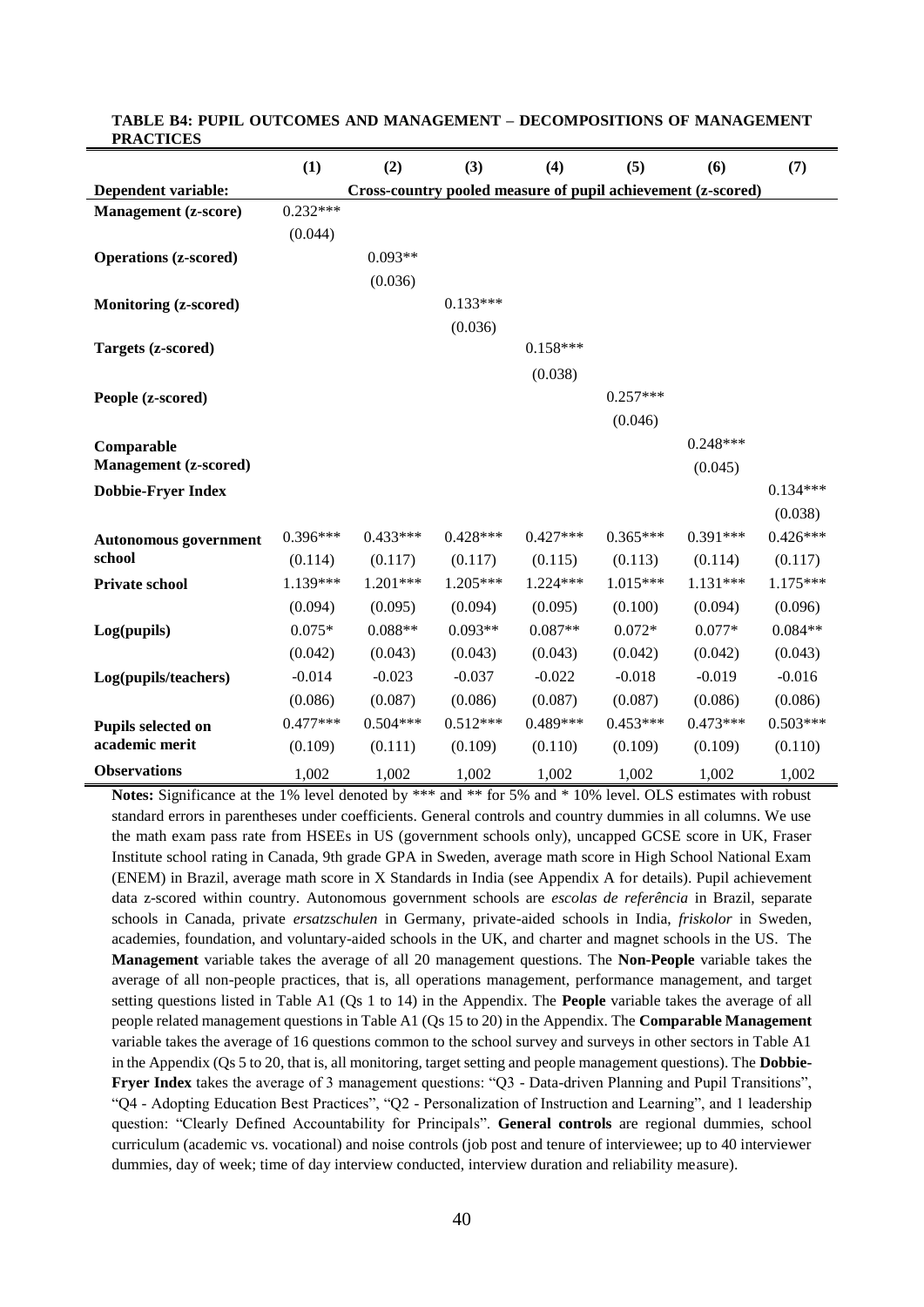|                                       |            | (1)     | (2)            | (3)          | (4)                                  | (5)        | (6)       | (7)                                        |
|---------------------------------------|------------|---------|----------------|--------------|--------------------------------------|------------|-----------|--------------------------------------------|
| <b>Sample of countries:</b>           | All        | Canada  | <b>Germany</b> | <b>Italy</b> | <b>Sweden</b>                        | UK         | <b>US</b> | <b>All OECD</b><br>except<br><b>Sweden</b> |
| Dependent variable:                   |            |         |                |              | <b>Management</b> ( <i>z</i> -score) |            |           |                                            |
|                                       |            |         |                |              |                                      |            |           |                                            |
| Autonomous government school          | $0.244***$ | 0.030   | 0.237          |              | $0.430**$                            | 0.213      | 0.111     | $0.141*$                                   |
|                                       | (0.075)    | (0.100) | (0.204)        |              | (0.185)                              | (0.154)    | (0.228)   | (0.077)                                    |
| <b>Private school</b>                 | $-0.004$   | 0.176   | 0.790          | 0.007        |                                      | $-0.055$   | $-0.194$  | $-0.009$                                   |
|                                       | (0.076)    | (0.189) | (0.498)        | (0.144)      |                                      | (0.448)    | (0.143)   | (0.079)                                    |
| Log(pupils)                           | $0.113***$ | 0.028   | 0.168          | 0.054        | $-0.057$                             | $0.678***$ | $0.133**$ | $0.128***$                                 |
|                                       | (0.033)    | (0.056) | (0.116)        | (0.076)      | (0.139)                              | (0.173)    | (0.067)   | (0.035)                                    |
| Log(pupils/teachers)                  | $-0.150**$ | 0.123   | $-0.167$       | $-0.134$     | $-0.237$                             | $-0.545$   | $-0.179$  | $-0.152**$                                 |
|                                       | (0.070)    | (0.142) | (0.363)        | (0.123)      | (0.151)                              | (0.615)    | (0.161)   | (0.075)                                    |
| Pupils selected on academic merits    | 0.034      | 0.153   | 0.083          | $-0.032$     | 0.338                                | 0.037      | 0.084     | 0.060                                      |
|                                       | (0.087)    | (0.134) | (0.285)        | (0.184)      | (0.309)                              | (0.240)    | (0.272)   | (0.088)                                    |
| Regular (non-vocational) curriculum   | $0.165**$  |         | 0.134          | $0.170**$    |                                      |            |           | $0.164**$                                  |
|                                       | (0.074)    |         | (0.179)        | (0.084)      |                                      |            |           | (0.074)                                    |
| Log(population density)               | $0.057***$ | 0.030   | $0.080*$       | $-0.014$     | $0.226*$                             | $-0.038$   | $0.086**$ | $0.054***$                                 |
|                                       | (0.018)    | (0.029) | (0.048)        | (0.057)      | (0.132)                              | (0.051)    | (0.035)   | (0.018)                                    |
| <b>Regional dummies</b>               | No         | Yes     | Yes            | Yes          | Yes                                  | Yes        | Yes       | Yes                                        |
| Noise controls                        | No         | Yes     | Yes            | Yes          | Yes                                  | Yes        | Yes       | Yes                                        |
| Test Private=Autonomous gov.: p-value | 0.028      | 0.438   | 0.303          |              |                                      | 0.503      | 0.192     | 0.128                                      |
| <b>Observations</b>                   | 1,020      | 146     | 140            | 284          | 88                                   | 92         | 270       | 932                                        |

#### **TABLE B5: MANAGEMENT REGRESSIONS BY OECD COUNTRY**

Notes: Significance at the 1% level denoted by \*\*\* and \*\* for 5% and \* 10% level. OLS estimates with robust standard errors in parentheses under coefficients. Autonomous government schools are separate schools in Canada, private *ersatzschulen* in Germany, *friskolor* in Sweden, academies, foundation, and voluntary-aided schools in the UK, and charter and magnet schools in the US. Column (1) includes country dummies. Population density is at the NUTS3 level. **Noise controls** include up to 23 interviewer dummies, day of week; time of day interview conducted, interview duration, reliability measure, and job post of interviewee.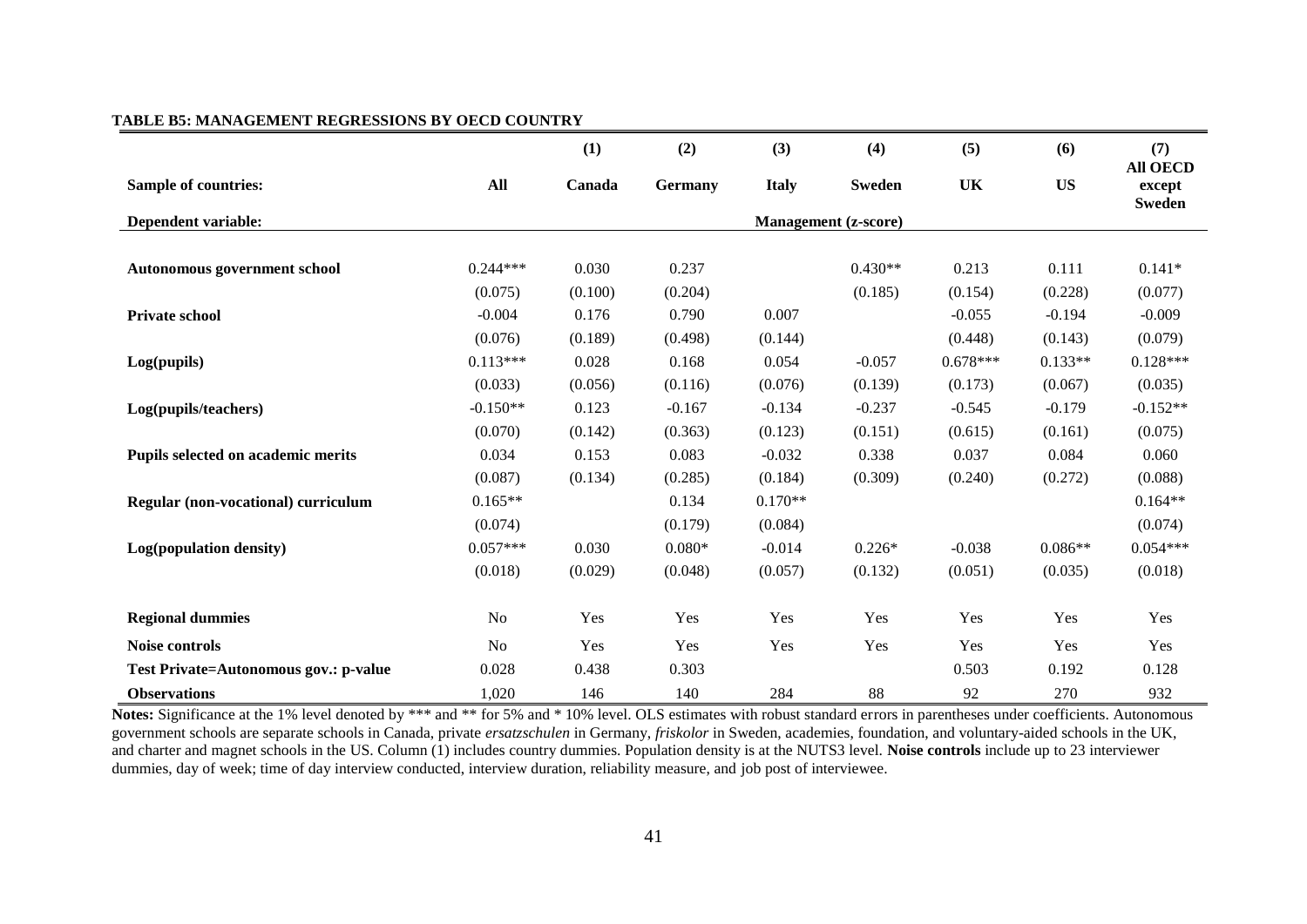|                                      | (1)                             | (2)                             | (3)                             | (4)                             |
|--------------------------------------|---------------------------------|---------------------------------|---------------------------------|---------------------------------|
| <b>Sample of countries:</b>          |                                 | <b>Brazil</b>                   |                                 | India                           |
| Dependent variable:                  | <b>Management</b><br>(z-scored) | <b>Management</b><br>(z-scored) | <b>Management</b><br>(z-scored) | <b>Management</b><br>(z-scored) |
|                                      |                                 |                                 |                                 |                                 |
| Autonomous government school         | $0.893***$                      | $0.436**$                       | 0.002                           | 0.055                           |
|                                      | (0.181)                         | (0.198)                         | (0.110)                         | (0.095)                         |
| Private school                       | $0.471***$                      | $-0.030$                        | 0.008                           | $-0.076$                        |
|                                      | (0.082)                         | (0.137)                         | (0.069)                         | (0.061)                         |
| Log(pupils)                          | $0.125**$                       | 0.078                           | $0.221***$                      | $0.171***$                      |
|                                      | (0.058)                         | (0.048)                         | (0.041)                         | (0.036)                         |
| Log(pupils/teachers)                 | $-0.079$                        | $-0.061$                        | $-0.288***$                     | $-0.134**$                      |
|                                      | (0.103)                         | (0.086)                         | (0.063)                         | (0.053)                         |
| Competition                          |                                 | $-0.017$                        |                                 | 0.054                           |
|                                      |                                 | (0.042)                         |                                 | (0.046)                         |
| Principal tenure (years)             |                                 | $-0.006**$                      |                                 | $-0.004$                        |
|                                      |                                 | (0.003)                         |                                 | (0.004)                         |
| Principal gender (male)              |                                 | $-0.036$                        |                                 | $-0.058$                        |
|                                      |                                 | (0.053)                         |                                 | (0.048)                         |
| <b>Principal has STEM background</b> |                                 | 0.054                           |                                 | $-0.011$                        |
|                                      |                                 | (0.056)                         |                                 | (0.045)                         |
| Principal personnel autonomy         |                                 | 0.023                           |                                 | $-0.010$                        |
|                                      |                                 | (0.063)                         |                                 | (0.036)                         |
| Principal budgetary autonomy         |                                 | 0.043                           |                                 | 0.015                           |
|                                      |                                 | (0.031)                         |                                 | (0.034)                         |
| Principal academic content           |                                 | 0.038                           |                                 | 0.018                           |
| autonomy                             |                                 | (0.047)                         |                                 | (0.029)                         |
| <b>Principal accountability</b>      |                                 | $0.361***$                      |                                 | $0.283***$                      |
|                                      |                                 | (0.033)                         |                                 | (0.040)                         |
| <b>Principal strategy</b>            |                                 | $0.307***$                      |                                 | $0.184***$                      |
|                                      |                                 | (0.031)                         |                                 | (0.038)                         |
| <b>Regional dummies</b>              | Yes                             | Yes                             | Yes                             | Yes                             |
| Noise controls                       | Yes                             | Yes                             | Yes                             | Yes                             |
| Test Private= Aut. gov.: p-value     | 0.005                           | 0.000                           | 0.666                           | 0.208                           |
| <b>Observations</b>                  | 513                             | 513                             | 318                             | 318                             |

#### **TABLE B6: EXPLAINING THE ADVANTAGE OF AUTONOMOUS GOVERNMENT SCHOOLS: PRINCIPAL LEADERSHIP IN BRAZIL AND INDIA**

Notes: Significance at the 1% level denoted by \*\*\* and \*\* for 5% and \*10% level. OLS estimates with robust standard errors in parentheses under coefficients. The **Management** variable takes the average of all 20 management questions. Autonomous government schools are *escolas de referência* in Brazil and private-aided schools in India. Population density is at the NUTS3 level. **Noise controls** include 17 interviewer dummies, day of week; time of day interview conducted, interview duration, reliability measure, and job post of interviewee. The competition variable is collected during the survey itself by asking the principal "How many other schools offering education to 15 year-olds are within a 30-minute drive from your school?" STEM background refers to principals with a background in Science, Technology, Engineering, Maths, and Business. The autonomy questions were asked and measured during the survey. For personnel autonomy, we ask "To hire a full-time teacher what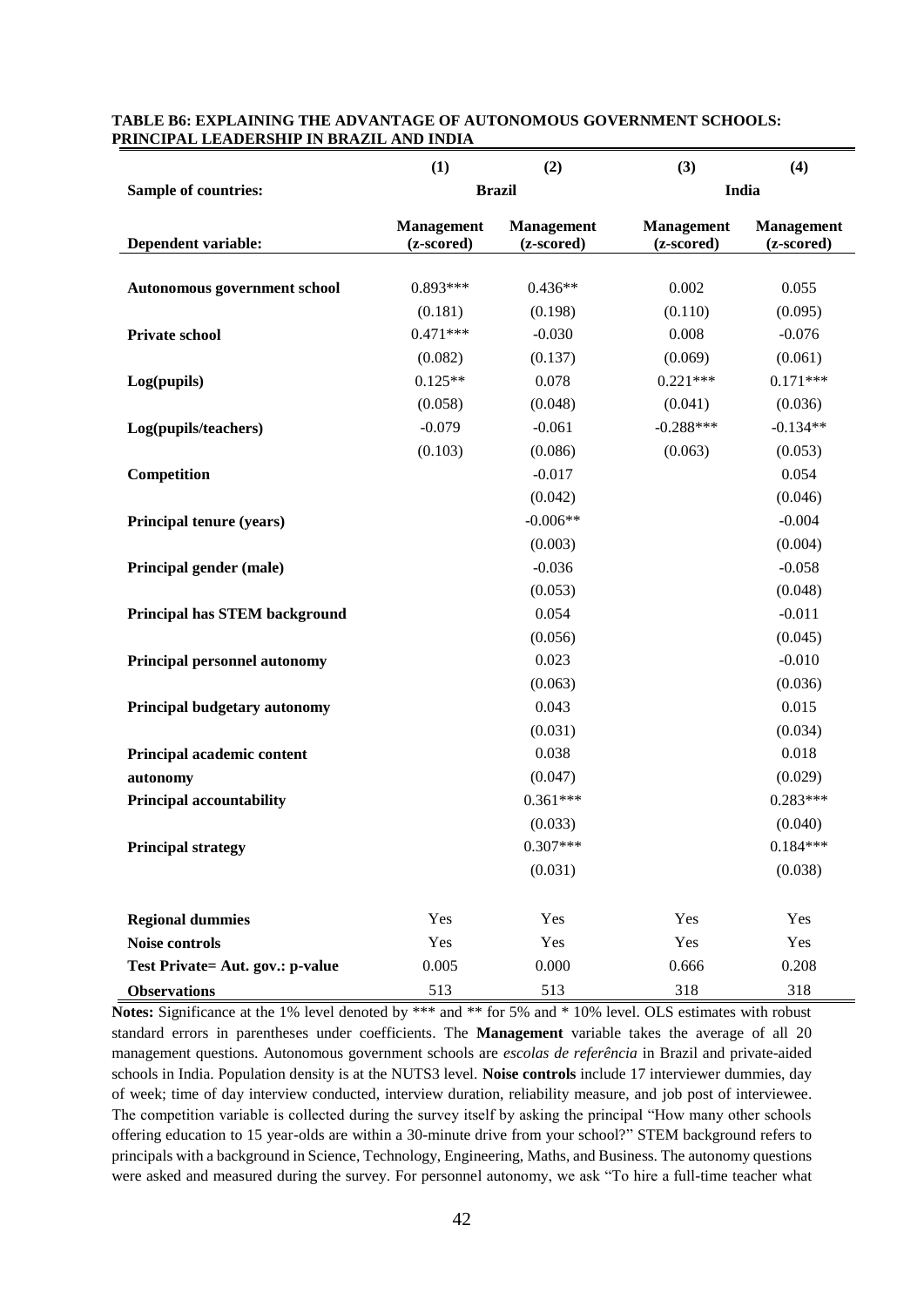agreement would you need?, for budgetary autonomy, we ask "What is the largest capital investment you can make without prior authorization from outside?" and for academic content autonomy, we ask "To add a new class - for example, introducing a new language such as Mandarin - what agreement would you need?". To measure the degree of autonomy we use a 1-5 scale where 1 refers to no authority to make any decision and 5 refers to complete authority to make any decision. Principal accountability variable measures the degree to which the principal is responsible for delivering the school targets and the principal strategy variable measures the degree to which the principal communicates a well-established strategy for the school for the next 5 years.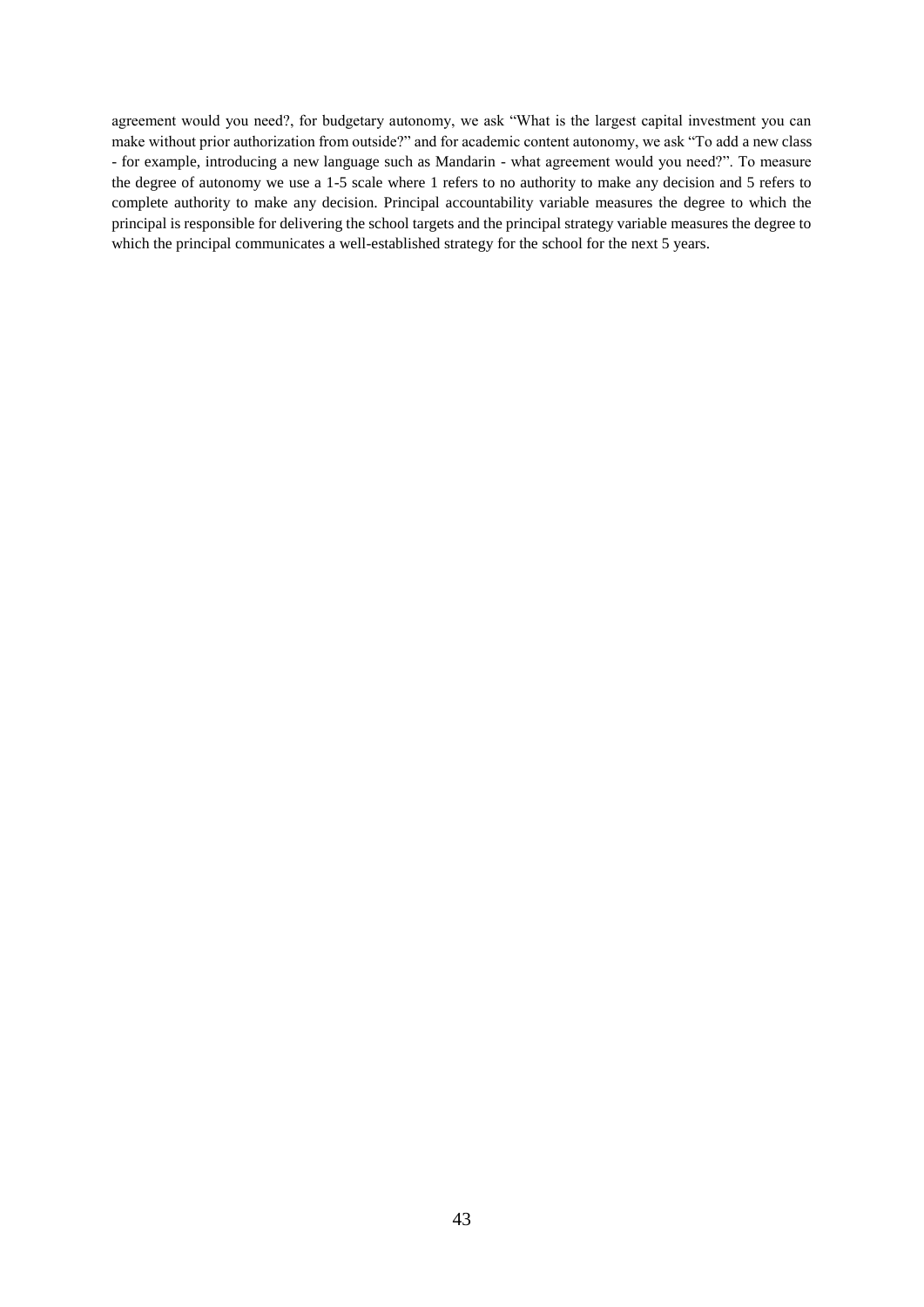| <b>Brazil</b>        | Instituto Nacional de Estudos e Pesquisas Educacionais (INEP)                         |  |  |  |  |  |
|----------------------|---------------------------------------------------------------------------------------|--|--|--|--|--|
| Canada               | Scott's Directories (Private company compiling information for all schools in Canada) |  |  |  |  |  |
|                      | District Information System for Education (DISE)                                      |  |  |  |  |  |
| India                | Central Board for Secondary Education (CBSE)                                          |  |  |  |  |  |
|                      | Indian Council of Secondary Education (ICSE)                                          |  |  |  |  |  |
| Italy                | Ministero dell'Istruzione, dell'Università e della Ricerca                            |  |  |  |  |  |
| Sweden               | Skolverket (Swedish National Agency for Education)                                    |  |  |  |  |  |
| Germany              | Various state departments                                                             |  |  |  |  |  |
| <b>United States</b> | <b>National Center for Education Statistics</b>                                       |  |  |  |  |  |
| United Kingdom       | Department for Education                                                              |  |  |  |  |  |

#### **TABLE C1: SAMPLING FRAME SOURCES**

#### **TABLE C2: THE SAMPLING FRAME**

|                                           | BR     | CА          | DE    | IN     | IТ    | SЕ    | UK    | US     |
|-------------------------------------------|--------|-------------|-------|--------|-------|-------|-------|--------|
| Number of schools $(\#)$                  | 28.390 | 4.122       | 7.184 | 49,856 | 4.954 | 4.142 | 4.243 | 24.301 |
| Pupils (median)                           | 258    | 300-<br>499 | 579   | 218    | 745   | 209   | 845   | 407    |
| <b>Regular Government Schools</b><br>(% ) | 71.5   |             | 77.1  | 65.1   | 66.5  | 87.8  | 45.9  | 65.4   |

**Notes**: BR=Brazil, CA=Canada, DE=Germany, IN=India, IT=Italy, SE=Sweden, UK=United Kingdom, US=United States. **Sampling frame** is the total number of schools eligible for the survey. The sampling frame includes all schools with 50 or more pupil offering education to 15 year-olds. **Pupils** is the median number of pupil in the school. When this information was not available, the school was kept in the sampling frame. The number of pupil is available for 97% of the sampling frame in Canada, 64% of the sampling frame in Germany (information available for BA, BR, BW, NRW, SH states only), for 85% of the sampling frame in India, 68% of the sampling frame in Italy (information available for government schools only), 95% of the sampling frame in Sweden. For all other countries – Brazil, UK and US – this information is available for 100% of the sampling frame. **Regular Government Schools** refers to the percentage of regular government schools which are funded & managed exclusively by government authorities (this excludes private and autonomous government schools). This information is not available for Canadian schools.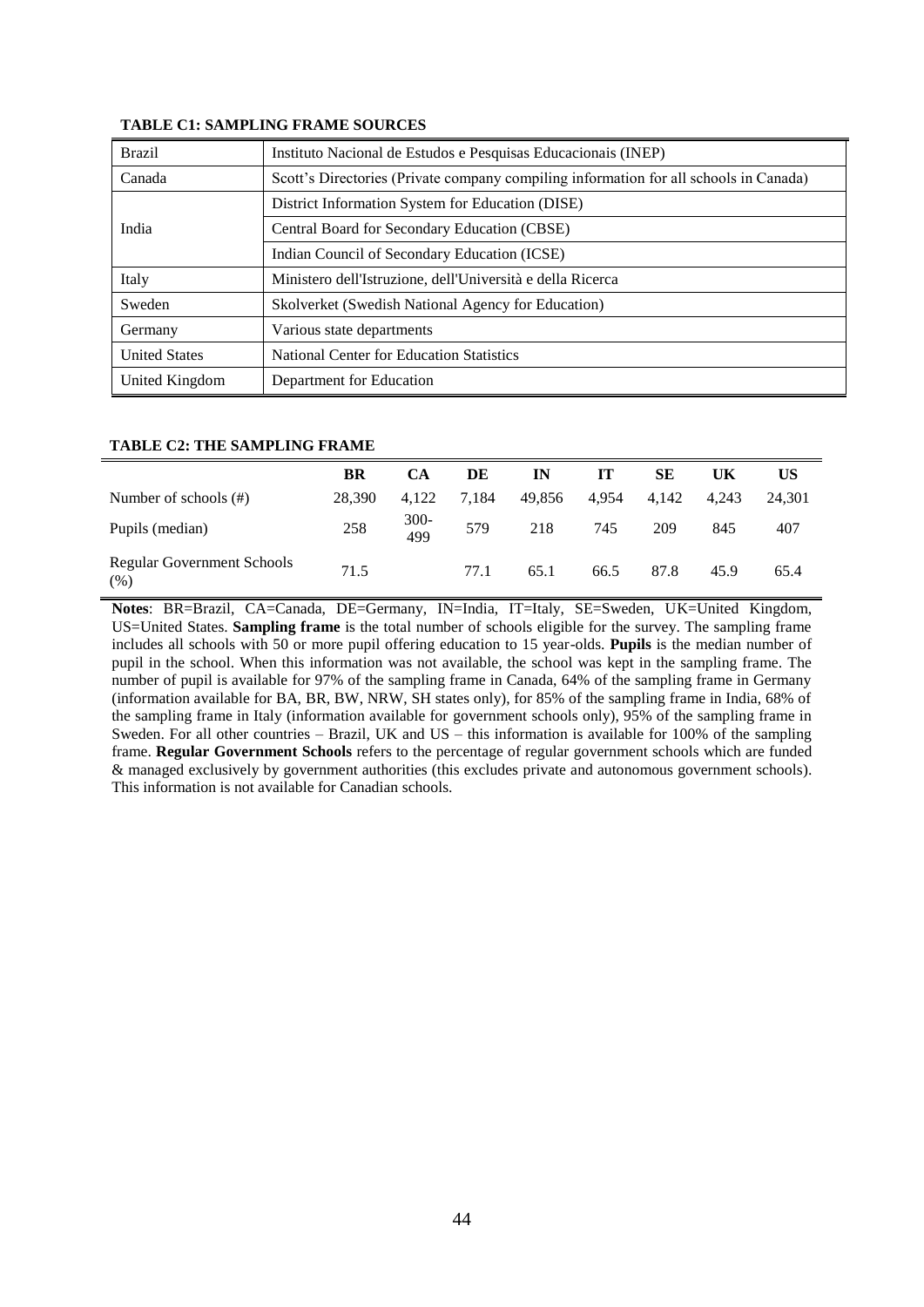|                               | BR   |          |           | CA       | DE   |          |           | IN       |  |
|-------------------------------|------|----------|-----------|----------|------|----------|-----------|----------|--|
|                               | All  | Eligible | All       | Eligible | All  | Eligible | All       | Eligible |  |
| Interviews completed (%)      | 37.6 | 58.1     | 13.9      | 19.1     | 22.7 | 26.0     | 35.1      | 41.5     |  |
| Interviews refused (%)        | 8.2  | 12.7     | 4.5       | 6.1      | 14.3 | 16.3     | 7.6       | 9.0      |  |
| Scheduling in progress $(\%)$ | 18.9 | 29.2     | 54.5      | 74.8     | 50.4 | 57.7     | 41.8      | 49.5     |  |
| School not eligible (%)       | 35.4 |          | 27.1      |          | 12.7 |          | 15.6      | ٠        |  |
| Sample, numb. of firms (#)    | 1377 |          | 1073      |          | 631  |          | 907       |          |  |
| Interviews completed (#)      | 517  |          | 149       |          | 143  |          | 318       |          |  |
|                               |      |          |           |          |      |          |           |          |  |
|                               | IT   |          | <b>SE</b> |          | UK   |          | <b>US</b> |          |  |
|                               | All  | Eligible | All       | Eligible | All  | Eligible | All       | Eligible |  |
| Interviews completed (%)      | 45.2 | 56.6     | 29.8      | 35.6     | 7.3  | 7.9      | 17.2      | 20.1     |  |
| Interviews refused (%)        | 11.8 | 14.7     | 1.7       | 2.0      | 11.5 | 12.5     | 5.5       | 6.4      |  |
| Scheduling in progress $(\%)$ | 22.9 | 28.7     | 52.2      | 62.4     | 73.6 | 79.6     | 63.0      | 73.5     |  |
| School not eligible (%)       | 20.2 |          | 16.3      |          | 7.6  |          | 14.3      |          |  |
| Sample, numb. of firms (#)    |      | 773      |           | 295      |      | 1482     |           | 1618     |  |
| Interviews completed (#)      |      | 349      | 88        |          | 108  |          | 279       |          |  |

#### **TABLE C3: THE SURVEY RESPONSE RATES**

**Notes**: BR=Brazil, CA=Canada, DE=Germany, IN=India, IT=Italy, SE=Sweden, UK=United Kingdom, US=United States. 1) **Interviews completed** reports all the companies contacted for which a management interview was completed. These numbers might differ from the number of observations used in this paper because we drop any interviews which have a reliability score of less than 5. We compute this measure by adding the scores (on a 1-5 scale) of two indicators provided by the interviewee after the interview is completed: i) the interviewee's knowledge of the management practices current in place at his or her school, and ii) the interviewee's willingness to reveal information about the management practices of his or her school. 2) **Scheduling in progress** reports all the companies contacted with no interview run or manager refusing to be interviewed. 3) **Interviews refused** reports all companies contacted in which the manager refused to take part in the interview. 4) **No longer eligible** reports all schools contacted which do not offer general education to 15-year olds or have less than 50 pupils. It also included organizations out-of business or for which no phone number was found. Survey sample is the total number of firms that were randomly selected and contacted from the complete sampling frame.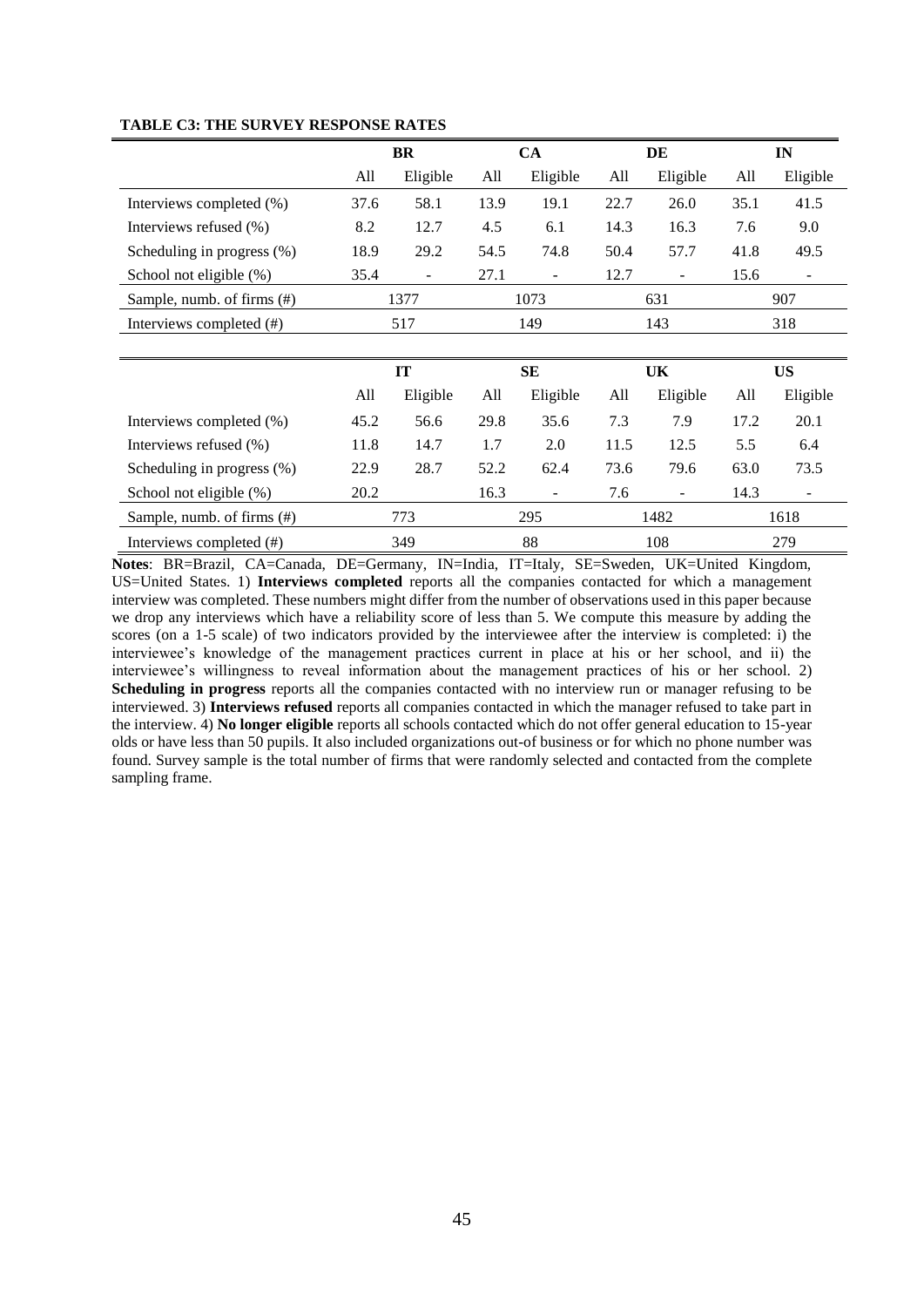| <b>IADLE C4: SELECTION ANALTSIS</b>         |            |            |         |                                                                |          |           |           |            |
|---------------------------------------------|------------|------------|---------|----------------------------------------------------------------|----------|-----------|-----------|------------|
| <b>Country:</b>                             | <b>BR</b>  | CA         | DE      | IN                                                             | IT       | <b>SE</b> | UK        | <b>US</b>  |
| Panel A                                     | (1)        | (2)        | (3)     | (4)                                                            | (5)      | (6)       | (7)       | (8)        |
| Dependent variable:                         |            |            |         | $=1$ if school interview occurred                              |          |           |           |            |
| Log(pupils)                                 | 0.053      | $0.118**$  | 0.024   | 0.114                                                          | $-0.107$ | 0.024     | 0.089     | $-0.085**$ |
|                                             | (0.055)    | (0.056)    | (0.137) | (0.073)                                                        | (0.167)  | (0.166)   | (0.124)   | (0.043)    |
| <b>Regular Government</b><br><b>Schools</b> | 0.151      |            | 0.047   | $0.593***$                                                     |          | 0.031     | $-0.077$  | 0.038      |
|                                             | (0.106)    |            | (0.171) | (0.099)                                                        |          | (0.213)   | (0.110)   | (0.094)    |
| Log(population density<br>in the region)    | $-0.065*$  | $-0.091$   | 0.059   | $-0.253***$                                                    | 0.046    | $-0.050$  | 0.065     | $-0.076*$  |
|                                             | (0.038)    | (0.059)    | (0.173) | (0.060)                                                        | (0.124)  | (0.070)   | (0.050)   | (0.039)    |
| <b>Panel B</b>                              |            |            |         |                                                                |          |           |           |            |
| <b>Dependent variable:</b>                  |            |            |         | $=1$ if school interview occurred and pupil outcomes available |          |           |           |            |
| Log(pupils)                                 | 0.072      | $0.214***$ |         | $-0.212**$                                                     |          | 0.054     | $0.274**$ | 0.011      |
|                                             | (0.054)    | (0.069)    |         | (0.086)                                                        |          | (0.168)   | (0.124)   | (0.057)    |
| <b>Regular Government</b><br><b>Schools</b> | $0.322***$ |            |         | 0.001                                                          |          | 0.104     | $-0.082$  | $0.713***$ |
|                                             | (0.106)    |            |         | (0.108)                                                        |          | (0.216)   | (0.111)   | (0.147)    |
| Log(population density<br>in the region)    | $-0.043$   | $0.251***$ |         | $-0.093*$                                                      |          | $-0.074$  | $0.082*$  | 0.045      |
|                                             | (0.038)    | (0.076)    |         | (0.054)                                                        |          | (0.072)   | (0.049)   | (0.050)    |
| <b>Observations</b>                         | 847        | 754        | 379     | 678                                                            | 348      | 230       | 1339      | 1298       |

### **TABLE C4: SELECTION ANALYSIS**

**Notes**: Probit with marginal effects. Robust standard errors in parentheses. BR=Brazil, CA=Canada, DE=Germany, IN=India, IT=Italy, SE=Sweden, UK=United Kingdom, US=United States. **Regular Government**  Schools refers to the percentage of regular government schools which are funded & managed exclusively by government authorities (this excludes private and autonomous government schools). This information is not available for Canadian schools. Population density is at the state-level in Brazil, India, and the US, province-level in Canada, and NUTS 2 regions in Germany, Italy, Sweden and the UK.